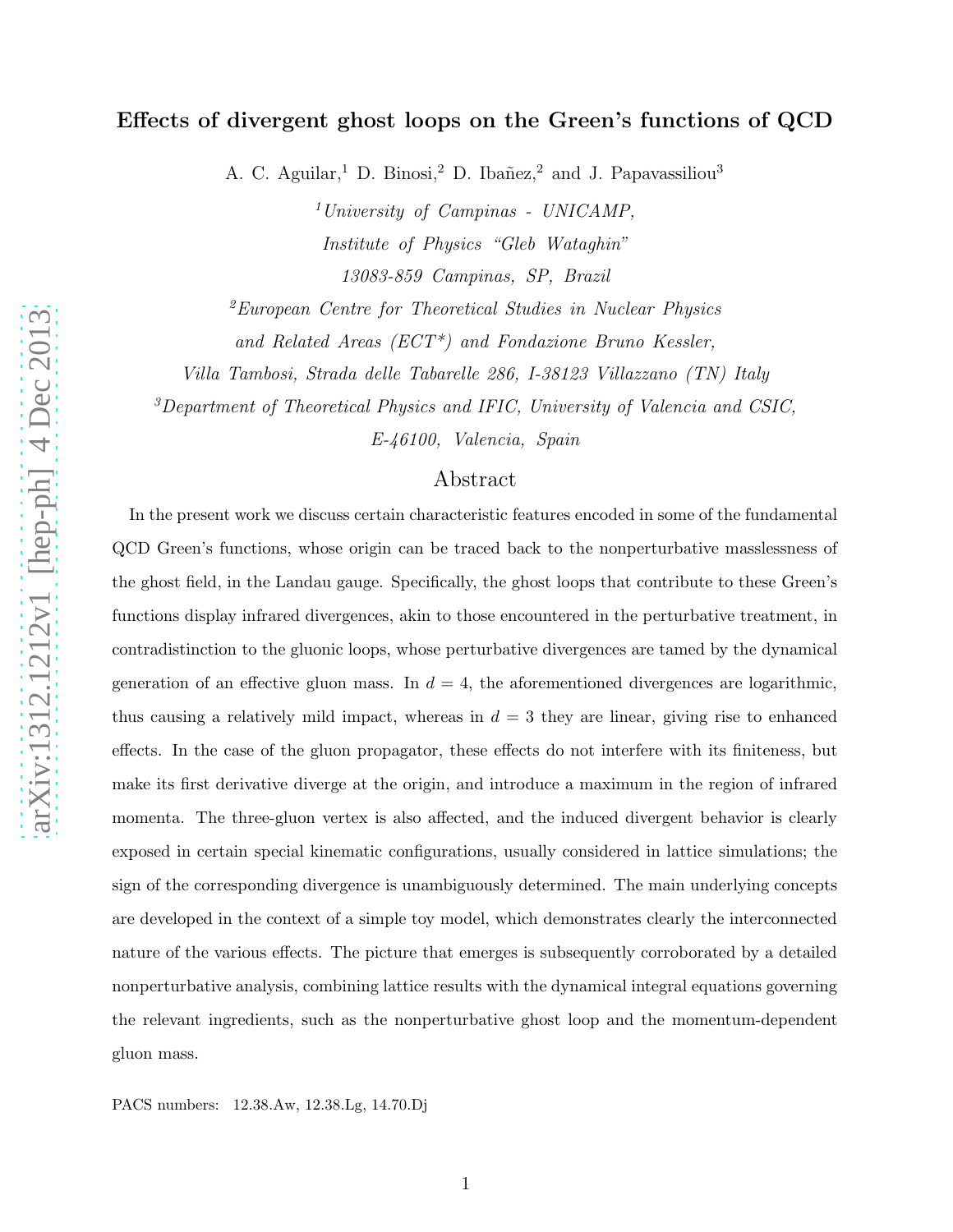# I. INTRODUCTION

In recent years our understanding of the infrared (IR) sector of QCD has advanced considerably, due to a detailed and systematic scrutiny of the fundamental Green's functions of the theory. In particular, high quality lattice simulations of propagators  $|1-5|$  and vertices [\[6,](#page-39-2) [7](#page-39-3)] have furnished new insights on the subtle underlying mechanisms, and have spurred an intense parallel activity within the various nonperturbative approaches in the continuum [\[8](#page-39-4)[–28\]](#page-40-0).

At this point, the plethora of available information needs to be interpreted carefully, and be used in the construction of a reliable picture of the fundamental dynamics, with increasingly stronger predictive power. To that end, in the present work we elaborate on what appears to be a profound connection between the masslessness of the ghost, the precise form of the gluon propagator in the deep IR, and the divergences observed in certain kinematic limits of the three-gluon vertex. This particular connection is valid in the Landau gauge, both in  $d = 3, 4$ ; however, in  $d = 3$  the associated effects are considerably more enhanced, for reasons that will become clear in what follows.

As is well-known by now, the infrared finiteness of the gluon propagator and the ghost dressing function, observed in a variety of (Landau gauge) lattice simulations, may be explained in a rather natural way by invoking the concept of a dynamically generated mass [\[29](#page-40-1)[–32](#page-40-2)]. In particular, the (Euclidean) gluon propagator  $\Delta(q^2)$  assumes the form  $\Delta^{-1}(q^2) = q^2 J(q^2) + m^2(q^2)$ , where the first term corresponds to the "kinetic term", or "wave function" contribution, while the second denotes the momentum-dependent mass function [\[33,](#page-40-3) [34\]](#page-40-4). Within the framework of the Schwinger-Dyson equations (SDEs) both  $J(q^2)$  and  $m^2(q^2)$  satisfy two independent but coupled integral equations, which, at least in principle, determine their dynamical evolution.

In  $d = 4$ , the main observation underlying the present work may be described as follows. The fact that the ghost propagator,  $D(q^2)$ , remains massless, has as consequence that the contribution to  $J(q^2)$  stemming from the ghost-loop diagram  $[(a_3)$  in Fig. 1 contains a pure logarithm,  $\ln q^2$ , which is "unprotected", in the sense that there is no mass term in its argument that could tame its divergence in the IR. This is to be contrasted with the corresponding logarithms originating from the gluonic loops  $[(a_1)$  in Fig. 1, of the type  $\ln(q^2 + m^2)$ , which, due to the presence of the dynamical gluon mass  $m^2(q^2)$ , are finite for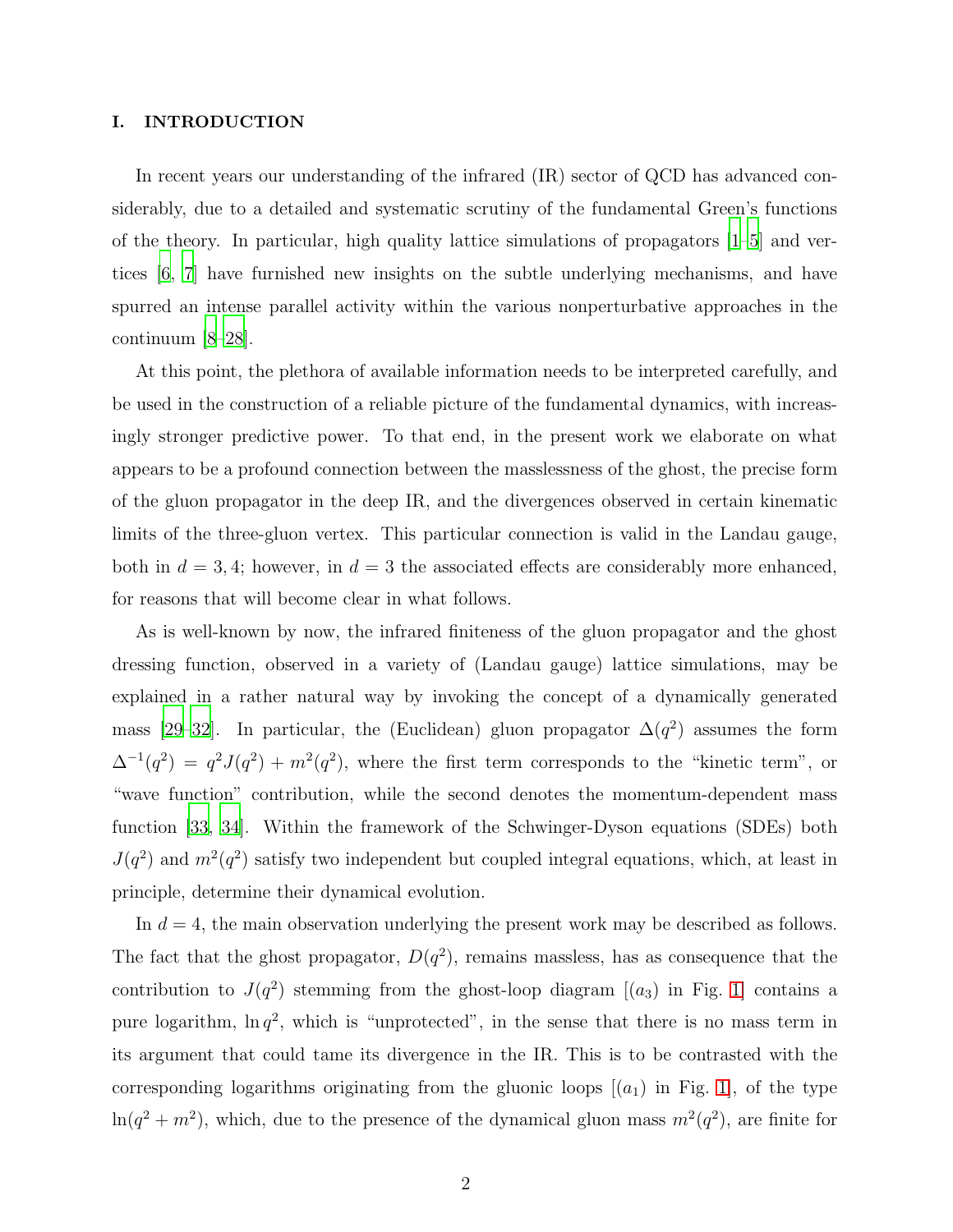arbitrary Euclidean momenta. Of course, the massless logarithm does not interfere with the overall finiteness of  $\Delta(q^2)$ , simply because it is multiplied by  $q^2$ ; its presence, however, makes the first derivative of  $\Delta(q^2)$  diverge at the origin. In addition, it induces a subtle effect on the precise shape of the gluon propagator in the deep IR. Specifically,  $\Delta(q^2)$  is not a monotonic function of  $q^2$ , displaying a (numerically small) maximum, precisely due to the  $q^2 \ln q^2$  term. The size and location of this effect is largely controlled by the relative weight with which the two types of logarithm contribute to  $J(q^2)$ ; in particular, the weight of the massless logarithm is about one order of magnitude less than that of the massive, a fact which pushes the appearance of the effect in the deep IR, reducing at the same time its size.

It turns out that the quantity which accounts for the divergent behavior of the three-gluon vertex (for recent studies of this vertex see also [\[35,](#page-40-5) [36](#page-40-6)]) in some special kinematic limits studied on the lattice, is precisely the  $J(q^2)$  considered above. In particular, in the "orthogonal" configuration with one momentum vanishing, the usual quantity employed in the lattice studies, to be denoted by R, satisfies  $R(q^2) \sim [q^2 J(q^2)]'$ , where the "prime" denotes derivative with respect to  $q^2$ . Thus, the dominant contribution as  $q^2 \to 0$  is  $R(q^2) \sim J(q^2) \sim \ln q^2$ ; evidently, for sufficiently small  $q^2$ ,  $R(q^2)$  becomes negative, and diverges as a logarithm.

In  $d = 3$ , the situation is qualitatively similar to the one described above, but the divergences induced due to the masslessness of the ghost are stronger. Specifically, as may be already established at the level of a simple one-loop calculation [\[37](#page-40-7)], the part of  $J(q^2)$  coming from the ghost loop behaves like  $1/q$ . As a result, the corresponding effects are significantly enhanced: the maximum of the gluon propagator is clearly visible on the lattice [\[2\]](#page-39-5), and so is the abrupt negative divergence seen in the corresponding  $R(q^2)$  [\[6\]](#page-39-2).

Note that our theoretical prediction for the signs of the divergence both at  $d = 3, 4$  is unequivocal: they are fixed by the sign of the logarithm obtained from graph  $(a_3)$  in Fig. [1](#page-4-0) (for earlier related works, see, e.g., [\[38,](#page-40-8) [39\]](#page-40-9)). In addition, it is interesting to note that the observed divergences occur within a theory with a finite gluon propagator and a nonenhanced ghost dressing function. In fact, the origin of the divergences encountered in the three-gluon vertex is not associated in any way with the (intrinsically divergent) "scaling" solutions [\[14,](#page-39-6) [17\]](#page-39-7), but rather with the loop effects of massless (but non-enhanced) ghosts.

The article is organized as follows. In Section [II](#page-3-0) we present a simple description of the gluon propagator, which captures quite faithfully all qualitative features mentioned above. This section serves as a reference for fixing the main ideas, and can guide the reader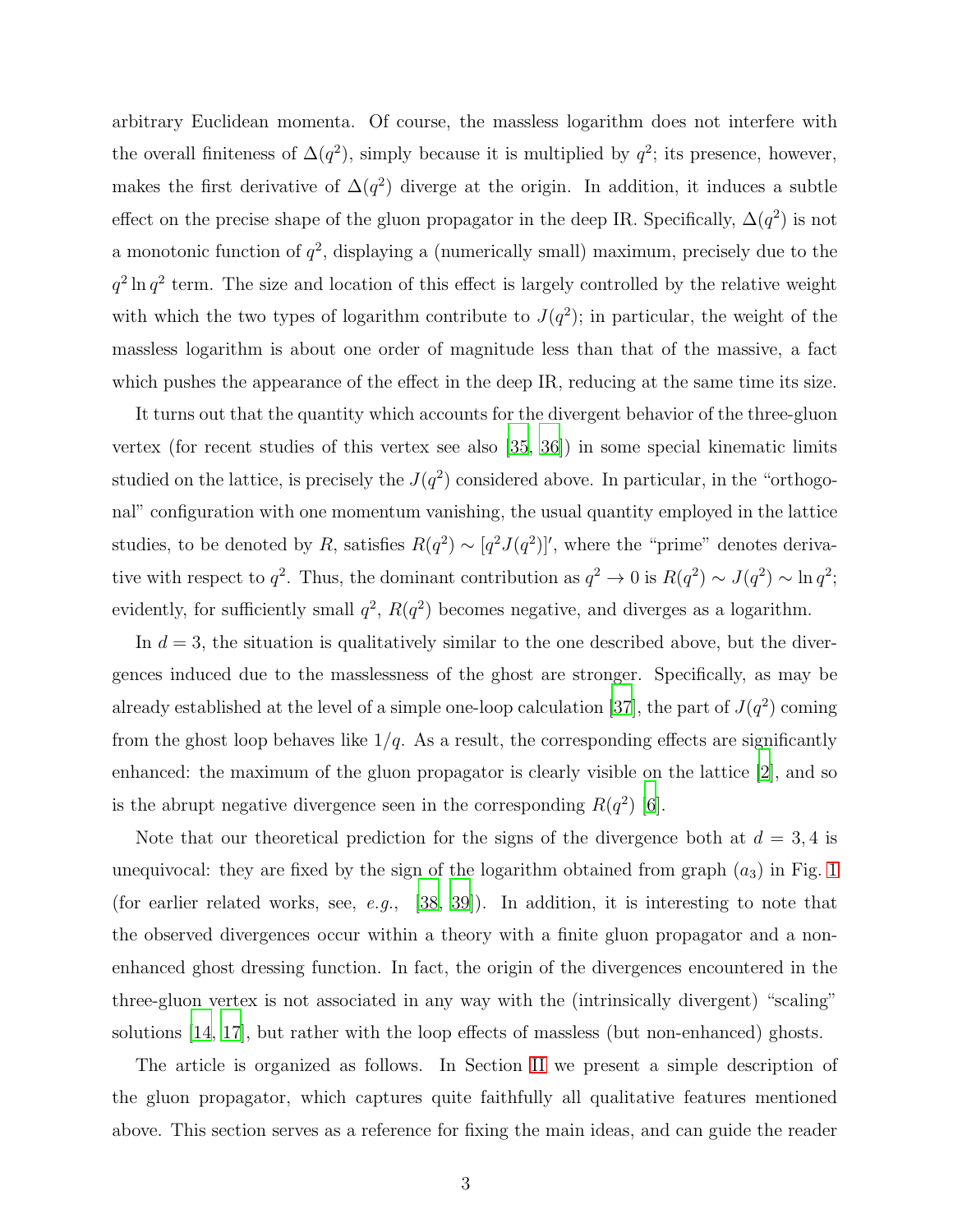through the more complex analysis that follows. In Section [III](#page-13-0) we venture into the full nonperturbative analysis of the divergent ghost loop, and the implication for the gluon propagator and the three-gluon vertex. Throughout this study we make extensive use of the full nonperturbative equation governing the momentum evolution of the gluon mass, derived in [\[34\]](#page-40-4). Finally, in Section [IV](#page-31-0) we discuss our main results and present our conclusions. The article ends with two Appendices, one where the  $R$ -projector is discussed in a technically simplified but qualitatively accurate setting, and one where the subleading nature of the transverse part of the ghost-gluon vertex is established.

# <span id="page-3-0"></span>II. MASSIVE VERSUS MASSLESS LOOPS: A QUALITATIVE DESCRIPTION

In this section we discuss the general ideas that underly the present work, and introduce a simple, one-loop inspired model, which explains, with little calculational effort, the main effects.

# A. General considerations

In what follows we will work in the Landau gauge, where the full gluon propagator takes the form

$$
i\Delta_{\mu\nu}(q) = -iP_{\mu\nu}(q)\Delta(q^2); \qquad P_{\mu\nu}(q) = g_{\mu\nu} - q_{\mu}q_{\nu}/q^2. \tag{2.1}
$$

In addition, the ghost propagator  $D(q^2)$  and its dressing function,  $F(q^2)$ , are related by

<span id="page-3-3"></span>
$$
D(q^2) = \frac{F(q^2)}{q^2}.
$$
\n(2.2)

We will now consider the SDE obtained through the combination of the pinch technique (PT) [\[29,](#page-40-1) [40](#page-40-10)[–43](#page-40-11)] with the background field method (BFM) [\[44\]](#page-40-12), known as the PT-BFM scheme [\[20,](#page-40-13) [21,](#page-40-14) [45\]](#page-40-15). Specifically, the SDE for the conventional gluon propagator reads

<span id="page-3-1"></span>
$$
\Delta^{-1}(q^2)P_{\mu\nu}(q) = \frac{q^2 P_{\mu\nu}(q) + i \sum_{i=1}^6 (a_i)_{\mu\nu}}{1 + G(q^2)},
$$
\n(2.3)

where the diagrams  $(a_i)$  are shown in Fig. [1.](#page-4-0) Note that these diagrams give rise to the selfenergy of  $\Delta(q^2)$ , namely the propagator formed by a quantum gluon  $(Q)$  and a background one  $(B)$ . Thus, Eq.  $(2.3)$  is the nonperturbative diagrammatic representation of the formal relation

<span id="page-3-2"></span>
$$
[1 + G(q^2)]\Delta^{-1}(q^2) = \tilde{\Delta}^{-1}(q^2), \qquad (2.4)
$$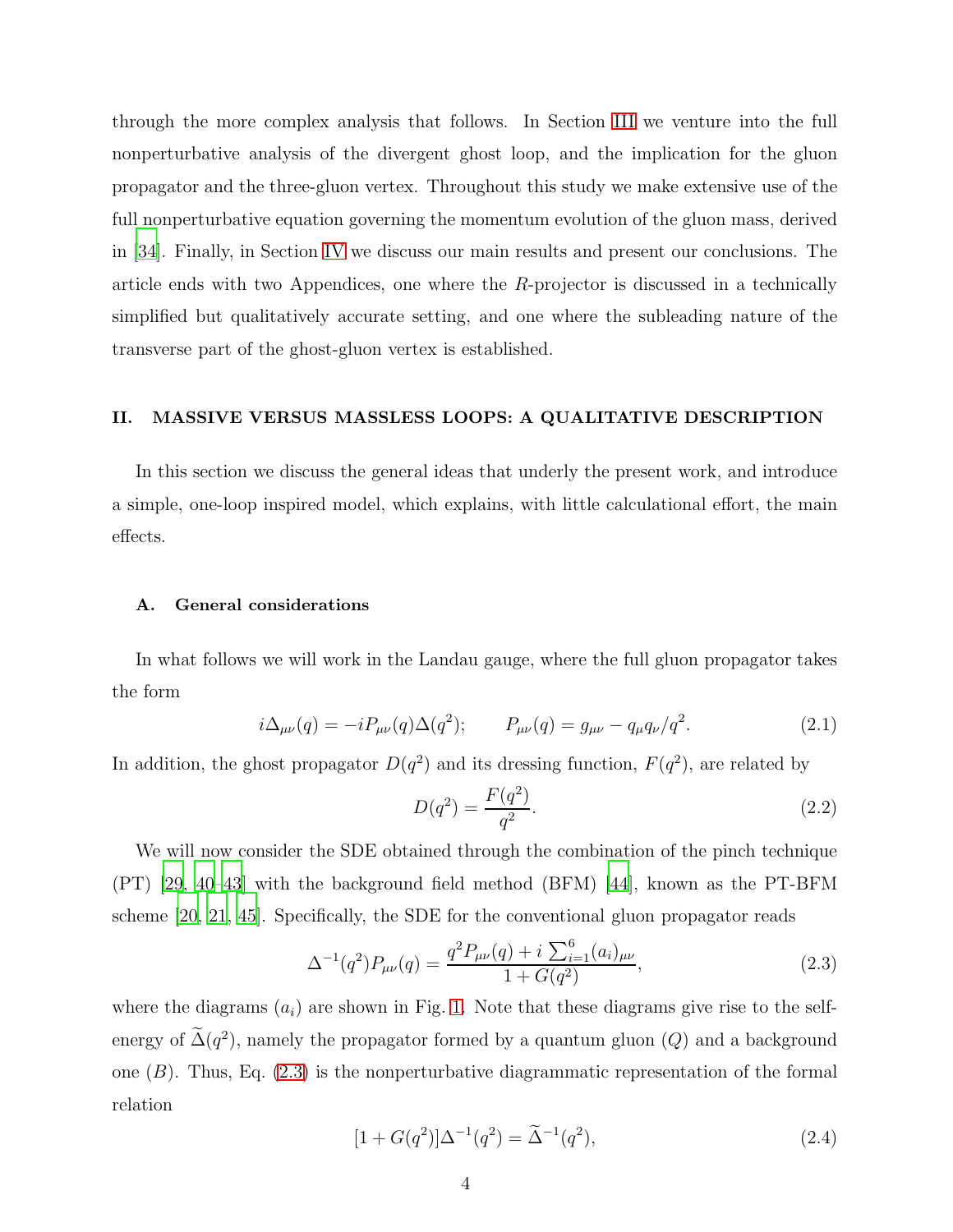$$
\widetilde{\Delta}^{-1}(q^{2}) = \underbrace{\gamma \sim \gamma_{B}^{-1}}_{Q} + \underbrace{\sqrt{\gamma_{B} \sim \gamma_{B}^{-1}}}_{\text{(a_1)} \text{ (a_2)} \text{ (b_1)} \text{ (c_2)}} + \underbrace{\sqrt{\gamma_{B} \sim \gamma_{B}^{-1}}}_{\text{(a_2)} \text{ (b_2)} \text{ (c_3)} \text{ (d_4)} \text{ (e_4)}}}_{\text{(b_1)} \text{ (c_2)} \text{ (d_3)} \text{ (e_5)} \text{ (f_1)} \text{ (g_2)} \text{ (g_3)} \text{ (h_4)} \text{ (h_5)} \text{ (i_6)} \text{ (i_7)} \text{ (ii_8)} \text{ (ii_9)} \text{ (iii_9)} \text{ (iv_1)} \text{ (iv_1)} \text{ (iv_2)} \text{ (iv_3)} \text{ (iv_4)} \text{ (v_5)} \text{ (v_6)} \text{ (v_7)} \text{ (v_8)} \text{ (v_9)} \text{ (v_9)} \text{ (v_1)} \text{ (v_1)} \text{ (v_1)} \text{ (v_2)} \text{ (v_3)} \text{ (v_4)} \text{ (v_6)} \text{ (v_7)} \text{ (v_8)} \text{ (v_9)} \text{ (v_9)} \text{ (v_1)} \text{ (v_1)} \text{ (v_1)} \text{ (v_2)} \text{ (v_3)} \text{ (v_4)} \text{ (v_6)} \text{ (v_7)} \text{ (v_8)} \text{ (v_9)} \text{ (v_9)} \text{ (v_1)} \text{ (v_1)} \text{ (v_1)} \text{ (v_2)} \text{ (v_3)} \text{ (v_4)} \text{ (v_6)} \text{ (v_7)} \text{ (v_8)} \text{ (v_9)} \text{ (v_9)} \text{ (v_1)} \text{ (v_1)} \text{ (v_1)} \text{ (v_2)} \text{ (v_3)} \text{ (v_4)} \text{ (v_6)} \text{ (v_7)} \text{ (v_8)} \text{ (v_9)} \text{ (v_9)} \text{ (v_9)} \text{ (v_1)} \text{ (v_1)} \text{ (v_1)} \text{ (v_1)} \text{ (v_2)} \text{ (v_3)} \text{ (v
$$

<span id="page-4-0"></span>FIG. 1: (color online). The SDE obeyed by the QB gluon propagator. Each of the three different boxes (continuous, dashed, and dotted line) encloses a set of diagrams forming a gauge-invariant subgroup. Black (white) blobs represent fully dressed 1-PI (connected) Green's functions; finally, small gray circles appearing on the external legs indicate background gluons.

known in the literature [\[46,](#page-40-16) [47](#page-40-17)] as a Background-Quantum identity (BQI). A SDE similar to that of Eq. [\(2.3\)](#page-3-1), but with more diagrams, relates  $\Delta(q^2)$  with the propagator  $\hat{\Delta}(q^2)$ , formed by two background gluons  $(B^2)$  [\[45](#page-40-15)]; the corresponding BQI reads

<span id="page-4-2"></span>
$$
[1 + G(q^2)]^2 \Delta^{-1}(q^2) = \widehat{\Delta}^{-1}(q^2). \tag{2.5}
$$

The auxiliary function  $G(q^2)$  has been studied in detail in [\[48\]](#page-41-0); here it should suffice to mention that, for practical purposes, throughout the present work we will use the approximate relation

<span id="page-4-1"></span>
$$
1 + G(q^2) \approx F^{-1}(q^2),
$$
\n(2.6)

which becomes exact in the deep IR, in  $d = 3, 4$  [\[48](#page-41-0)[–51\]](#page-41-1).

As was already mentioned in the Introduction, in the case of an IR finite gluon propagator, the scalar function  $\Delta(q^2)$  can be decomposed as (Euclidean space)

$$
\Delta^{-1}(q^2) = q^2 J(q^2) + m^2(q^2),\tag{2.7}
$$

where  $J(q^2)$  is the inverse of the gluon dressing function and  $m^2(q^2)$  is the dynamically generated (momentum dependent) gluon mass. Note that Eq. [\(2.4\)](#page-3-2) is satisfied separately by the kinetic and the mass terms [\[33\]](#page-40-3); thus, using the approximation [\(2.6\)](#page-4-1), we have

<span id="page-4-3"></span>
$$
J(q^2) = F(q^2)\tilde{J}(q^2); \qquad m^2(q^2) = F(q^2)\tilde{m}^2(q^2). \tag{2.8}
$$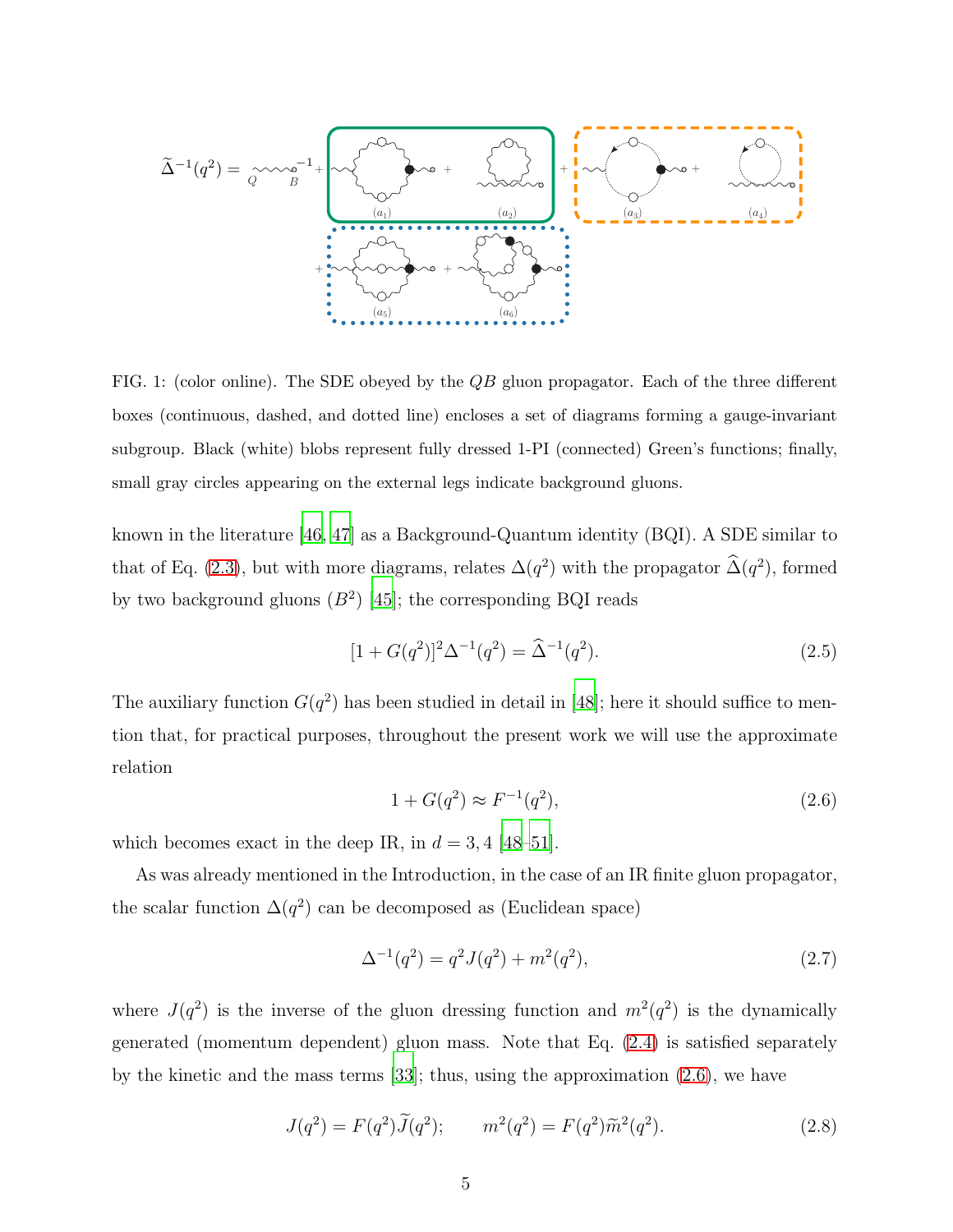A completely analogous relation, obtained from Eq. [\(2.5\)](#page-4-2), relates  $J(q^2)$  with  $\tilde{J}(q^2)$  [see Eq. [\(A3\)](#page-34-0)], as well as the corresponding gluon masses.

Given that the function  $F(q^2)$  has been simulated accurately on the lattice, Eq. [\(2.8\)](#page-4-3) allows one to obtain  $J(q^2)$  from  $J(q^2)$ ; the latter is easier to calculate, due to the special properties of its diagrammatic expansion, implemented by the PT-BFM Feynman rules. In particular, we remind the reader that all subsets of graphs enclosed within each box Fig. [1](#page-4-0) give rise to a transverse contribution [\[21](#page-40-14), [45\]](#page-40-15); thus, their individual treatment (or the total omission of the "two-loop dressed" subset) does not compromise the transversality of the gluon self-energy.

Even though the dynamical equation governing  $J(q^2)$  [or, equivalently,  $J(q^2)$ ] is not fully known, mainly due to the poor knowledge of the four-gluon vertex appearing in the "twoloop dressed" diagram of  $(a_5)$ , the main effect that we want to study here originates from the two sets of "one-loop" dressed graphs, namely  $(a_1) + (a_2)$  and  $(a_3) + (a_4)$ .

It turns out that there is a profound qualitative difference between these two sets of graphs, which manifests itself in the behavior of the resulting  $J(q^2)$ . Specifically, the corresponding contributions to  $J(q^2)$  reflect the fact that the virtual particles forming these loops (gluons and ghosts, respectively) have completely different behavior in the IR: while the gluons are effectively massive, the ghosts behave as massless particles,  $D(q^2) \sim 1/q^2$ . As a result, in  $d = 4$ , whereas the perturbative logarithm emerging from the first set of graphs is tamed by the presence of the gluon mass, and is therefore finite for all momenta, the corresponding logarithm coming from the ghost loop remains massless, and, as a consequence, it vanishes at a finite value of  $q^2$ , then reverses its sign, becoming finally divergent at  $q^2 = 0$ . A similar situation occurs in the  $d = 3$  case, but the corresponding divergences are linear in q instead of logarithmic.

# B. The toy model

The picture described above may be concisely captured by setting

$$
J_{a_1}(q^2) \sim \begin{cases} \ln\left[(q^2 + m^2)/\mu^2\right], & d = 4; \\ (1/q)\arctan(q/2m), & d = 3, \end{cases}
$$
 (2.9)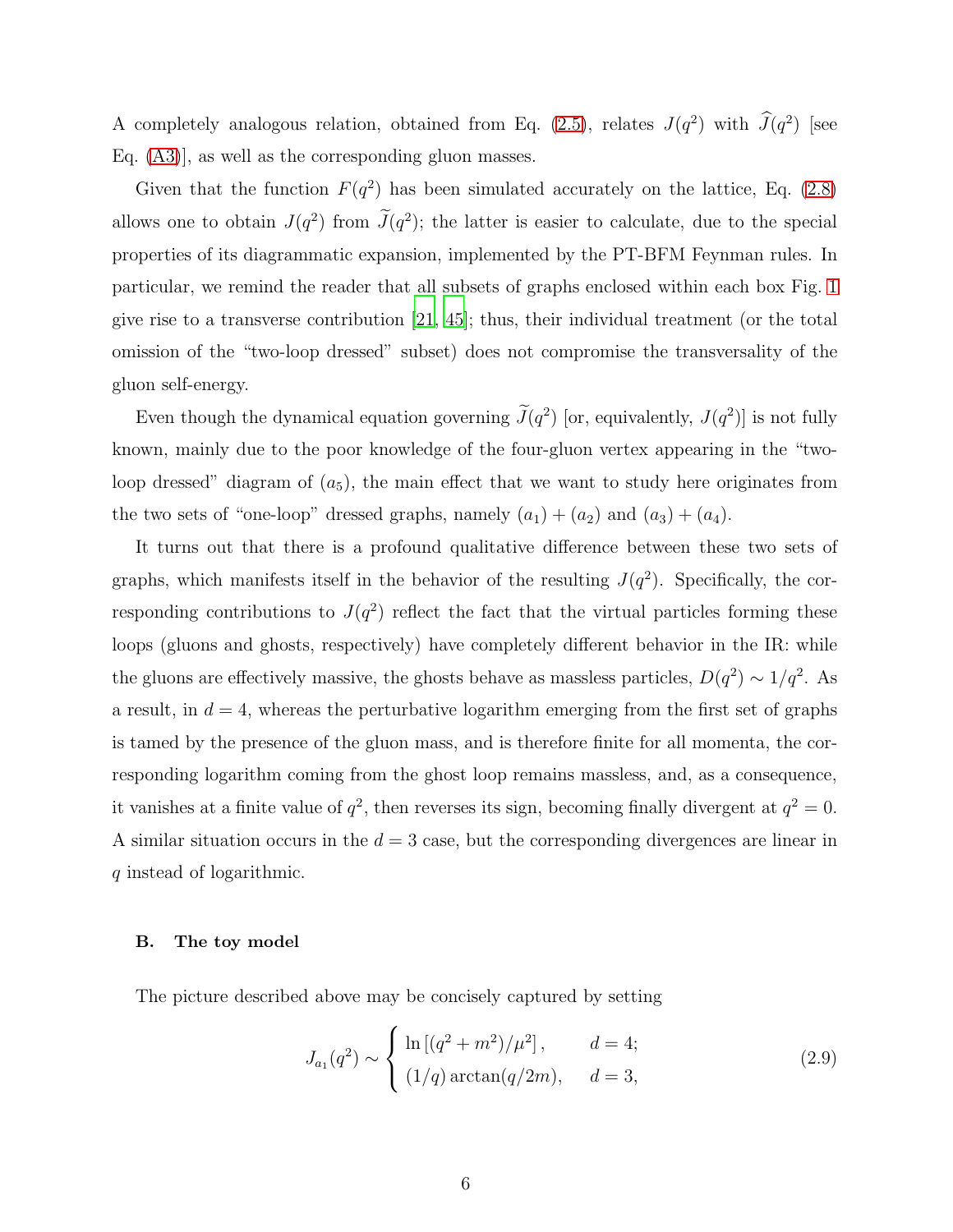and

$$
J_{a_3}(q^2) \sim \begin{cases} \ln(q^2/\mu^2), & d = 4; \\ 1/q, & d = 3. \end{cases}
$$
 (2.10)

The corresponding gluon propagator then becomes

<span id="page-6-0"></span>
$$
\Delta^{-1}(q^2) = q^2 J(q^2) + m^2
$$
  
=  $q^2 [1 + c_1 J_{a_1}(q^2) + c_2 J_{a_3}(q^2)] + m^2,$  (2.11)

with  $c_1$  and  $c_2$  two real constants, whose values will be fixed according to arguments given below.

In the case of  $d = 4$ , the form proposed for  $J_{a_3}(q^2)$  corresponds simply to the one-loop integral  $\int \frac{1}{k^2(k-1)}$  $\frac{1}{k^2(k+q)^2}$ , reflecting the fact that the internal ghost propagators are massless. On the other hand,  $J_{a_1}(q^2)$  simulates an integral whose internal propagators are massive<sup>1</sup>. As a result, the subset of logarithmic contributions originating from gluon loops [practically  $(a_1)$ ] in Fig. 1 undergoes the replacement<sup>2</sup>  $\ln (q^2/\mu^2) \rightarrow \ln [(q^2+m^2)/\mu^2]$ . The presence of the mass prevents this logarithm from diverging; depending on the ratio  $m/\mu$ , the logarithm may turn negative past a certain value of  $q^2$ , but remains finite, reaching the final value  $\ln(m^2/\mu^2)$ .

On the other hand, in the  $d = 3$  case the corresponding transition from massless to massive loops is implemented through the substitution (Minkowski space)

$$
\int_{k} \frac{1}{k^2 (k+q)^2} = \left(\frac{i}{8}\right) \frac{1}{q} \longrightarrow \int_{k} \frac{1}{(k^2 - m^2)[(k+q)^2 - m^2]} = \left(\frac{i}{4\pi}\right) \frac{1}{q} \arctan\left(\frac{q}{2m}\right). \tag{2.12}
$$

Returning to the values of  $c_1$  and  $c_2$ , let us first focus on the  $d = 4$  case. Given that the proposed toy model is clearly one-loop inspired, it is natural to expect that the values of  $c_1$  and  $c_2$  would be determined by the pre-factors multiplying the corresponding one-loop diagrams. Specifically, one has

$$
c_1 = 2\left(\frac{\alpha C_A}{4\pi}\right); \qquad c_2 = \frac{1}{6}\left(\frac{\alpha C_A}{4\pi}\right), \tag{2.13}
$$

<sup>&</sup>lt;sup>1</sup> We hasten to emphasize that we do not advocate the use of naive massive gluons inside loops as a selfconsistent theoretical option. In fact, such an approach would clash with a number of field-theoretic principles that the PT-BFM formalism is designed to preserve, such as the transversality of the gluon self-energy.

<sup>&</sup>lt;sup>2</sup> A loop with hard masses gives rise to the text-book integral  $\int_0^1 dx \ln[q^2x(1-x) + m^2]$ ; however, the resulting expression does not provide any further insights to the question at hand than the simple massive logarithm employed here.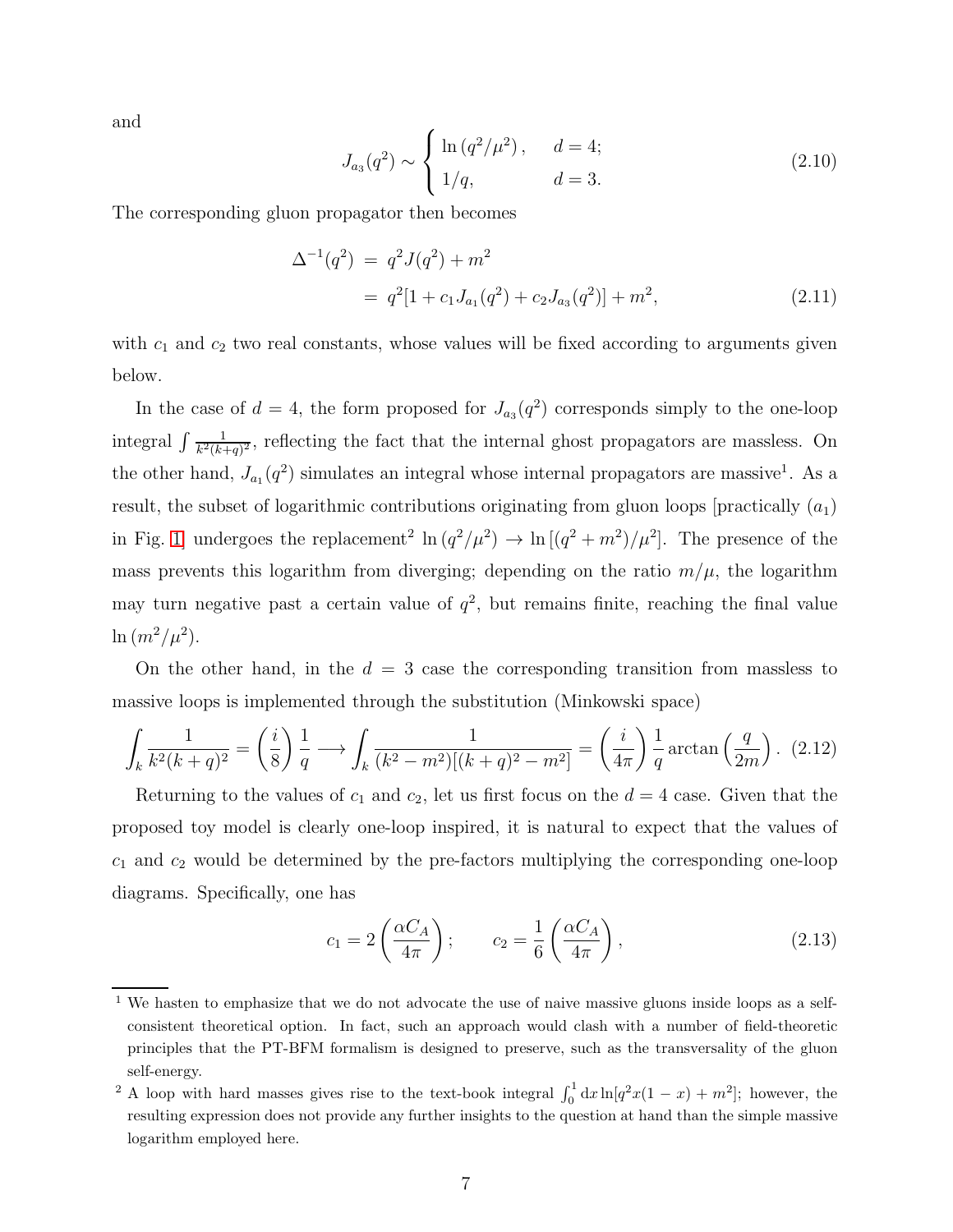where  $C_A$  is the Casimir eigenvalue in the adjoint representation  $[C_A = N \text{ for } SU(N)]$ , and  $\alpha_s = g^2/4\pi$ . Note that  $c_1 + c_2 = \frac{13}{6}$  $rac{13}{6}$   $\left(\frac{\alpha C_A}{4\pi}\right)$  $\frac{dC_A}{4\pi}$ , which is precisely the total coefficient appearing in the well-known one-loop result [\[52](#page-41-2)],  $\Delta^{-1}(q^2) = 1 + \frac{13}{6}q^2(\frac{\alpha C_A}{4\pi})$  $\frac{dC_A}{4\pi}$ ) ln  $(q^2/\mu^2)$ . In obtaining these values we have used the asymptotic (ultraviolet) one-loop result  $F(q^2) = 1 - \frac{3}{4}$  $rac{3}{4}$   $\left(\frac{\alpha C_A}{4\pi}\right)$  $\frac{dC_A}{4\pi}$ ) ln  $(q^2/\mu^2)$ , and have replaced the perturbative logarithm by a massive one, since, as mentioned already, nonperturbatively the function  $F(q^2)$  saturates at a finite value.

The corresponding values for  $c_1$  and  $c_2$  in  $d = 3$  may be determined following a completely analogous procedure, using certain auxiliary results presented in [\[37](#page-40-7)]; they are given by

$$
c_1 = -\left(\frac{25g^2C_A}{32\pi}\right); \qquad c_2 = -\left(\frac{g^2C_A}{32}\right)
$$
 (2.14)

(notice that there is no  $\pi$  in  $c_2$ ). In addition, since in  $d = 3$  the gauge coupling  $g^2$  has dimensions of mass, so do  $c_1$  and  $c_2$ .

In the analysis that follows we will depart from these particular values of  $c_1$  and  $c_2$ , in order to expose better the underlying effects. The main lessons that we will retain from the one-loop discussion given above are : (i) in  $d = 4$ , both  $c_1$  and  $c_2$  are positive, (ii) in  $d = 3$ , both  $c_1$  and  $c_2$  are negative, and (iii) in both cases,  $c_2$  is significantly smaller than  $c_1$ .

## C. The main implications

The model presented above leads to important consequences for the gluon propagator and for the three-gluon vertex.

# 1. The maximum of the gluon propagators

The gluon propagator,  $\Delta(q^2)$ , of this toy model displays a maximum, both in  $d = 3, 4$ , or, equivalently, the inverse propagator,  $\Delta^{-1}(q^2)$ , displays a minimum. This can be easily established by taking the first derivative of Eq. [\(2.11\)](#page-6-0); specifically, in  $d = 4$  (and with  $m<sup>2</sup>$ constant)

<span id="page-7-0"></span>
$$
[\Delta^{-1}(q^2)]' = [q^2 J(q^2)]'
$$
  
=  $c_2 \ln (q^2/\mu^2) + \left\{ 1 + c_1 \ln [(q^2 + m^2)/\mu^2] + \frac{c_1 q^2}{q^2 + m^2} + c_2 \right\}.$  (2.15)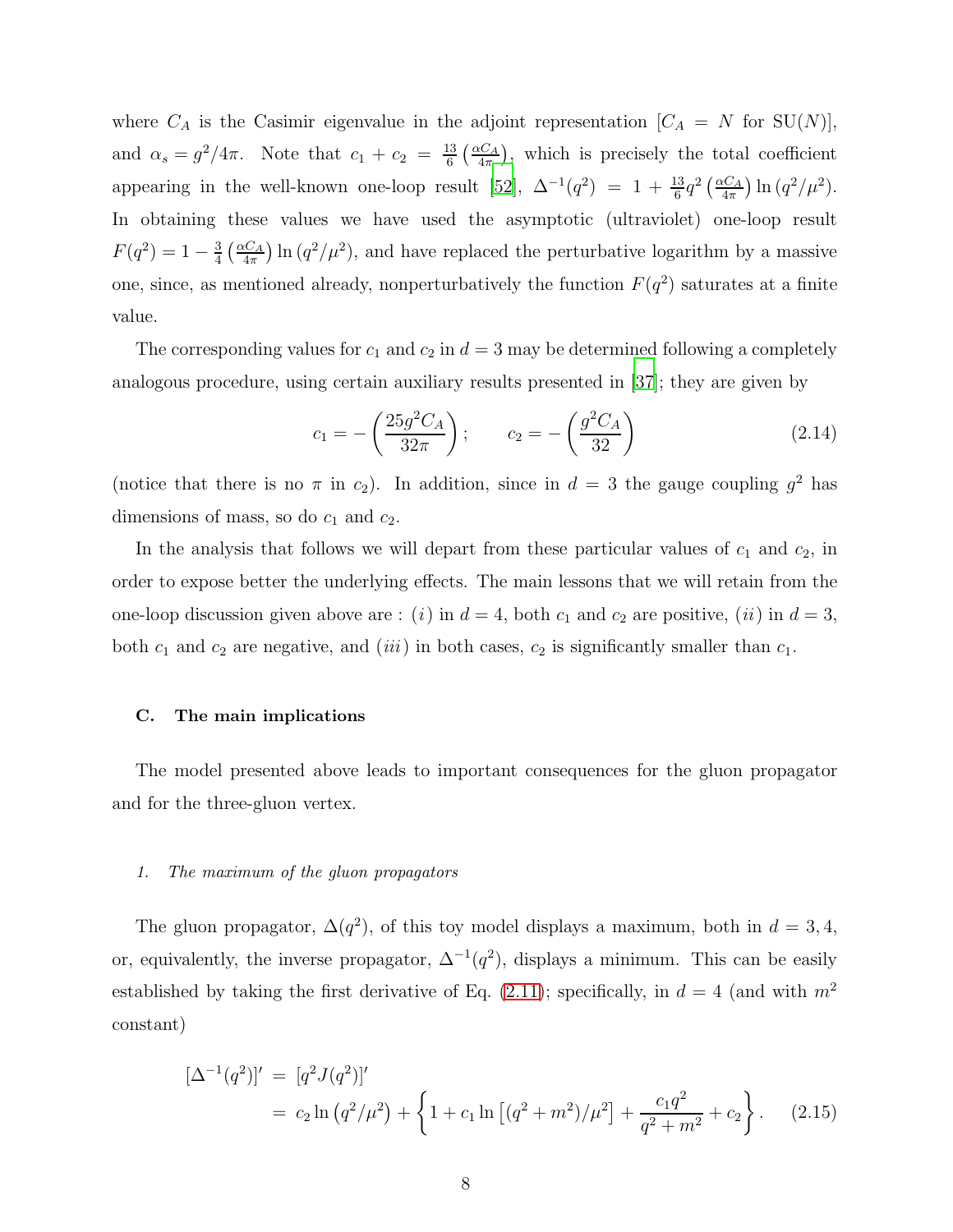The quantity in curly brackets is finite, but in general of indefinite sign, due to the presence of the logarithm. However, it is clear that for  $q^2 > \mu^2$  it is positive definite, and so is the massless logarithm; in fact, for  $q^2 \gg m^2$  the two logarithms combine to give the asymptotic result  $\frac{13}{6} \left( \frac{\alpha C_A}{4\pi} \right)$  $\frac{dC_A}{4\pi}$  ln  $(q^2/\mu^2)$ . On the other hand, in the opposite momentum limit, since the first term can become arbitrarily large and negative as  $q^2$  approaches zero (remember,  $c_{1,2} > 0$ ), there exists a value  $0 < q_\Delta^2 < \mu^2$  such that  $[\Delta^{-1}(q_\Delta^2)]' = 0$ , no matter how small  $c_2$  may be; of course, as  $c_2$  assumes smaller values,  $q_\Delta^2$  is pushed closer to zero. It is then elementary to show that the above zero of the derivative corresponds to a minimum of  $\Delta^{-1}(q^2)$ , since the second derivative is positive,

$$
[\Delta^{-1}(q^2)]'' = \frac{c_1}{q^2 + m^2} + \frac{c_1 m^2}{(q^2 + m^2)^2} + \frac{c_2}{q^2} > 0.
$$
 (2.16)

Thus, one reaches the conclusion that the IR divergence of the first term, caused by the massslessness of the ghost, and the positivity of the ultraviolet logarithms, reflecting the asymptotically free nature of the theory, force  $\Delta(q^2)$  to have a maximum. In what follows we will denote the location of this maximum by  $q_{\Delta}$ .

Let us emphasize that the above conditions are *sufficient* but not necessary for the existence of such a maximum. Indeed, one can easily imagine eliminating the divergent logarithm, by setting  $c_2 = 0$ , or saturating it (artificially) with some mass. Then, even though everything is finite in the IR, depending on the relative values of parameters and masses, one may still get the rhs of Eq.  $(2.15)$  to vanish. But, if the massless logarithm is there, Eq. [\(2.15\)](#page-7-0) will always have a solution.

It is of course obvious that the quantity  $[q^2J(q^2)]'$  displays a minimum located exactly at the same point where the maximum of  $\Delta(q^2)$  is, and that the reason for this coincidence is simply the constancy of the gluon mass. However, in anticipation of the full nonperturbative analysis of the next section, where the gluon mass will be a function of  $q^2$ , we will already at this level distinguish these two points, by introducing a different symbol for the location of the minimum of the kinetic term, namely  $q_J$ . So, whereas within the toy model we have trivially  $q_{\Delta} = q_{J}$ , in the complete nonperturbative treatment we will have  $q_{\Delta} \neq q_{J}$ .

An analogous proof may be constructed for the  $d = 3$  case, where the corresponding differentiation yields

<span id="page-8-0"></span>
$$
[\Delta^{-1}(q^2)]' = [q^2 J(q^2)]' = 1 + \frac{c_1}{2q} \arctan(q/2m) + \frac{c_2}{2q} + \frac{c_1 m}{q^2 + 4m^2}.
$$
 (2.17)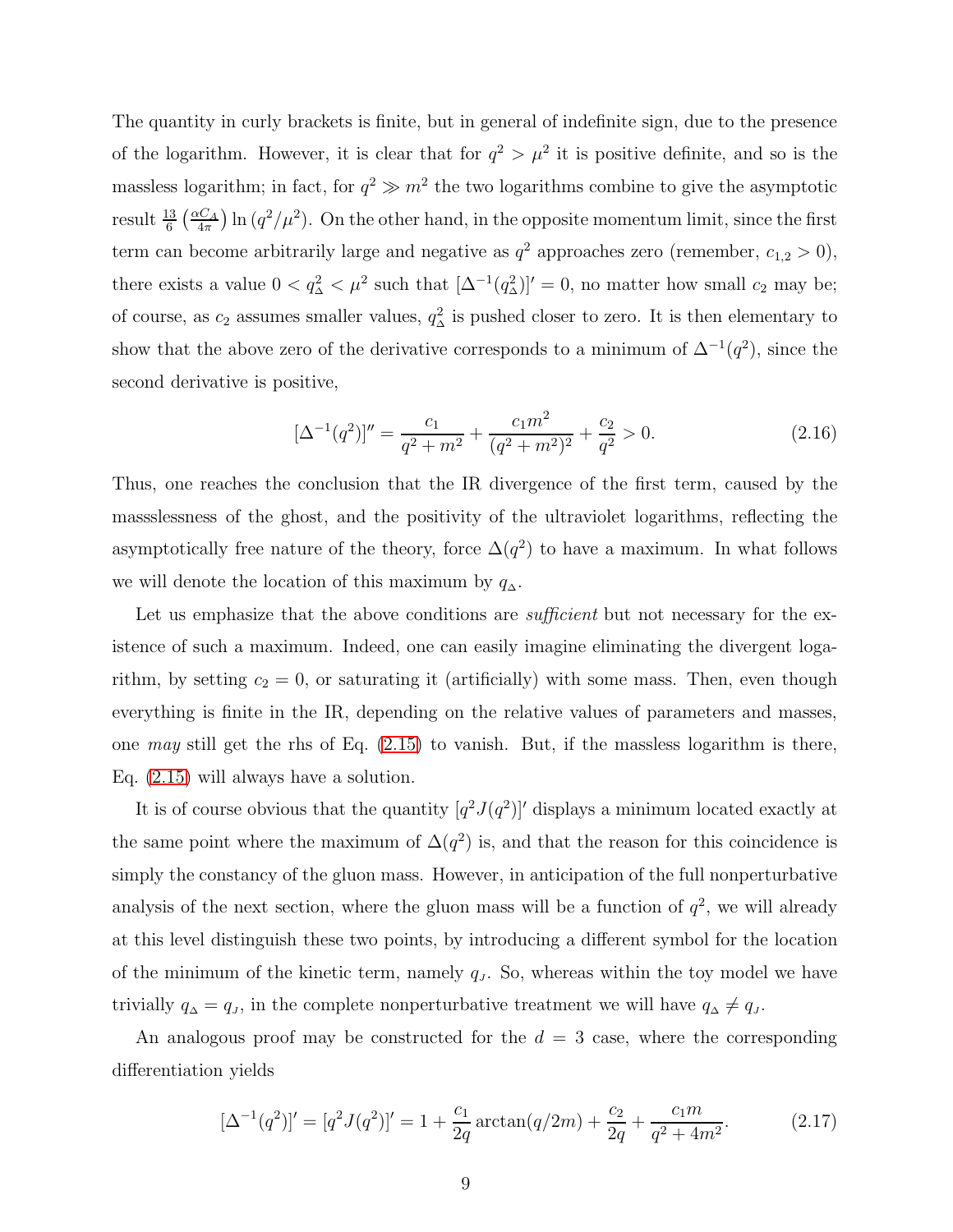To find the approximate  $q_{\Delta}$  for which the rhs vanishes, assume that  $q < m$ , expand, and keep only first order terms in  $q/m$ . Then, one arrives at the simple solution

$$
q_{\Delta}/m = -\frac{c_2/m}{2 + c_1/m}.\tag{2.18}
$$

For this solution to be consistent, we must have  $0 < q_{\Delta}/m < 1$ , or (remember that  $c_{1,2} < 0$ )  $|c_1| + |c_2| < 2m$ . This, in turn, restricts the allowed values of the (dimensionless) ratio  $m/2g^2$ ; in particular, at the one-loop level our toy model provides the lower bound

$$
\frac{m}{2g^2} \gtrsim 0.14,\tag{2.19}
$$

in agreement with a plethora of independent studies based on a variety of approaches in the continuum  $[53-56]$  and on the lattice<sup>3</sup>  $[58-61]$  $[58-61]$ .

#### 2. The negative divergence of the three-gluon vertex

In order to understand how the (negative) IR divergences that appear in the studies of special kinematic configurations of the conventional three-gluon vertex  $(Q<sup>3</sup>)$  are related to the properties of the  $J(q^2)$ , it is convenient to consider a model inspired by the PT-BFM three-gluon vertex  $(B^3)$  [\[40](#page-40-10), [62](#page-41-7), [63\]](#page-41-8), described in detail in Appendix [A.](#page-34-1) The treatment of the conventional three-gluon vertex will be addressed in the next section; it basically boils down to a technically more involved realization of the main idea presented here.

The usual quantity employed in the lattice studies of the three-gluon vertex is denoted by  $R(\hat{R} \text{ in the } B^3 \text{ case})$ , and will be referred to as the "R-projector" [for its exact definition, see Eq. [\(3.30\)](#page-21-0)]; it receives contributions from the various form factors of the three-gluon vertex, both "longitudinal" and "transverse" (see Appendix [A\)](#page-34-1). Due to the QED-like Ward identity (WI) satisfied by the  $B^3$  vertex, as opposed to the Slavnov-Taylor identity (STI) satisfied by the  $Q^3$  vertex, the former can be expressed *exclusively* in terms of the  $B^2$  gluon kinetic term  $\hat{J}(q^2)$  [with  $J(q^2) = F^2(q^2)\hat{J}(q^2)$ ], while the latter remain undetermined (they satisfy the WI automatically). From the kinematic point of view,  $R$  depends on the modulo of two independent momenta  $(q^2 \text{ and } r^2)$  and the angle  $\varphi$  formed between them. It turns out that for the special case  $\varphi = \pi/2$  and  $r^2 = 0$ , any contribution from the "transverse"

<sup>&</sup>lt;sup>3</sup> A review on the subject of  $d = 3$  Yang-Mills theories can be found in [\[57](#page-41-9)].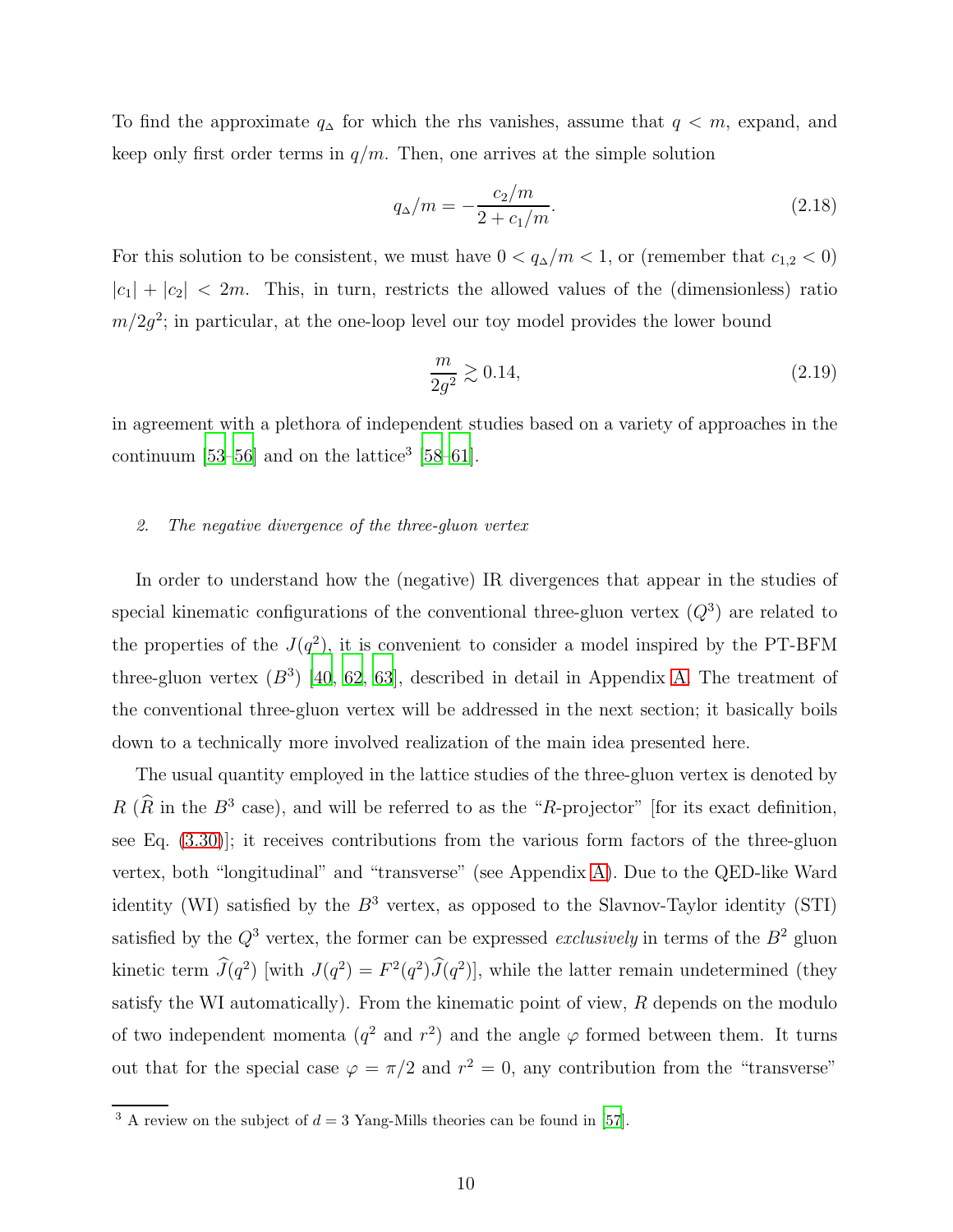form factors of the three-gluon vertex drops out, and one finds that, quite remarkably,  $\widehat{R}(q^2) = [q^2 \widehat{J}(q^2)]'.$ 

It is now relatively straightforward to recognize that  $\hat{J}(q^2)$  and  $J(q^2)$  display the same type of logarithmic divergence in the IR, due to the masslessness of the corresponding ghost loop. Thus, even though the precise prefactors between each ghost loop do not coincide, due to the difference in the form of the ghost-gluon vertex in the linear covariant  $(R_{\xi})$  gauges and in the BFM (see discussion in Section [III\)](#page-13-0), the qualitative behavior in the limit of interest is common. Furthermore, one may recover  $R(q^2)$  from  $\hat{R}(q^2)$  by assigning tree-level values to the ghost dressing function  $F$ , and the gluon-ghost kernel  $H$  [see Eq. [\(3.35\)](#page-22-0)]. Therefore, if we use the fact that H does not introduce additional IR divergences [see discussion after Eq.  $(3.40)$ , then  $R(q^2)$  may be qualitatively modeled by

<span id="page-10-0"></span>
$$
R(q^2) \sim [q^2 J(q^2)]'.
$$
\n(2.20)

If we now employ the toy model of the previous subsection to evaluate the rhs of Eq. [\(2.20\)](#page-10-0), then  $R(q^2)$  is given precisely by the expression obtained in Eq. [\(2.15\)](#page-7-0) and Eq. [\(2.17\)](#page-8-0). Specifically, in either case

$$
R(q^2) \underset{q^2 \to 0}{\sim} c_2 J_{a_3}(q^2), \tag{2.21}
$$

which gives a negative logarithmic divergence in  $d = 4$  [ $c_2 > 0$ , but  $\ln (q^2/\mu^2) < 0$ ], and a negative linear divergence in  $d = 3$  (1/q > 0, but  $c_2 < 0$ ). Summarizing,

<span id="page-10-1"></span>
$$
R(q^2) \underset{q^2 \to 0}{\sim} \begin{cases} \ln(q^2/\mu^2), & d = 4; \\ -1/q, & d = 3. \end{cases}
$$
 (2.22)

Note that the value  $q_{\Delta}$ , which determines the location of the maximum of  $\Delta(q^2)$  corresponds now precisely to the "crossing point",  $q_0$ , namely the point where R passes from positive to negative values. Thus, within this toy model, the location of the maximum of the gluon propagator *coincides* with the crossing point<sup>4</sup> of  $R(q^2)$ , *i.e.*,  $q_{\Delta} = q_0$ . Of course, the reason for this coincidence is directly related to the fact that we use a constant gluon mass,  $m^2$ . If instead we had employed a momentum dependent mass,  $m^2(q^2)$ , the location of these special points would differ,  $q_{\Delta} \neq q_0$ , as will happen in the full analysis of the next section.

 $4$  If the conditions for having a maximum in the gluon propagator were not fulfilled,  $R$  would still diverge at the origin, but there would be no crossing point: R would be negative for all values of momenta.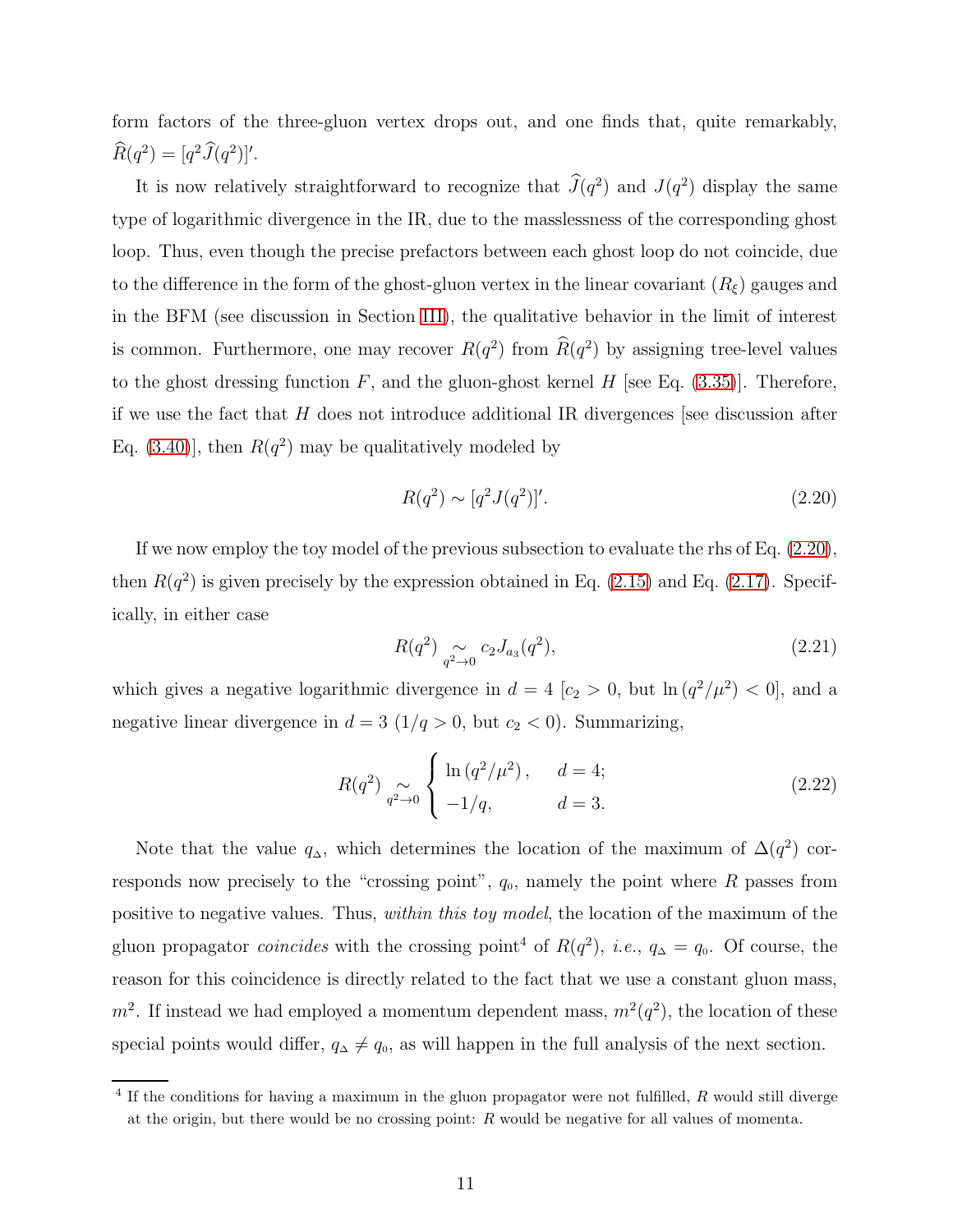Finally, the ultraviolet behavior of the form factor  $R(q^2)$  is given by

<span id="page-11-0"></span>
$$
R(q^2) \underset{q^2 \to \infty}{\sim} \begin{cases} 1 + (c_1 + c_2)[1 + \ln(q^2/\mu^2)], & d = 4; \\ 1, & d = 3. \end{cases}
$$
 (2.23)

Thus, in the three dimensional case  $R(q^2)$  saturates at its tree-level value, while in four dimensions it increases as a positive logarithm,  $R(q^2) \rightarrow +\infty$ .

# 3. Numerics

In Fig. [2](#page-12-0) we plot the propagator  $\Delta(q^2)$ , its kinetic part  $q^2 J(q^2)$ , and finally the quantity  $R(q^2) \sim [q^2 J(q^2)]'$  for some values of the  $c_i$  constants (in the four dimensional case we have additionally fixed<sup>5</sup>  $\mu$  at 4.3 GeV, and, accordingly,  $m^2 = 0.14 \text{ GeV}^2$ .

As one can see from the top panels of this figure (continuous curves), the propagator  $\Delta(q^2)$  of Eq. [\(2.11\)](#page-6-0) displays an IR peak. In  $d=3$ , this particular feature is well-established, both at the level of the lattice [\[2](#page-39-5), [64](#page-41-10)], as well as from various treatments in the continuum (see, e.g., [\[37\]](#page-40-7)). On the other hand, in  $d = 4$ , the lattice evidence for the appearance of such a peak is certainly inconclusive while in the continuum, to the best of our knowledge, this possibility has not even been contemplated. Of course, we hasten to emphasize that there are regions in the parameter space of our toy model where the "peak" flattens out completely, and escapes detection due to numerical errors.

The kinetic part of the propagator,  $q^2 J(q^2) = \Delta^{-1}(q^2) - m^2$ , is plotted in the mid panels of Fig. [2.](#page-12-0) Clearly, as mentioned earlier, due to the fact that  $m^2$  is a constant, this quantity will display a (negative) minimum at exactly the same point where the peak of the propagator is located,  $q_{\Delta} = q_{\rm J}$ . In the  $d = 4$  case, the inset shows with more accuracy the extremely shallow minimum that is obtained for precisely those values of the  $c_i$  that cause the maximum of  $\Delta(q^2)$  to flatten in the corresponding top panel.

Finally, in the bottom panels of Fig. [2](#page-12-0) we plot  $R(q^2)$ . Again, the constancy of the gluon mass implies that this quantity will cross zero exactly at the location of the propagator's

 $5$  The choice  $\mu = 4.3$  GeV is lattice-motivated, in the sense that it corresponds to the last available point in the ultraviolet tail of the gluon propagator obtained from the simulation of [\[3](#page-39-8)]; therefore, in the full non-perturbative treatment, one usually renormalizes the gluon propagator such that  $\Delta^{-1}(\mu^2) = \mu^2$ , at that particular point. Then, the IR saturation point acquires the value  $\Delta^{-1}(0) = m^2 = 0.14 \text{ GeV}^2$ . At the level of the toy model these choices simply help us maintain a close analogy with the full treatment presented in the next section.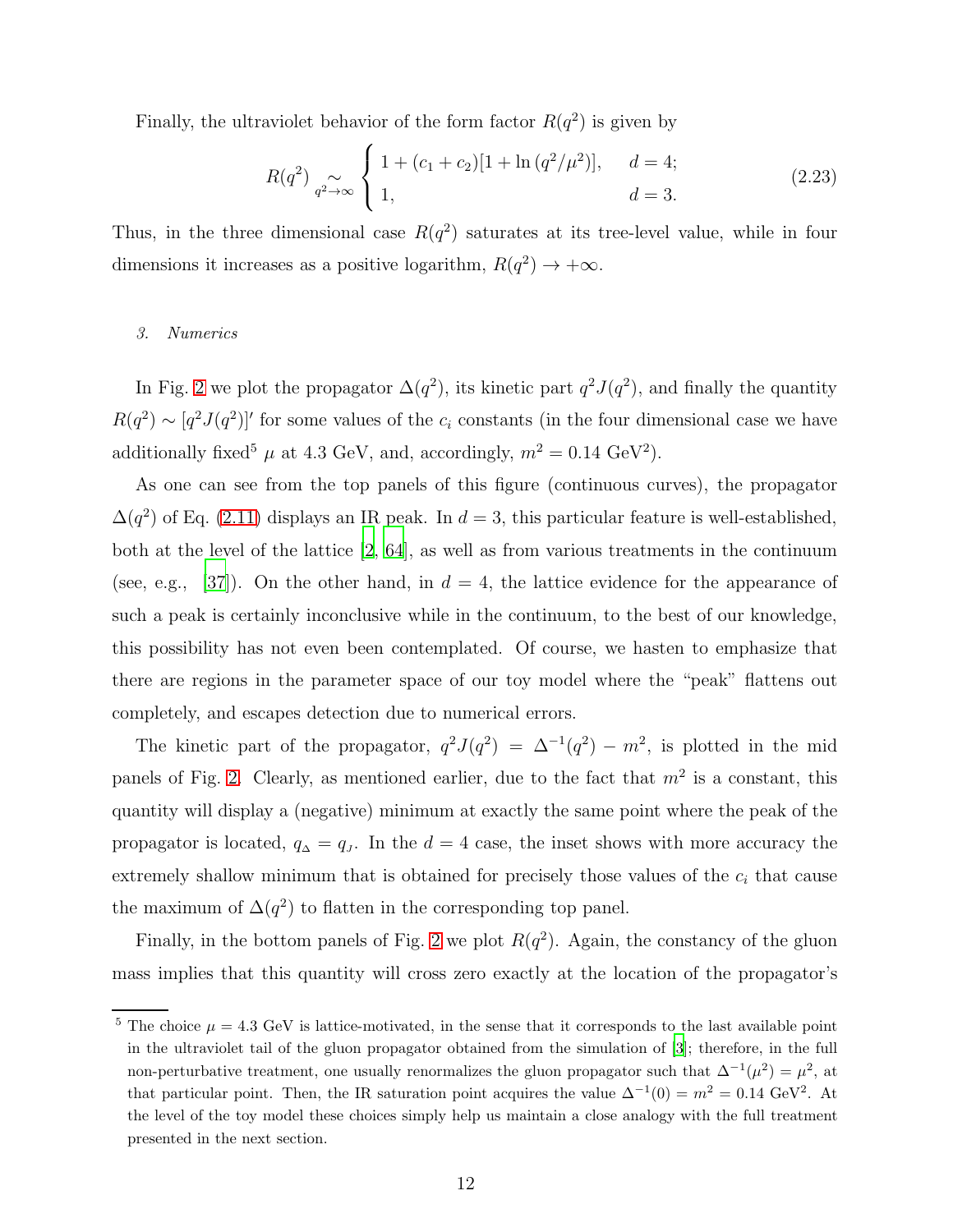

<span id="page-12-0"></span>FIG. 2: (color online). The propagator  $\Delta(q^2)$ , its kinetic part  $q^2J(q^2)$ , and the quantity  $R(q^2)$ calculated in  $d = 3, 4$  for various values of the constants  $c_1$  and  $c_2$ . In  $d = 4$  we have  $\mu = 4.3$  GeV,  $m^2 = 0.14 \text{ GeV}^2$ , whereas in  $d = 3$  we chose  $m = 0.84 \text{ GeV}$ . Open up/down triangles and circles mark the position of the  $q_\Delta$ ,  $q_J$  and  $q_0$ , respectively. Notice that, in this model, the location of these three points coincides.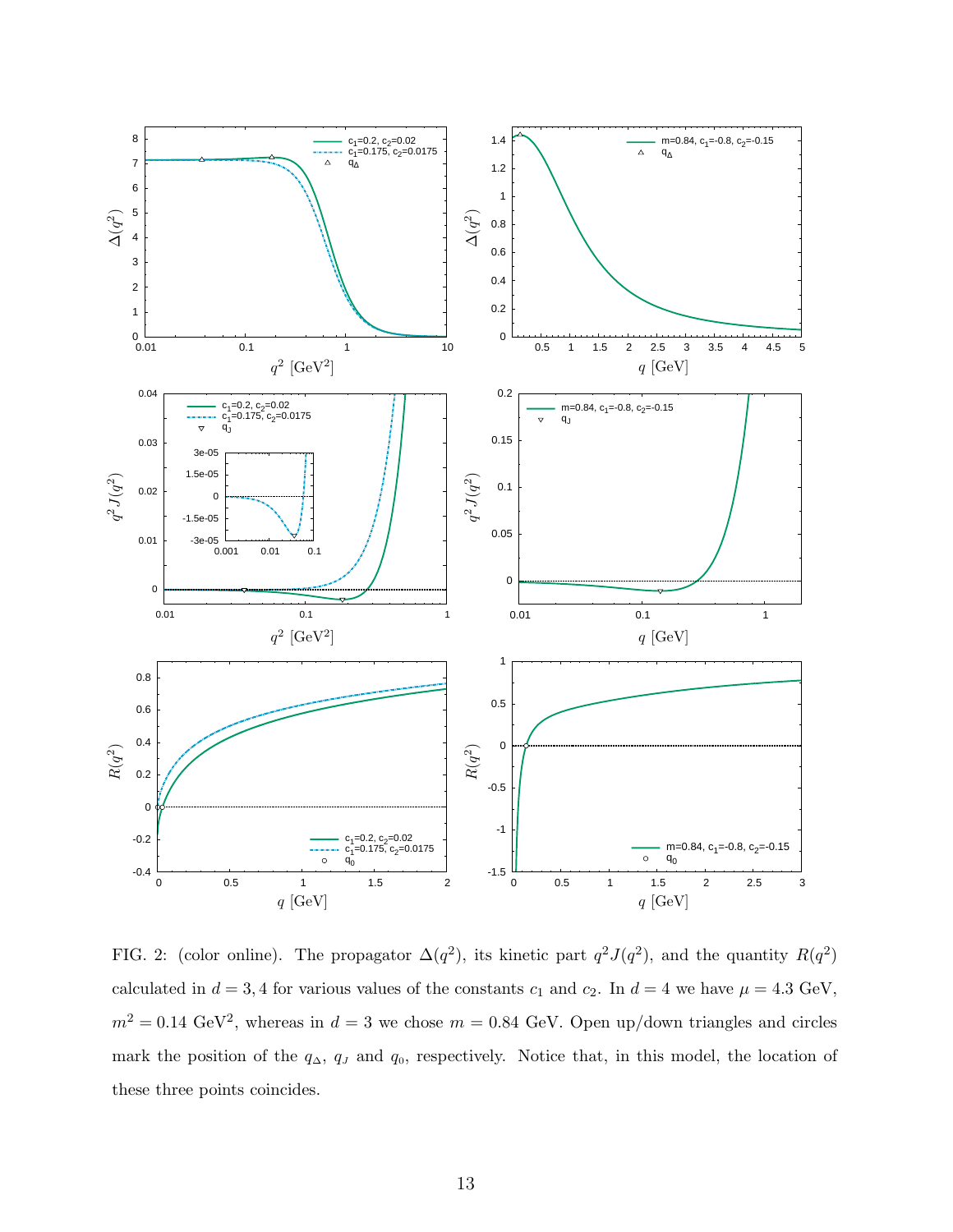peak, displaying afterwards the expected divergence as  $q \to 0$ . Notice that when  $d = 4$  the zero-crossing is clearly detectable even in the region of parameters where the peak of the propagator (or the minimum of the kinetic part) is barely visible.

Summarizing, the fact that the ghost remains nonperturbatively massless has far reaching consequences, that can be captured and studied at the qualitative level by the simple model [\(2.11\)](#page-6-0). As we will see in what follows, the conclusions reached in this section are robust, and will persist even in a fully nonperturbative setting.

# <span id="page-13-0"></span>III. FULL NONPERTURBATIVE ANALYSIS

In this section we proceed to corroborate by means of a genuine nonperturbative analysis the qualitative picture derived from the toy model of the previous section. The material is organized in five interconnected subsections:  $(i)$  First, some general issues are discussed, which facilitate the perusal of what follows;  $(ii)$  Then, the detailed study of the ghost-loop contribution  $J_c(q^2)$  follows, establishing its divergent behavior in the IR; *(iii)* By employing the gluon mass equation and the lattice data for the gluon propagator, the full kinetic part,  $q^2J(q^2)$  is determined, or, equivalently [by "subtracting"  $q^2J_c(q^2)$ ] the gluonic contribution  $q^2J_g(q^2)$ ; (iv) The R-projector of the three-gluon vertex is then studied in the relevant kinematic limit, revealing the announced divergence;  $(v)$  Finally, a detailed numerical analysis is carried out.

# A. Supplementary considerations

Before entering into the technical parts of this section, let us briefly go over certain conceptual subtleties related to the PT-BFM and its propagators [\[21,](#page-40-14) [45](#page-40-15)].

Within the conventional formulation [\[65\]](#page-41-11) of the SDE of the gluon propagator  $\Delta(Q^2)$ , while the full  $J(q^2)$  comes out multiplied by the transverse projector  $P_{\mu\nu}(q)$ , thus reflecting the transversality of the full self-energy, no particular *subset* of the diagrams defining  $J(q^2)$ displays this special property. Indeed, there is a non-trivial conspiracy of terms, stemming from each graph, that finally gives rise to a totally transverse self-energy. This fact is already captured at the level of the text-book one-loop calculation of the gluon self-energy [\[52\]](#page-41-2): it is only when the ghost-loop is added that one obtains the required transversality. Within this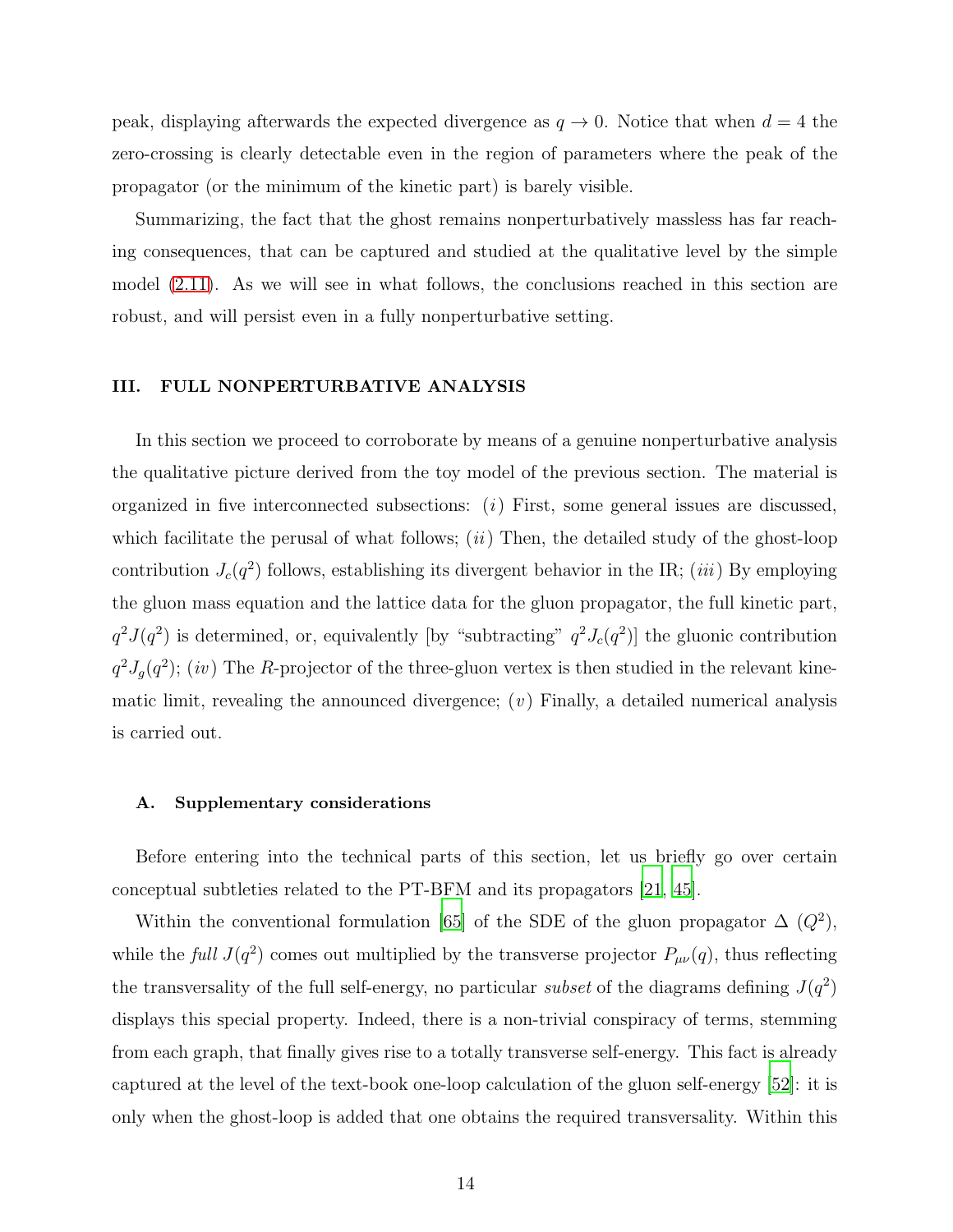framework, therefore, the separation of "gluonic" and "ghost" contributions to  $J(q^2)$  (say " $J_g$ " and " $J_c$ ") using Feynman graphs as a criterion is ambiguous.

On the other hand, within the PT-BFM formalism, the SDE for the  $QB$  gluon propagator  $\Delta$  possesses special transversality properties [see the discussion following Eq. [\(2.8\)](#page-4-3), and the caption of Fig. [1\]](#page-4-0). As a result, one can meaningfully distinguish between two kinds of individually transverse contributions to  $J(q^2)$ ; one stemming from the ghost graphs  $(a_3)$  +  $(a_4)$ , to be denoted by  $J_c(q^2)$ , and the rest, stemming from gluonic graphs, to be denoted by  $J_g(q^2)$ . Thus,

$$
q^{2}\widetilde{J}_{g}(q^{2})P_{\mu\nu}(q) = [(a_{1}) + (a_{2})]_{\mu\nu} + [(a_{5}) + (a_{6})]_{\mu\nu},
$$
  

$$
q^{2}\widetilde{J}_{c}(q^{2})P_{\mu\nu}(q) = [(a_{3}) + (a_{4})]_{\mu\nu}.
$$
 (3.1)

Evidently,

$$
\widetilde{J}(q^2) = 1 + \widetilde{J}_g(q^2) + \widetilde{J}_c(q^2),\tag{3.2}
$$

where the "1" on the rhs comes from the tree-level graph. As far as  $J_g(q^2)$  is concerned, it is natural to expect that it will be IR-finite, since it originates from the gluonic graphs shown in Fig. [1,](#page-4-0) namely (single and double) integrals containing fully-dressed (and IR-finite) gluon propagators.

At this point, one may use the fundamental relation of Eq. [\(2.8\)](#page-4-3), which is valid for the full  $J(q^2)$  and  $J(q^2)$ , in order to define the corresponding  $J_g(q^2)$  and  $J_c(q^2)$ , namely

$$
J_{g,c}(q^2) = F(q^2)\tilde{J}_{g,c}(q^2).
$$
\n(3.3)

As before,

<span id="page-14-0"></span>
$$
J(q^2) = 1 + J_g(q^2) + J_c(q^2). \tag{3.4}
$$

Finally, in order to establish a formal analogy with the toy model of the previous section, note that the correspondence with the terms appearing in Eq. [\(2.11\)](#page-6-0) is  $J_g \leftrightarrow c_1 J_{a_1}$  and  $J_c \leftrightarrow c_2 J_{a_3}.$ 

We next comment briefly on the renormalization procedure that we follow when dealing with the ultraviolet divergences of the  $d = 4$  case. Specifically, we adopt the momentum subtraction (MOM) scheme, mainly because it is employed when renormalizing the lattice results that we use as inputs in our analysis.

Within the MOM scheme, the renormalized gluon propagator is required to assume its tree-level value at the subtraction point, *i.e.*, must satisfy the condition  $\Delta_{\rm R}^{-1}(\mu^2) = \mu^2$ , for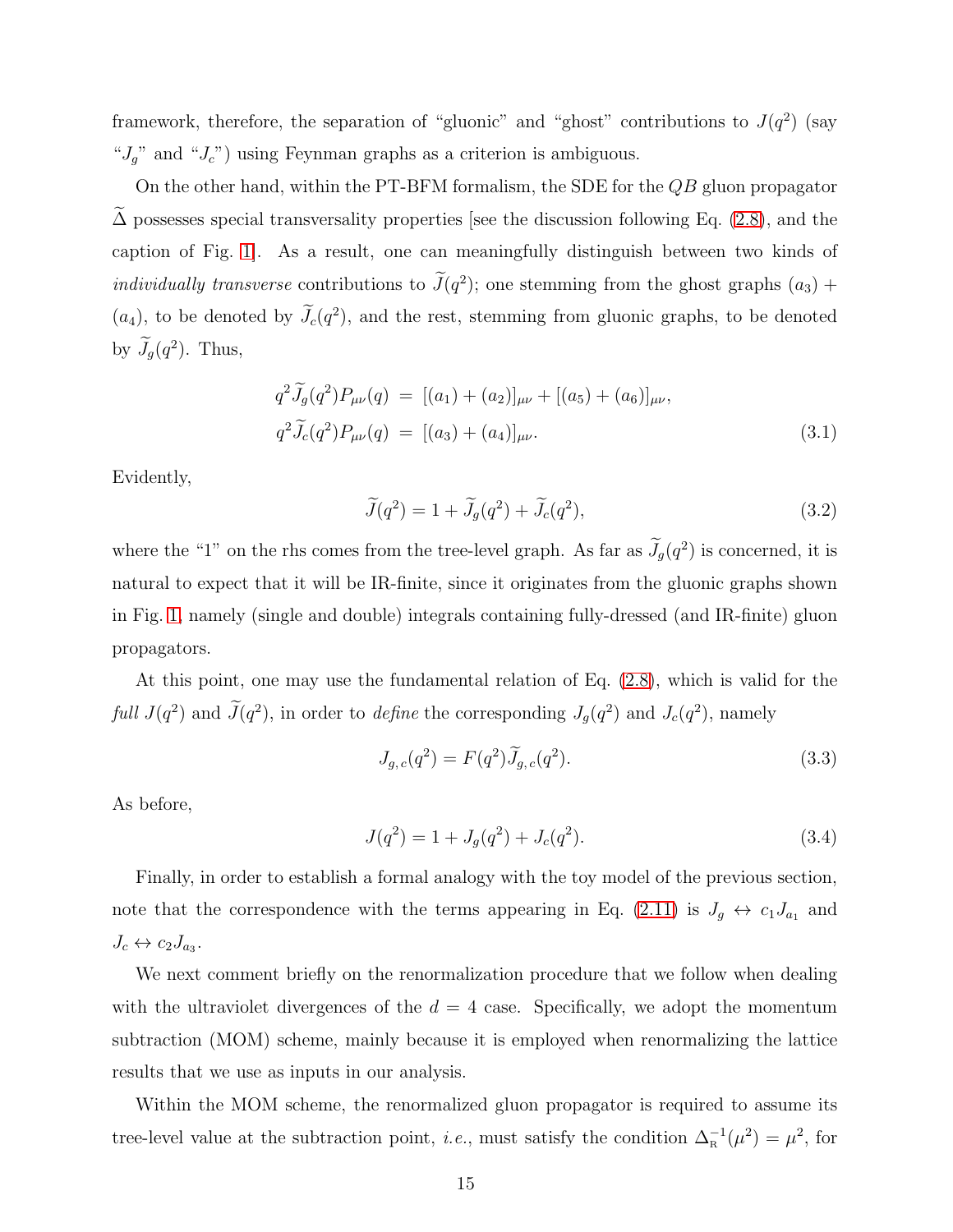$\mu^2 \gg m^2$ . The (quantum) kinetic terms  $J_g^R(q^2)$  and  $J_c^R(q^2)$  are then obtained from their unrenormalized counterparts through simple subtraction,

$$
J_{g,c}^{\text{R}}(q^2) = J_{g,c}(q^2) - J_{g,c}(\mu^2). \tag{3.5}
$$

Evidently,  $J_{g,c}^{\text{R}}(\mu^2) = 0$ . Thus, the full renormalized kinetic term is given by

$$
J^{\rm R}(q^2) = 1 + J^{\rm R}_g(q^2) + J^{\rm R}_c(q^2), \qquad (3.6)
$$

with  $J^{\rm R}(\mu^2) = 1$ , consistent with the condition for  $\Delta_{\rm R}^{-1}(\mu^2)$  mentioned above.

Finally, in order to keep this section as self-contained as possible, we list explicitly the three special values of the momentum  $q$ , first introduced in the context of the toy model, namely:

- (i) The location of the maximum of the gluon propagator,  $\Delta(q^2)$ , is denoted by  $q_{\Delta}$ ;
- (*ii*) The location of the minimum of the kinetic term,  $q^2 J(q^2)$ , is denoted by  $q_j$ ;
- (*iii*) The location of the zero-crossing of the R-projector is denoted by  $q_0$ .

#### B. Nonperturbative ghost-loops and the minimum of the kinetic term

Our starting point are the two fully-dressed diagrams  $(a_3)$  and  $(a_4)$  of Fig. [1,](#page-4-0) which, according to the above discussion, define  $J_c(q^2)$  through

<span id="page-15-1"></span><span id="page-15-0"></span>
$$
q^{2} J_{c}(q^{2}) P_{\mu\nu}(q) = F(q^{2}) [(a_{3}) + (a_{4})]_{\mu\nu}.
$$
\n(3.7)

Since the ghost remains massless nonperturbatively, the resulting contribution will be IR divergent, as happens in the one-loop perturbative case.

To see this in detail, let us focus on the rhs of Eq. [\(3.7\)](#page-15-0). Factoring out the trivial color structure  $\delta^{ab}$ , one has

$$
(a_3)_{\mu\nu} = -g^2 C_A \int_k (k+q)_{\mu} D(k) D(k+q) \widetilde{\Gamma}_{\nu}(k+q, -q, -k),
$$
  

$$
(a_4)_{\mu\nu} = g^2 C_A g_{\mu\nu} \int_k D(k).
$$
 (3.8)

In the above equations,  $\widetilde{\Gamma}_{\mu}(r, q, p)$  is the PT-BFM vertex describing the interaction of a background gluon with a ghost and an antighost; unlike the conventional ghost-gluon vertex, its tree-level expression is symmetric in the ghost momenta,  $\tilde{\Gamma}_{\mu}^{(0)}(r,q,p) = (r-p)_{\mu}$ . In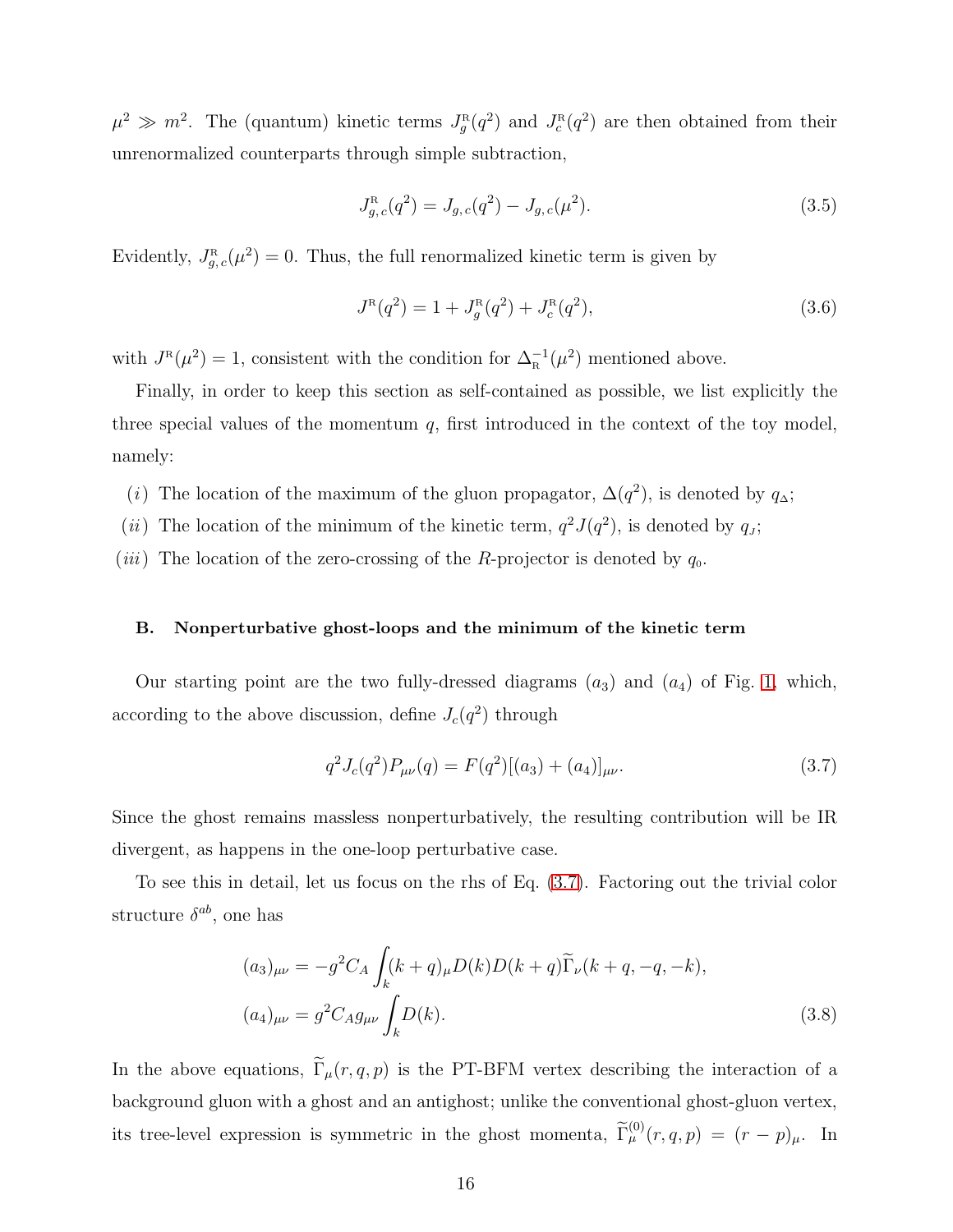addition, we have introduced the *d*-dimensional measure  $\int_k \equiv \mu^{\epsilon}/(2\pi)^d \int d^d k$ , where  $\mu$  is the 't Hooft mass and  $\epsilon = 4 - d$ .

Since, due to the PT-BFM properties,  $\widetilde{\Gamma}_{\mu}$  satisfies the WI [\[21,](#page-40-14) [45\]](#page-40-15)

<span id="page-16-4"></span>
$$
q^{\mu}\widetilde{\Gamma}_{\mu}(r,q,p) = D^{-1}(p) - D^{-1}(r),\tag{3.9}
$$

one may establish immediately the transversality of this subset of diagrams, as anticipated by the presence of the projector  $P_{\mu\nu}(q)$  on the lhs of Eq. [\(3.7\)](#page-15-0).

One may now introduce an Ansatz for  $\tilde{\Gamma}_{\mu}$ , that satisfies automatically the above WI, namely

<span id="page-16-0"></span>
$$
\widetilde{\Gamma}_{\mu}(r,q,p) = \frac{(r-p)_{\mu}}{r^2 - p^2} \left[ D^{-1}(r^2) - D^{-1}(p^2) \right]. \tag{3.10}
$$

A corresponding construction for the conventional ghost-gluon vertex would be less forthcoming, given the type of STI that the latter satisfies [\[52\]](#page-41-2).

Obviously this procedure leaves the transverse part of the vertex,  $\mathcal{A}(r,p)$  [ $(r \cdot q)p_{\mu} - (p \cdot q)r_{\mu}$ ], undetermined; however, under rather mild assumptions on behavior of  $\mathcal{A}(r, p)$ , this term is subleading in the IR (see Appendix [B\)](#page-38-0), and its effects may be neglected at this stage<sup>6</sup>.

Substituting the vertex [\(3.10\)](#page-16-0) into the first equation of [\(3.8\)](#page-15-1), and taking the trace of both sides, one obtains

<span id="page-16-2"></span>
$$
q^{2}J_{c}(q^{2}) = C_{d} F(q^{2}) \left[ 4T(q^{2}) + q^{2}S(q^{2}) \right], \qquad (3.11)
$$

where we have defined

<span id="page-16-3"></span><span id="page-16-1"></span>
$$
C_d = \frac{g^2 C_A}{2(d-1)},
$$
\n(3.12)

and

$$
T(q^2) = \int_k \frac{F(k+q) - F(k)}{(k+q)^2 - k^2} + \left(\frac{d}{2} - 1\right) \int_k \frac{F(k)}{k^2},
$$
  
\n
$$
S(q^2) = \int_k \frac{F(k)}{k^2(k+q)^2} - \int_k \frac{F(k+q) - F(k)}{k^2[(k+q)^2 - k^2]}.
$$
\n(3.13)

Let us now study at the IR behavior of these quantities. For the term S one finds

$$
S(q^2) \underset{q^2 \to 0}{\to} \int_k \frac{F(k)}{k^4} - \int_k \frac{1}{k^2} \frac{\partial F(k)}{\partial k^2} + \mathcal{O}(q^2)
$$
  
 
$$
\sim \int_k \frac{F(k)}{k^4} - \int_0^\infty dy \, y^{d/2 - 2} F'(y) + \mathcal{O}(q^2), \tag{3.14}
$$

<sup>&</sup>lt;sup>6</sup> Of course, in  $d = 4$  the omission of the transverse term affects the ultraviolet properties of the resulting SDE, forcing subtractive instead of multiplicative renormalization [\[66](#page-41-12), [67](#page-41-13)].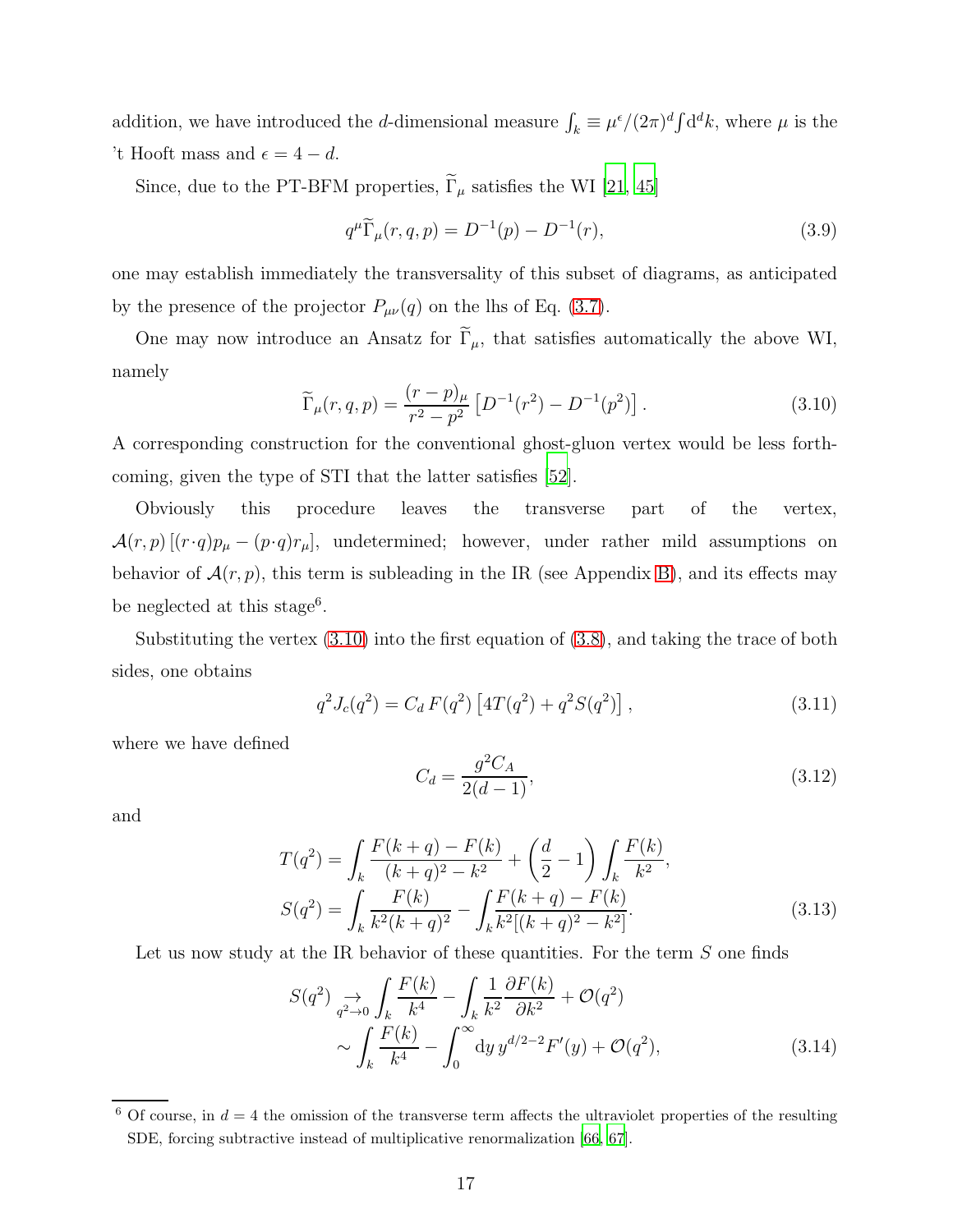where in the last step we have passed to spherical coordinates, with  $y = k^2$  [see Eq. [\(B4\)](#page-38-1)].

The first integral on the rhs contains the divergence discussed in the previous section. This can be seen by simply setting  $F(y) = 1$ , in which case one finds a logarithmic  $(d = 4)$ or a linear  $(d = 3)$  divergence. Given that the full  $F(y)$  saturates at a constant value in the IR, its presence does not qualitatively modify the behavior of the integral with respect to the case when  $F(y) = 1$ ; roughly speaking, it simply changes its prefactor from 1 to  $F(0)$ .

It is now relatively straightforward to establish that the second integral in Eq. [\(3.14\)](#page-16-1) is subleading compared to the first one, as a result of the fact that  $F(y)$  is a finite function in the entire range of momenta. Indeed, in  $d = 4$ , integration by parts shows that it is simply equal to  $F(0)$ , and, therefore, it contributes a finite constant. In  $d=3$ , let us assume that  $F' \sim y^{-a}$ ; then one may naturally distinguish three cases, depending on the value of the exponent a. (i) if  $a < 1/2$ , it is clear that the integral is finite, and evidently subleading; (*ii*) if  $1/2 \le a < 1$ , the integral diverges, but with a degree of divergence inferior to  $1/q$ (or  $y^{-1/2}$ ); (iii) if  $a \ge 1$ , the second integral diverges faster than the first. Now, given that from  $F' \sim y^{-a}$  one deduces that  $F(y) \sim (1-a)^{-1}y^{1-a} + C$ , if  $a \neq 1$ , and  $F(y) \sim C + \ln y$ , if  $a = 1$ , the finiteness of  $F(y)$  imposes the restriction  $a < 1$ . Therefore, one is driven to the cases  $(i)$  or  $(ii)$ , and, consequently, the second integral may be finite or divergent in the IR, but is certainly subleading compared to the first.

Next, consider the term  $T(q^2)$ ; following a similar procedure, we obtain

<span id="page-17-0"></span>
$$
T(q^2) \underset{q^2 \to 0}{\to} T(0) = \int_k \frac{\partial F(k^2)}{\partial k^2} + \left(\frac{d}{2} - 1\right) \int_k \frac{F(k)}{k^2}.\tag{3.15}
$$

It is now immediate to recognize that  $T(0)$  vanishes, since Eq. [\(3.15\)](#page-17-0) is a particular case of the so-called "seagull-identity" [\[68](#page-41-14)],

<span id="page-17-1"></span>
$$
\int_{k} k^{2} \frac{\partial f(k^{2})}{\partial k^{2}} + \frac{d}{2} \int_{k} f(k^{2}) = 0,
$$
\n(3.16)

valid in dimensional regularization<sup>7</sup>.

Then, employing that  $T(0) = 0$ , and after repeated use of  $(3.16)$ , one finds that

$$
T(q^2) \underset{q^2 \to 0}{\to} -\frac{1}{12} (d-2) q^2 \int_k \frac{1}{k^2} \frac{\partial F(k)}{\partial k^2} + \mathcal{O}(q^4), \tag{3.17}
$$

<sup>7</sup> The origin of Eq. [\(3.16\)](#page-17-1) is simple integration by parts, where the surface term is dropped by appealing to the analyticity properties of dimensional regularization. Its main function in the context of gluon mass generation is to enforce the complete cancellation of all quadratic (seagull-type) divergences.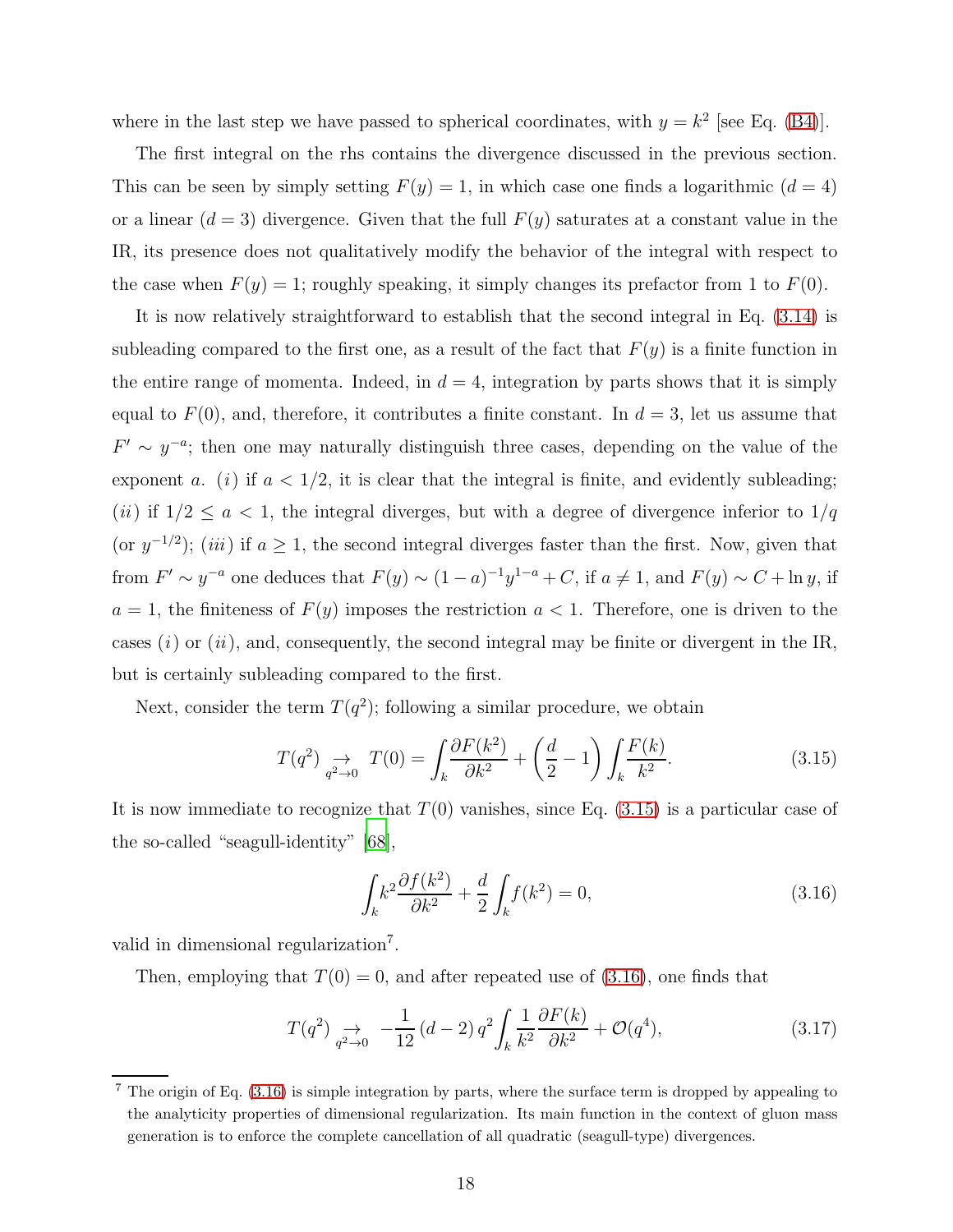that is, we end up with the first integral on the rhs of Eq. [\(3.14\)](#page-16-1), which is subleading.

Thus, if we split  $J_c$  in a part that contains the leading contribution in the IR,  $J_c^{\ell}(q^2)$ , and the rest that is subleading,  $J_c^{s\ell}(q^2)$ ,

<span id="page-18-0"></span>
$$
J_c(q^2) = J_c^{\ell}(q^2) + J_c^{s\ell}(q^2),\tag{3.18}
$$

we conclude that the leading divergent contribution is that contained in the first term of  $S(q^2)$ , namely

<span id="page-18-2"></span>
$$
J_c^{\ell}(q^2) = C_d F(q^2) \int_k \frac{F(k)}{k^2 (k+q)^2}.
$$
 (3.19)

On the other hand,  $J_c^{s\ell}(q^2)$  consists of all those terms that have been discarded throughout the procedure described above. It may be computed numerically, but its detailed form is of no immediate interest, and it will be simply included in the full curve describing  $J_c(q^2)$ .

The divergent nature of  $J_c(q^2)$  causes the kinetic term  $q^2J(q^2)$  to acquire a minimum in the IR region, as can be demonstrated by following basically the arguments related with Eq.  $(2.15)$ . In particular, using Eqs.  $(3.4)$  and  $(3.18)$ , one has

<span id="page-18-1"></span>
$$
[q2J(q2)]' = Jcl(q2) + \{1 + q2J'(q2) + Jcsl(q2)\}.
$$
 (3.20)

Now, as happens in the case of the toy model,  $(i)$  the quantity in curly brackets is subleading in the IR, and (*ii*) the above derivative is positive in the ultraviolet, since  $q^2J(q^2)$  increases [and so,  $\Delta(q^2)$  decreases]. Thus, the derivative reverses its sign, becoming zero at the point  $q_J$ , namely

$$
[q^2 J(q^2)]'_{q=q_J} = 0.
$$
\n(3.21)

We must emphasize at this point that even though the existence of the minimum is established by means of the above argument, its location cannot be accurately determined, because we do not know all terms appearing in the curly bracket of Eq. [\(3.20\)](#page-18-1). Therefore,  $q_J$  cannot be computed directly; however, in the next subsection we will determine its value *indirectly*, from the (better known) combination  $\Delta^{-1}(q^2) - m^2(q^2)$ .

# C. Maximum of  $\Delta(q^2)$ , and indirect determination of  $J_g(q^2)$ .

Let us now examine whether the maximum of the gluon propagator established in Section [II](#page-3-0) in the context of the toy model persists in the full nonperturbative treatment.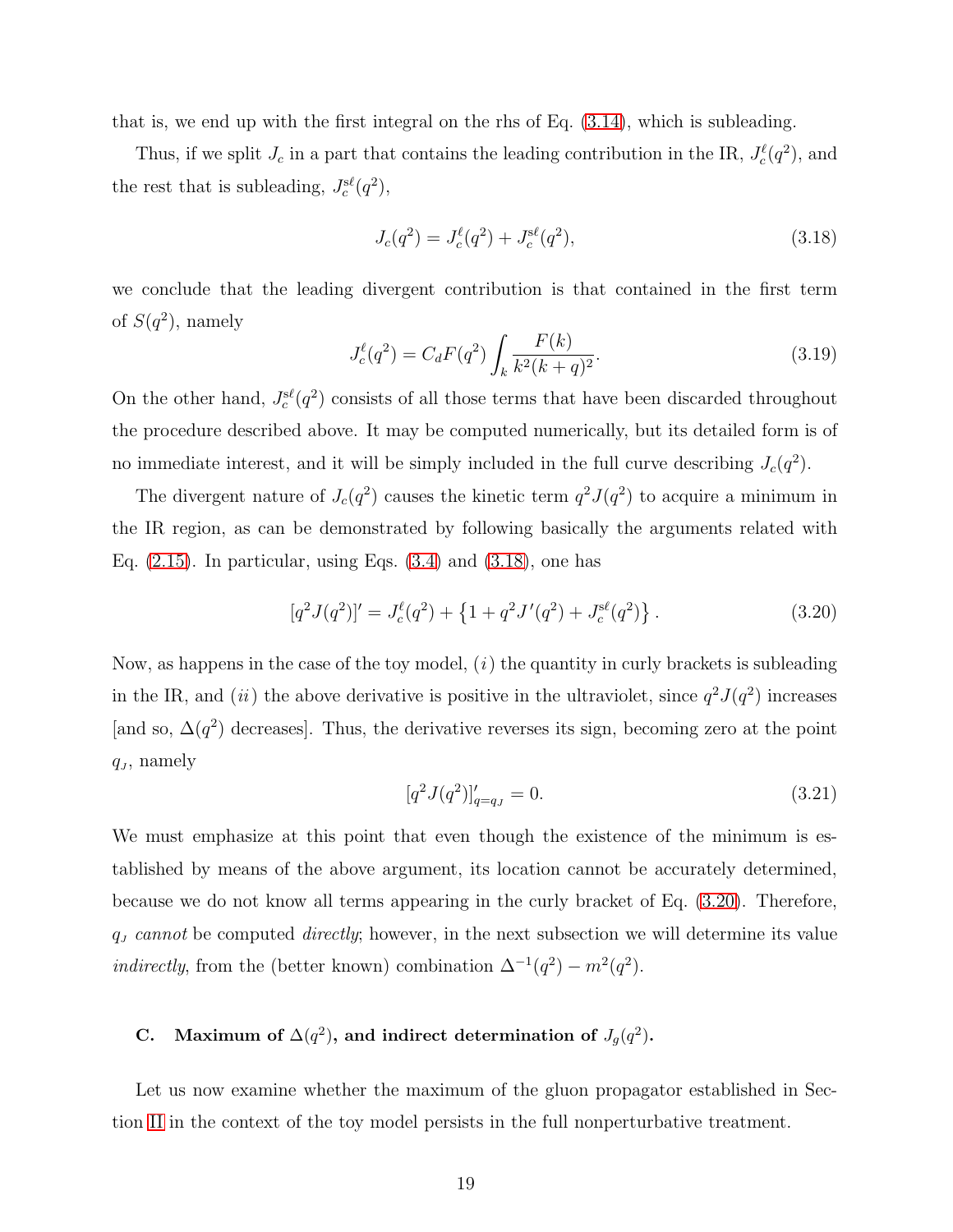Evidently, the main qualitative difference between the two situations is that now the gluon mass is not a constant, but a function of the momentum,  $m^2(q^2)$ . Specifically, the corresponding  $[\Delta^{-1}(q^2)]'$  reads

<span id="page-19-2"></span>
$$
[\Delta^{-1}(q^2)]' = [q^2 J(q^2)]' + [m^2(q^2)]'. \tag{3.22}
$$

Now, if the quantity  $[m^2(q^2)]'$  is a "well-behaved" function, then the arguments following Eq. [\(3.20\)](#page-18-1) would again go through here. In particular, the existence of a zero is guaranteed, provided that the IR divergence of  $J_c^{\ell}(q^2)$  is not cancelled exactly by a similar divergence (with opposite sign) contained in  $[m^2(q^2)]'$ .

To discard this remote possibility, we turn to the dynamical equation that governs  $m^2(q^2)$ , which, in its exact form, reads [\[34](#page-40-4)]

<span id="page-19-1"></span>
$$
m^{2}(q^{2}) = -g^{2}C_{A}D(q^{2}) \int_{k} m^{2}(k^{2}) \Delta_{\rho}^{\mu}(k) \Delta^{\nu\rho}(k+q) \mathcal{K}_{\mu\nu}(k,q), \qquad (3.23)
$$

with the kernel given by

$$
\mathcal{K}_{\mu\nu}(k,q) = [(k+q)^2 - k^2] \{1 - [Y(k+q) + Y(k)]\} g_{\mu\nu} + [Y(k+q) - Y(k)](q^2 g_{\mu\nu} - 2q_{\mu} q_{\nu}),
$$
\n(3.24)

and Y defined through

$$
Y(k^2) = \frac{g^2 C_A}{4k^2} k_\alpha \int_r \Delta^{\alpha \rho}(r) \Delta^{\beta \sigma}(r+k) \Gamma_{\sigma \rho \beta}(-r-k, r, k), \tag{3.25}
$$

where  $\Gamma_{\sigma\rho\beta}$  is the full three-gluon vertex.

This equation has been studied in  $d = 4$ , under certain simplifying assumptions regarding the structure of the function  $Y(k^2)$ . In particular, Y was replaced by its lowest perturbative approximation, given by

<span id="page-19-0"></span>
$$
Y_{\rm R}(k^2) = -\frac{\alpha_s C_A}{4\pi} \frac{15}{16} \log \frac{k^2}{\mu^2},\tag{3.26}
$$

with  $\alpha_s$  the value of the strong coupling at the subtraction point chosen. In practice, this simple approximation is improved by letting  $Y \to CY$ , where C is an arbitrary constant, modeling further corrections that may be added to the "skeleton" result of Eq. [\(3.26\)](#page-19-0).

From Eq. [\(3.23\)](#page-19-1) one obtains positive-definite solutions for the gluon mass function, at least within a reasonable range of physical momenta. In particular, for  $\alpha_s = 0.22$ , which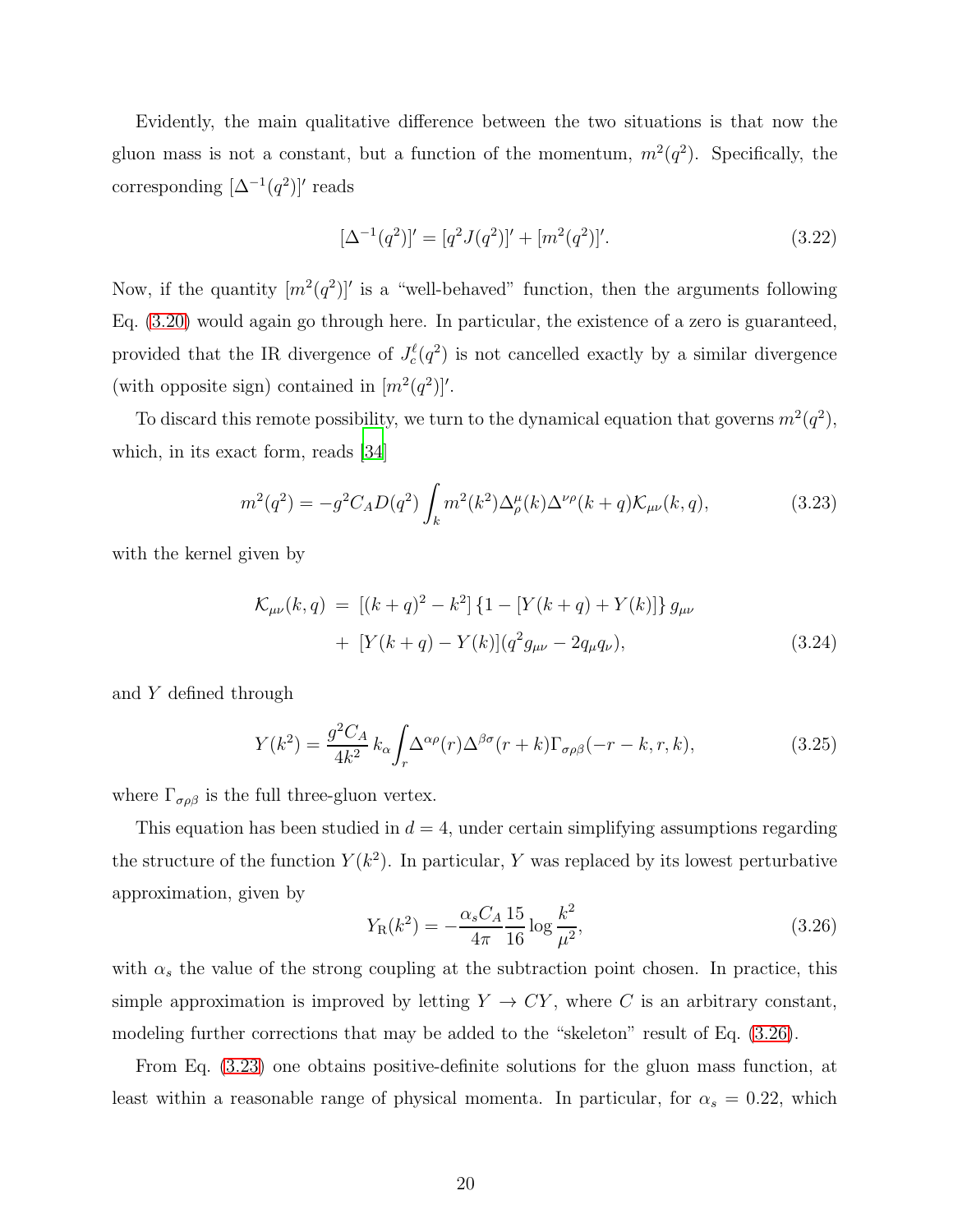

<span id="page-20-0"></span>FIG. 3: (color online). Solutions of the mass equation for the  $SU(2)$  (left) and  $SU(3)$  (right) gauge groups. In the insets we show the deep IR region of the same curves.

is the "canonical" MOM value for  $\mu = 4.3$  GeV [\[69\]](#page-41-15), and  $C = 9.2$ , the function  $m^2(q^2)$  is positive and monotonically decreasing in the range of momenta between<sup>8</sup> 0 to 5.5 GeV.

Evidently, this behavior (see Fig. [3\)](#page-20-0) excludes the possibility of  $m^2(q^2)$  having a divergent (and positive) derivative at the origin. Therefore, we conclude that the rhs of Eq. [\(3.22\)](#page-19-2) must reverse its sign at some point  $(q_0)$ , where the corresponding gluon propagator will display a maximum. Of course, the presence of the term  $[m^2(q^2)]'$  in Eq. [\(3.22\)](#page-19-2) prevents the coincidence between  $q_{\Delta}$  and  $q_{J}$ , unless  $[m^{2}(q^{2})]_{q=q_{J}}' = 0$ ; but this possibility is discarded, due to the monotonic nature of  $m^2(q^2)$ . Thus, we conclude that  $q_{\Delta} \neq q_J$ .

One may go one step further, and demonstrate that, in fact,  $q_J < q_\Delta$ . Indeed, evaluating both sides of Eq.  $(3.22)$  at the point  $q<sub>J</sub>$ , where the first term on the rhs vanishes, one has

<span id="page-20-1"></span>
$$
[\Delta^{-1}(q_J^2)]' = [m^2(q_J^2)]' < 0,\tag{3.27}
$$

since  $m^2(q^2)$  is monotonically decreasing. Thus, at  $q<sub>J</sub>$  the derivative of  $\Delta^{-1}(q^2)$  is still negative, and has yet to reach its point of zero-crossing, a fact that places  $q_{\Delta}$  to the right of  $q_J$  on the axis of momenta. As shown in Fig. [6,](#page-26-0) this particular inequality is in complete agreement with the numerical analysis presented in the last subsection.

In addition to consolidating the above considerations, the (approximate) knowledge of  $m^2(q^2)$ , when combined with the lattice information on the full  $\Delta(q^2)$  [\[1](#page-39-0)[–5](#page-39-1)], may furnish the

<sup>&</sup>lt;sup>8</sup> Past this point  $m^2(q^2)$  turns negative (but its magnitude is extremely small), reaching finally zero from negative values [\[70\]](#page-41-16). The necessary refinements for rectifying this will be reported elsewhere.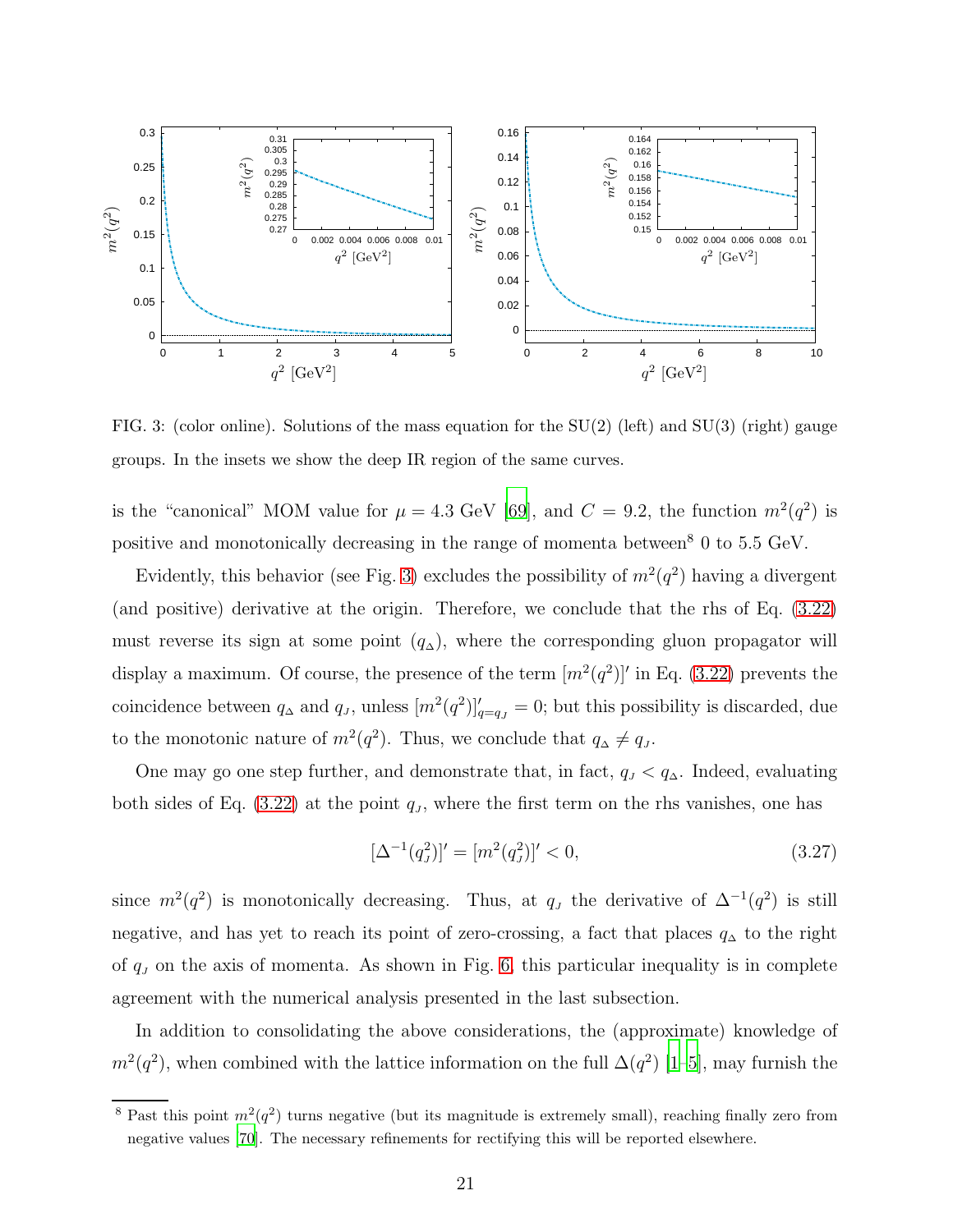full  $q^2J(q^2)$ , simply from

<span id="page-21-2"></span>
$$
q^{2} J(q^{2}) = \underbrace{\Delta^{-1}(q^{2})}_{\text{lattice}} - \underbrace{m^{2}(q^{2})}_{\text{Eq. (3.23)}}.
$$
\n(3.28)

When coupled with the result  $(3.11)$ , the procedure outlined above allows for a gaugeinvariant identification of the two components contributing to the gluon propagator. Specifically, the gluon kinetic term can be obtained from [see also Eq. [\(3.4\)](#page-14-0)]

$$
q^{2} + q^{2} J_{g}(q^{2}) = \underbrace{\Delta^{-1}(q^{2})}_{\text{lattice}} - \underbrace{m^{2}(q^{2})}_{\text{Eq. (3.23)}} - \underbrace{q^{2} J_{c}(q^{2})}_{\text{Eq. (3.11)}}.
$$
\n(3.29)

The results of these operations will be discussed in the last subsection.

# D. The R-projector

The final step is to link the gluon kinetic term with lattice simulations of the threegluon vertex. To this end, let us recall that the typical quantity employed on the lattice projects the full vertex on its tree-level value, dividing out, at the same time, external leg corrections [\[6,](#page-39-2) [7](#page-39-3)]. Specifically, for the three-gluon vertex in the Landau gauge, one considers

<span id="page-21-0"></span>
$$
R(q,r,p) = \frac{\mathcal{N}(q,r,p)}{\mathcal{D}(q,r,p)},
$$
\n(3.30)

where

$$
\mathcal{N}(q,r,p) = \Gamma^{(0)}_{\alpha\mu\nu}(q,r,p) P^{\alpha\rho}(q) P^{\mu\sigma}(r) P^{\nu\tau}(p) \Gamma_{\rho\sigma\tau}(q,r,p),
$$
  

$$
\mathcal{D}(q,r,p) = \Gamma^{(0)}_{\alpha\mu\nu}(q,r,p) P^{\alpha\rho}(q) P^{\mu\sigma}(r) P^{\nu\tau}(p) \Gamma^{(0)}_{\rho\sigma\tau}(q,r,p).
$$
(3.31)

As already mentioned, the ratio [\(3.30\)](#page-21-0) can be characterized by the modulo of two independent momenta and the angle formed between them, so that one has  $R = R(q^2, r^2, \varphi)$ . Then, the quantity of interest corresponds to the so-called "orthogonal configuration",  $\varphi = \pi/2$ , where, in addition, we take the limit  $r^2 \to 0$ , namely  $R(q^2, 0, \pi/2)$ .

In this particular limit, R may be obtained from the combination [\[71](#page-41-17)]

<span id="page-21-1"></span>
$$
R(q^2, 0, \pi/2) = X_7(q^2, 0, \pi/2) + q^2 X_9(q^2, 0, \pi/2).
$$
\n(3.32)

In the formula above,  $X_{7,9}$  represent two of the ten longitudinal form factors which characterize the longitudinal part of the vertex (see Appendix [A\)](#page-34-1); their explicit form can be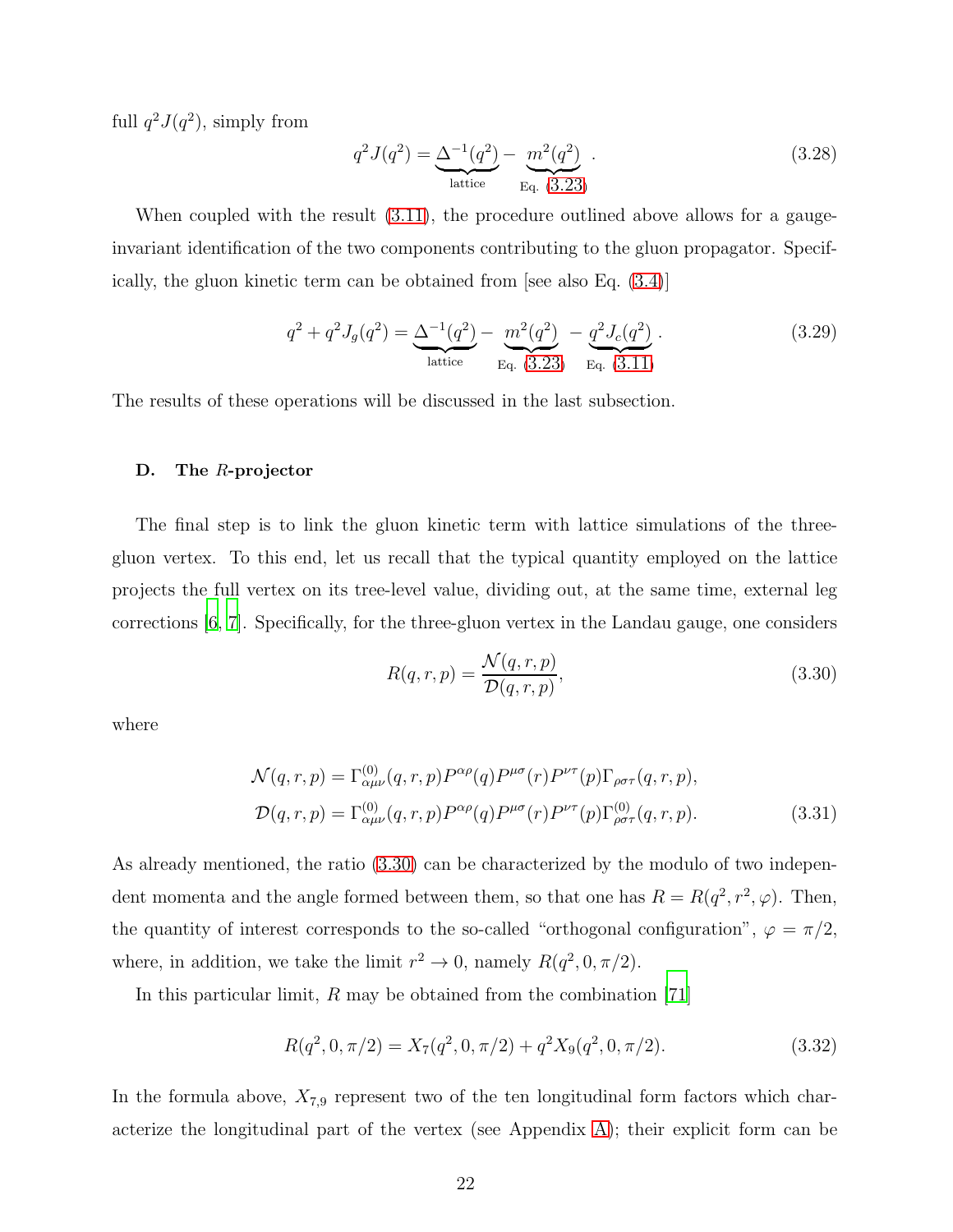determined by solving the STI satisfied by the vertex and reads [\[72](#page-41-18)]

$$
X_7(q,r,p) = \frac{1}{4} \{ 2[F(q^2)J(p^2)a_{rqp} + F(p^2)J(q^2)a_{rpq}] + r^2 [F(p^2)J(r^2)b_{qpr} + F(q^2)J(r^2)b_{pqr}]
$$
  
+  $(q^2 - p^2)[F(r^2)J(q^2)b_{prq} + F(q^2)J(p^2)b_{rqp} - F(r^2)J(p^2)b_{qrp} - F(p^2)J(q^2)b_{rpq}]$   
+  $2(q \cdot r)F(p^2)J(q^2)d_{rpq} + 2(r \cdot p)F(q^2)J(p^2)d_{rqp}$  (3.33)

$$
X_9(q,r,p) = \frac{F(r^2)}{q^2 - p^2} [J(q^2)a_{prq} - J(p^2)a_{qrp} + (r \cdot p)J(p^2)d_{qrp} - (q \cdot r)J(q^2)d_{prq}], \qquad (3.34)
$$

with  $a, b$  and  $d$  representing the form factors appearing in the tensorial decomposition of the gluon-ghost kernel  $H$  [\[72](#page-41-18)]

<span id="page-22-5"></span><span id="page-22-2"></span><span id="page-22-0"></span>
$$
H_{\nu\mu}(p,r,q) = g_{\mu\nu}a_{qrp} - r_{\mu}q_{\nu}b_{qrp} + q_{\mu}p_{\nu}c_{qrp} + q_{\nu}p_{\mu}d_{qrp} + p_{\mu}p_{\nu}e_{qrp},
$$
(3.35)

and  $a_{qrp}$  a short-hand notation for  $a(q, r, p)$ , etc. Note finally that, in this particular kinematic limit, the four (undetermined) transverse components of the three-gluon vertex (see Appendix [A\)](#page-34-1) drop out completely.

Let us now study the IR behavior of  $R(q^2, 0, \pi/2)$ . Consider first the  $X_7$  term; in the orthogonal configuration one has

$$
p^{2} = q^{2} + r^{2}; \quad (q \cdot r) = 0; \quad (q \cdot p) = -q^{2}; \quad (r \cdot p) = -r^{2}; \tag{3.36}
$$

then, taking the limit  $r^2 \to 0$ , Eq. [\(3.33\)](#page-22-2) gives the result

<span id="page-22-4"></span>
$$
X_7(q^2, 0, \pi/2) = F(q^2)J(q^2)a(0, q, -q).
$$
\n(3.37)

For  $X_9$ , which in the orthogonal configuration reads

<span id="page-22-3"></span>
$$
X_9(q^2, r^2, \pi/2) = F(r^2)J(p^2)d_{qrp} - \frac{F(r^2)}{r^2}[J(q^2)a_{prq} - J(p^2)a_{qrp}], \qquad (3.38)
$$

the corresponding treatment is slightly more involved. The first term appearing in Eq. [\(3.38\)](#page-22-3) can be simplified using the identity<sup>9</sup> [\[73\]](#page-41-19)

$$
F(r^{2})[a_{qrp} - (q \cdot r)b_{qrp} + (q \cdot p)d_{qrp}] = F(q^{2})[a_{rqp} - (q \cdot r)b_{rqp} + (p \cdot r)d_{rqp}], \qquad (3.39)
$$

yielding in the limit of interest

<span id="page-22-1"></span>
$$
q^{2}F(0)d(q,0,-q) = F(0) - F(q^{2})a(0,q,-q).
$$
\n(3.40)

 $9$  This identity is a direct consequence of the STI satisfied by the ghost kernel H, and constitutes a necessary condition for obtaining a consistent solution of the STIs of the three-gluon vertex [\[73\]](#page-41-19).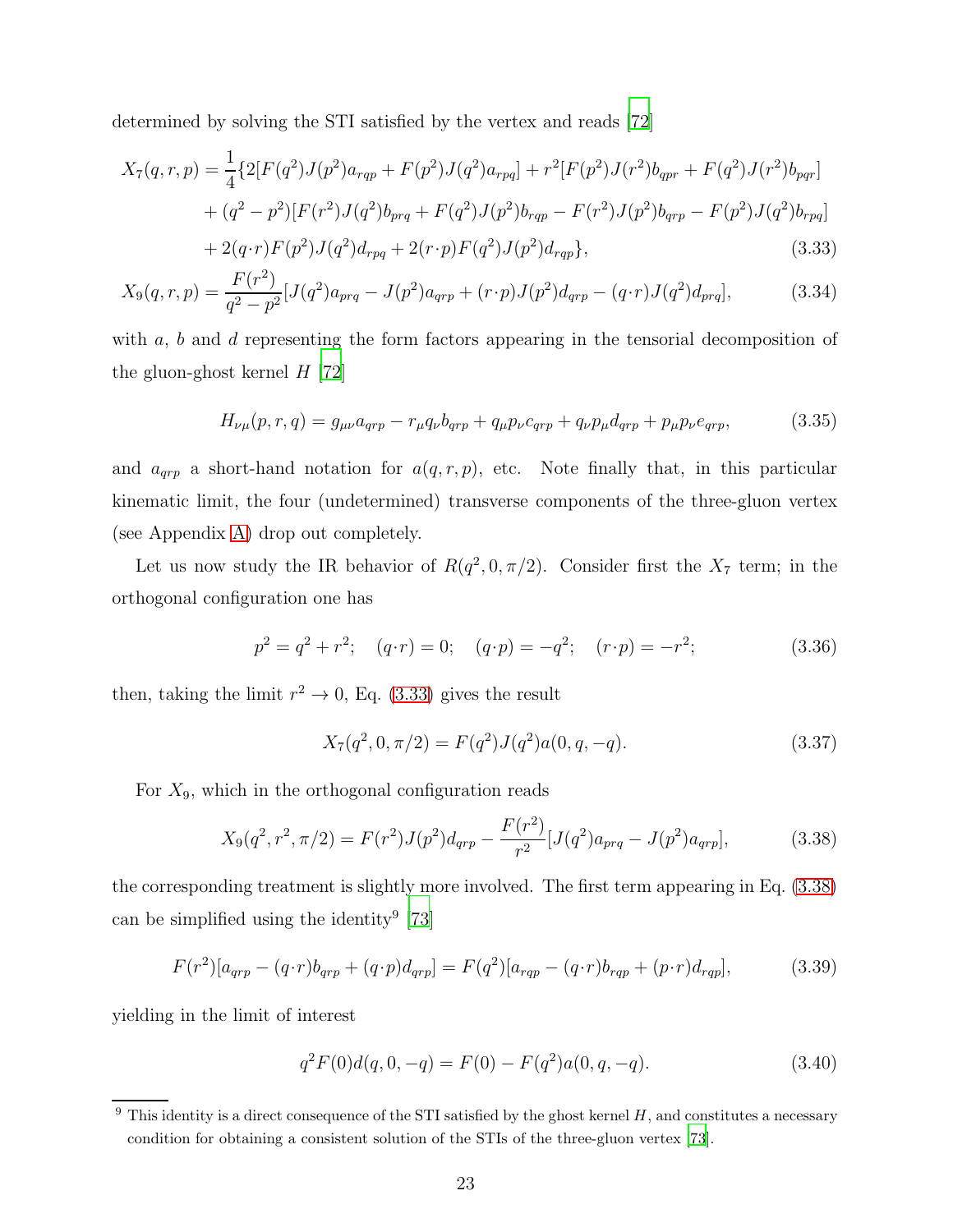In arriving at the above result we used the fact that, in the Landau gauge,  $a(q, 0, -q)$ maintains to all orders its tree-level value [\[74](#page-41-20)], *i.e.*,  $a(q, 0, -q) = 1$ .

For the second term in Eq. [\(3.38\)](#page-22-3) one needs to perform a Taylor expansion around  $r^2 = 0$ of both  $a_{prq}$  and  $J(p)a_{qrp}$ ; using

$$
a_{prq} = 1 + r^2 \frac{\partial}{\partial r^2} a_{prq} \Big|_{r^2=0} + \mathcal{O}(r^4),
$$
  

$$
J(p)a_{qrp} = J(q) + r^2 \frac{\partial}{\partial r^2} \left[ a_{qrp} J(p) \right] \Big|_{r^2=0} + \mathcal{O}(r^4),
$$
 (3.41)

we obtain

<span id="page-23-0"></span>
$$
-\frac{F(r^2)}{r^2} \left[ J(q^2) a_{prq} - J(p^2) a_{qrp} \right]_{r^2 \to 0} = F(0) \left[ J'(q^2) + J(q^2) \frac{\partial}{\partial r^2} (a_{qrp} - a_{prq}) \Big|_{r^2 = 0} \right], \quad (3.42)
$$

where the prime denotes, as usual, derivatives with respect to  $q^2$ . Thus, inserting Eqs. [\(3.40\)](#page-22-1) and [\(3.42\)](#page-23-0) in Eq. [\(3.38\)](#page-22-3), one derives the expression

<span id="page-23-1"></span>
$$
q^{2}X_{9}(q^{2},0,\pi/2) = J(q^{2})[F(0) - F(q^{2})a(0,q,-q)] + F(0)q^{2}J'(q^{2}) + \mathcal{O}(q), \qquad (3.43)
$$

with  $\mathcal{O}(q)$  indicating subleading terms, specifically the derivative of  $a_{qrp} - a_{prq}$  appearing in Eq. [\(3.42\)](#page-23-0).

Substituting the results [\(3.37\)](#page-22-4) and [\(3.43\)](#page-23-1) in Eq. [\(3.32\)](#page-21-1), we obtain the final expression (we only indicate  $q^2$  in the argument)

<span id="page-23-2"></span>
$$
R(q^2) = F(0)[q^2 J(q^2)]' + R^{s\ell}(q^2),
$$
\n(3.44)

which shows that the behavior of R in the deep IR is determined solely by  $J$ ,

$$
R(q^2) \underset{q^2 \to 0}{\sim} F(0)J(q^2). \tag{3.45}
$$

The term  $R^{s\ell}(q^2)$  denotes the subleading corrections not contained in the first term. Therefore, from Eq. [\(3.19\)](#page-18-2), the dominant contribution in that limit is

<span id="page-23-3"></span>
$$
R(q^2) \underset{q^2 \to 0}{\sim} C_d F^2(0) \int_k \frac{F(k)}{k^2 (k+q)^2}.
$$
 (3.46)

If we now assume that the ultraviolet behavior of  $R(q^2)$  is qualitatively described by Eq. [\(2.23\)](#page-11-0), then the  $R(q^2)$  of Eq. [\(3.44\)](#page-23-2) must vanish at a point  $q_0$ ,  $R(q_0^2) = 0$ , and then eventually diverge in the IR, according to Eq. [\(3.46\)](#page-23-3).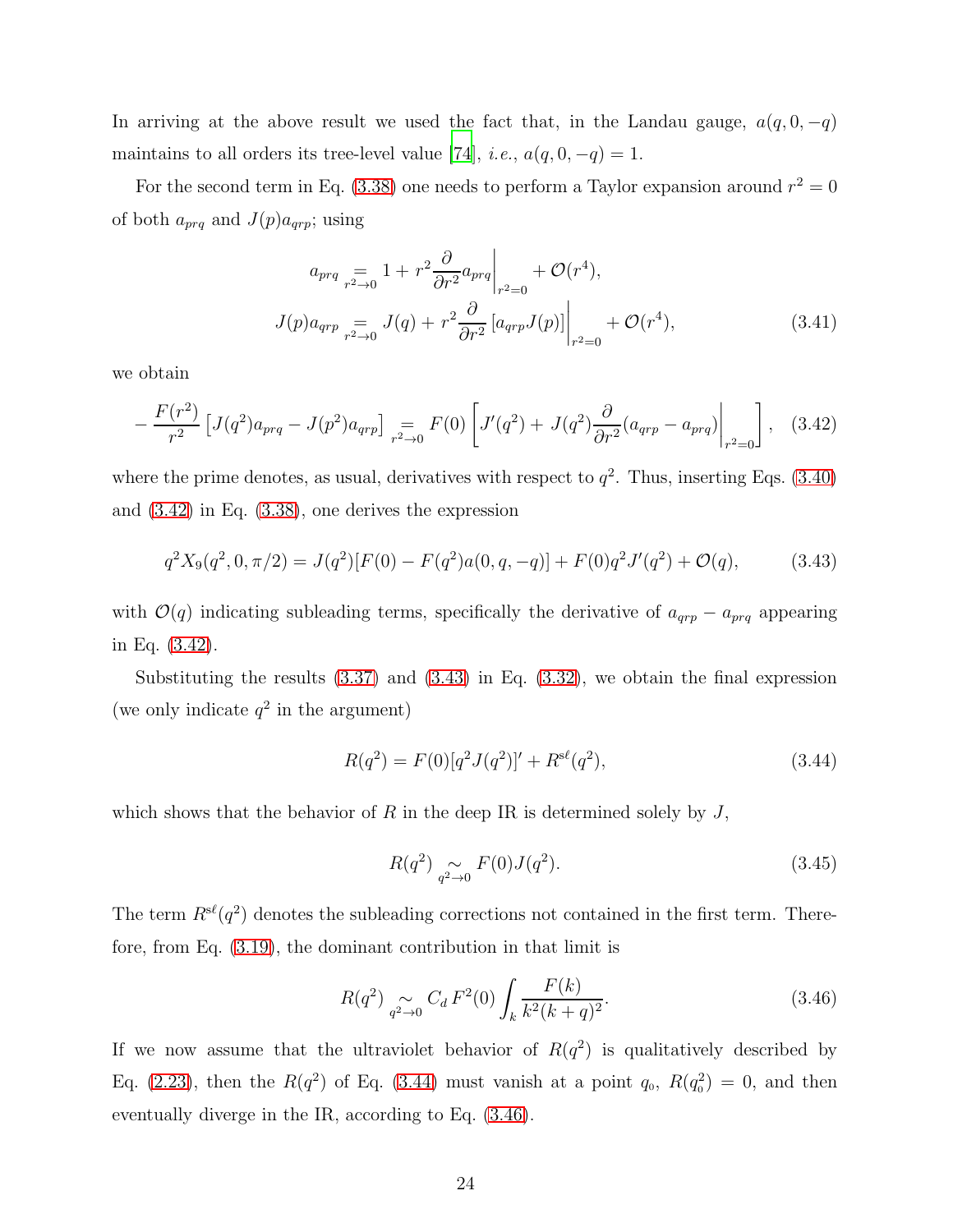

<span id="page-24-1"></span>FIG. 4: (color online). The ghost-loop contribution,  $q^2 J_c(q^2)$ , to the gluon kinetic term  $q^2 J(q^2)$ for the  $SU(2)$  (left) and  $SU(3)$  (right) gauge groups.

The location of  $q_0$  with respect to the other two special points,  $q_\Delta$  and  $q_J$ , is not possible to determine. Since, from Eq. [\(3.22\)](#page-19-2) we have  $[q_{\Delta}^2 J(q_{\Delta}^2)]' = -[m^2(q_{\Delta}^2)]'$ , the value of  $R(q^2)$  at these two points is given by

<span id="page-24-0"></span>
$$
R(q_{\Delta}^{2}) = R^{\rm sf}(q_{\Delta}^{2}) - F(0)[m^{2}(q_{\Delta}^{2})]',
$$
  
\n
$$
R(q_{J}^{2}) = R^{\rm sf}(q_{J}^{2}).
$$
\n(3.47)

For the point  $q_0$  to coincide with either  $q_\Delta$  or  $q_J$ , the corresponding rhs in Eq. [\(3.47\)](#page-24-0) ought to vanish; this possibility, however, cannot be checked analytically, due to the lack of knowledge of the function  $R^{\mathsf{sf}}$ . Of course, in the toy model,  $R^{\mathsf{sf}}$  is identically zero, and so is the derivative of the mass, forcing the equality between these three special points. The available lattice data for SU(2) in  $d = 3$  [\[2](#page-39-5), [6](#page-39-2), [7\]](#page-39-3) seem to suggest a relative proximity between  $q_0$  and  $q_\Delta$ , with  $q_{\Delta} \approx q_0 \approx 380$  MeV; of course, the lattice parameters used for computing the two- and three-point functions are rather different, so this comparison is only suggestive at this point.

# E. Numerical results

We finally carry out a detailed numerical study of all the quantities introduced in the previous four subsections.

We start with the four dimensional case, for which in Fig. [4](#page-24-1) we show the full non-perturbative results for the ghost-loop contribution [\(3.7\)](#page-15-0) to the gluon kinetic term  $q^2J(q^2)$ .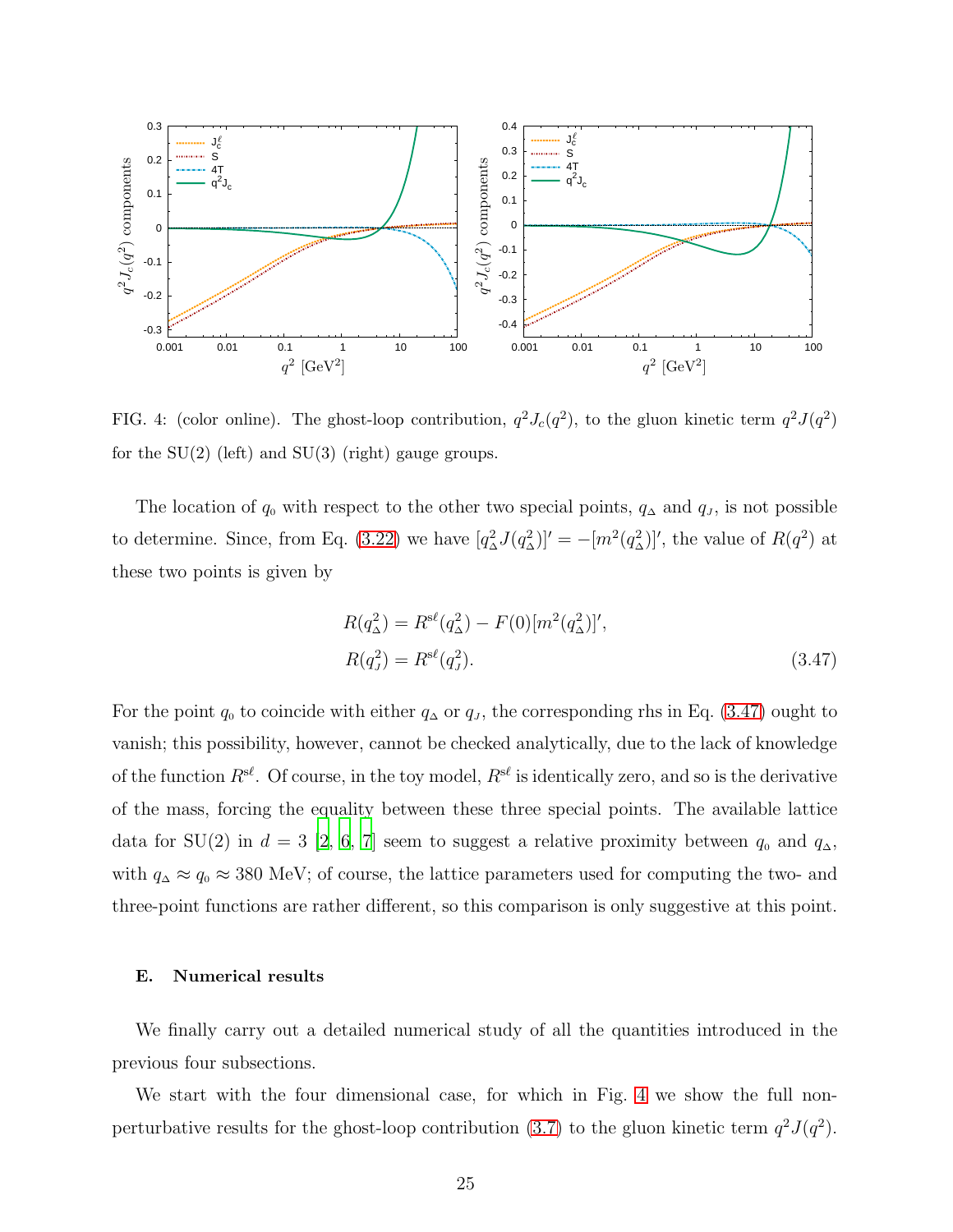

<span id="page-25-0"></span>FIG. 5: (color online). The dynamical gluon mass (left panels) and the propagator's full kinetic part  $\Delta^{-1}(q^2) - m^2(q^2)$  (right panels) for the SU(2) (top) and SU(3) (bottom) gauge groups. Whereas the solutions of the mass equation are clearly insensitive to the presence of a maximum in the propagator, as shown for two representative cases, the full kinetic term develops a negative minimum  $(q_J)$ , whose position is marked in the right panels by open (down) triangles. Insets show in all cases the IR behavior of the various propagator fits used as input, together with the corresponding lattice data.

For obtaining these results we have evaluated all the terms appearing in Eqs. [\(3.11\)](#page-16-2) and  $(3.13)$ , using as input the SU(2) [\[2\]](#page-39-5) and SU(3) [\[3\]](#page-39-8) unquenched lattice data for the ghost dressing function. As anticipated, the IR logarithmic divergence, clearly identified by the linear behavior (in log scale) of the  $S$  term, persists in both cases even in a fully nonperturbative setting.

As a consequence of this divergence, the lattice data for the gluon propagator must have a maximum located in the (deep) IR region. It turns out that such a maximum is indeed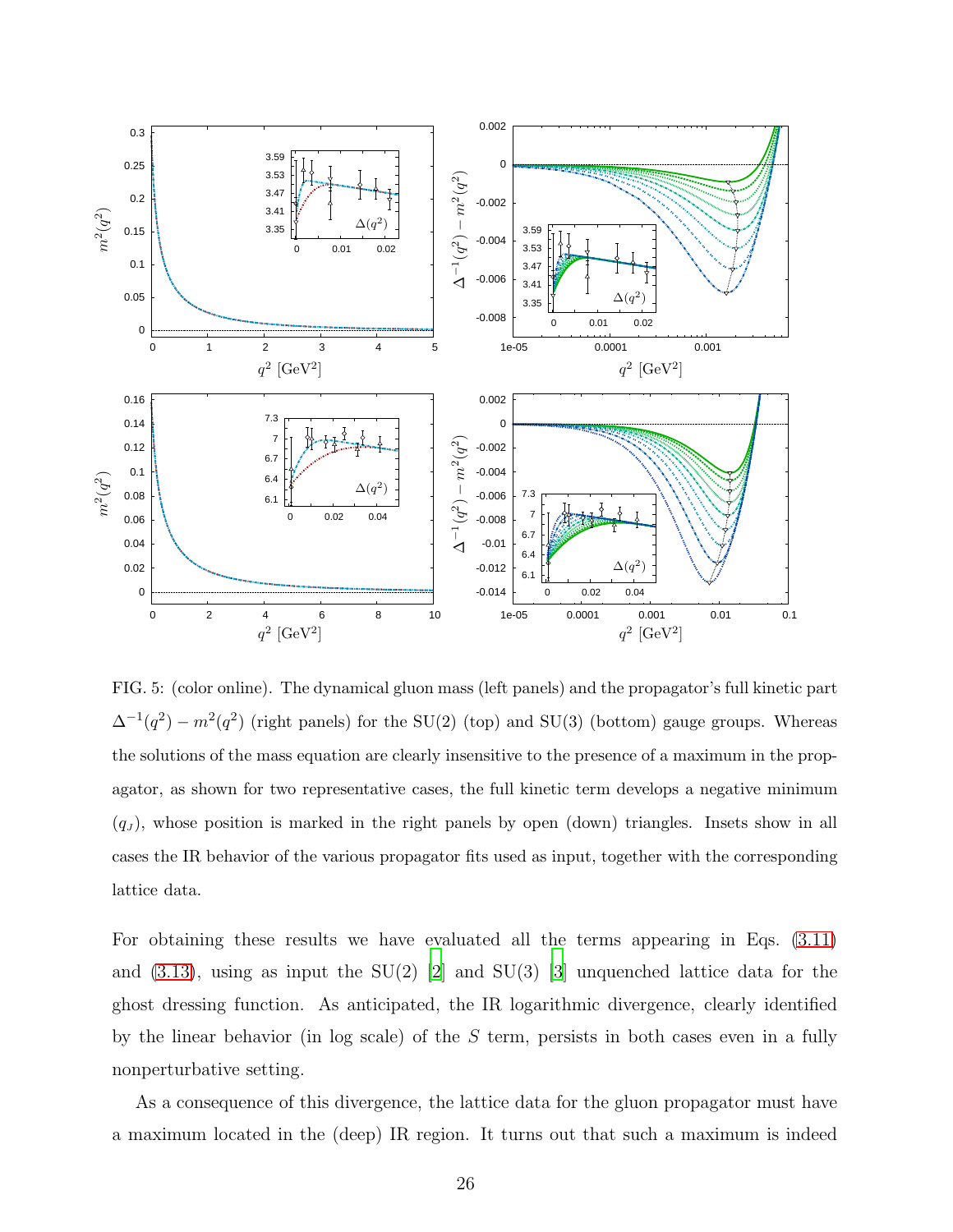

<span id="page-26-0"></span>FIG. 6: (color online). The points  $q_J$  plotted as a function of the points  $q_\Delta$  for the SU(2) (left) and SU(3) (right) gauge groups. The shaded area on both panels corresponds to the region  $q_J \geq q_\Delta$ .

already encoded in the lattice data for the gluon propagator, which display a suppression of the deep IR points. This particular feature is shown in the insets appearing in the panels of Fig. [5,](#page-25-0) where, together with the lattice data, we also plot different fitting curves, in which the position of the maximum is varied.

We next turn to the indirect determination of  $q^2J(q^2)$  from Eq. [\(3.28\)](#page-21-2), using as basic input the family of curves for  $\Delta(q^2)$  obtained in the previous step. To that end, we first establish that, when the latter curves are used as input for the mass equation [\(3.23\)](#page-19-1), the resulting masses turn out to be completely independent of the location and the size of the maximum of the propagator (left panels of Fig. [5\)](#page-25-0). Thus, while  $\Delta(q^2)$  is varied on the rhs of Eq. [\(3.28\)](#page-21-2), the corresponding  $m^2(q^2)$  remains the same for all cases. The result of this procedure is shown on the right panels of Fig. [5;](#page-25-0) each  $q^2J(q^2)$  so obtained vanishes at the origin, decreases in the deep IR, and reaches a negative minimum before crossing zero and turning positive. The location of the corresponding minimum,  $q<sub>J</sub>$ , is clearly marked for each separate case.

Evidently, since every  $\Delta(q^2)$  has a maximum at a point  $q_{\Delta}$ , and since from each such  $\Delta(q^2)$  we obtain a  $q^2J(q^2)$  with a minimum at a point  $q_J$ , one may plot  $q_J$  as a function of  $q_{\Delta}$ . The resulting relation is shown in Fig. [6.](#page-26-0) The shaded area serves as a reference, corresponding to the case  $q_J \geq q_\Delta$ . The plot clearly indicates that all points lie below this region, demonstrating that, indeed,  $q_J < q_\Delta$ , as previously anticipated using Eq. [\(3.27\)](#page-20-1).

Notice that, as an important by-product of this analysis, we are able to disentangle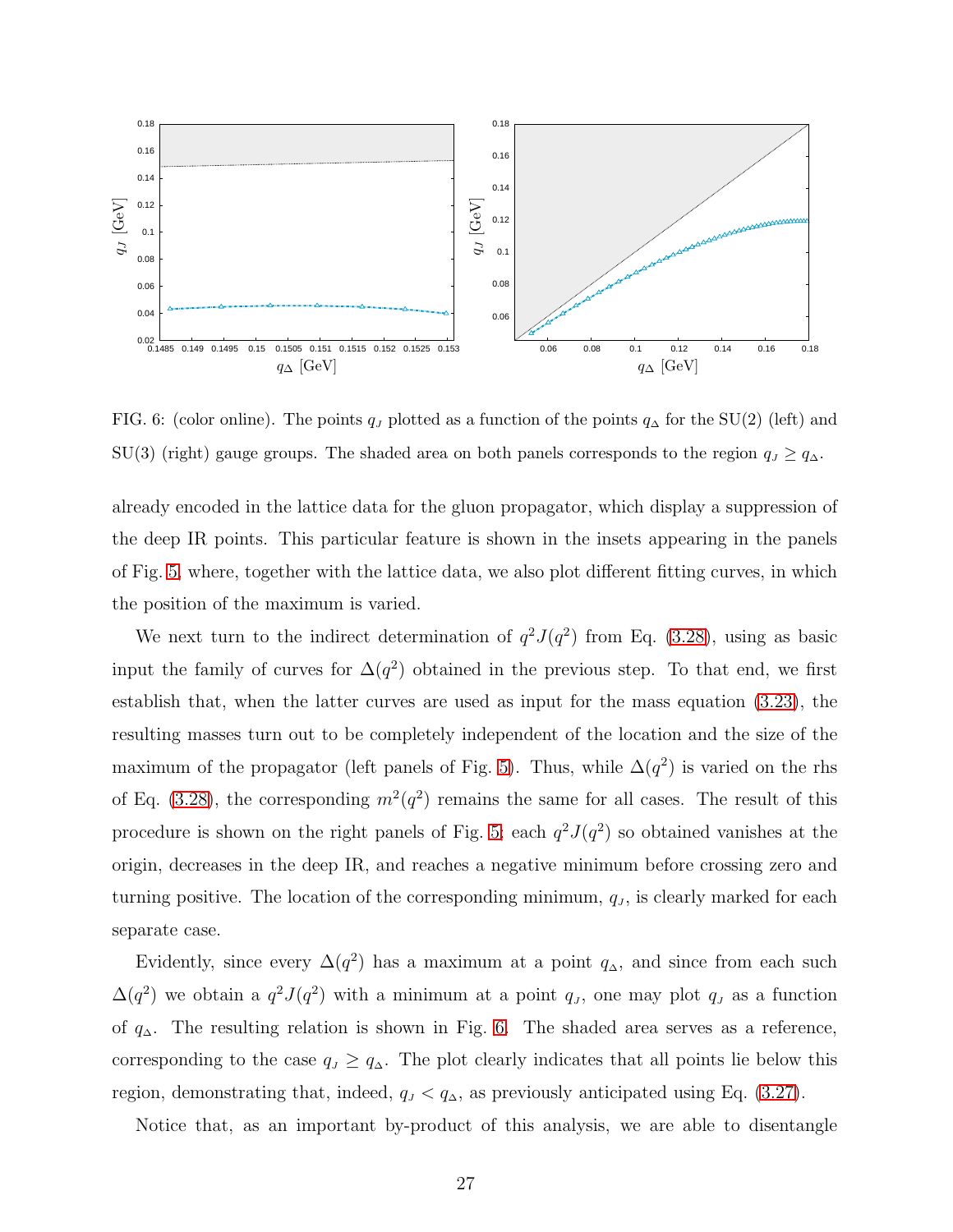

<span id="page-27-0"></span>FIG. 7: (color online). The gauge-invariant decomposition of the ghost and gluon components of the gluon propagator (right panels) and its inverse (left panels) for the  $SU(2)$  (top) and  $SU(3)$ (bottom) gauge groups. Notice that in the left panels the tree-level contribution to the gluon kinetic term has been suppressed; its effect can be seen clearly in Fig [8.](#page-28-0)

gauge-invariantly the ghost and gluon contributions to the kinetic term and the propagator. This is shown in Fig. [7,](#page-27-0) where one can appreciate that the gluon contribution is dominant; however, in the crucial region below 1 GeV<sup>2</sup> there are still sizable contributions from ghost terms. It should be also noticed that there is a substantial difference between the  $SU(3)$ and SU(2) gauge groups, in the sense that the relative size disparity between the various components is more moderate in the  $SU(2)$  case. Finally, in Fig. [8](#page-28-0) we show the tree-level and quantum part of the gluon kinetic term: notice that in this case, any structure appearing in the quantum term gets completely washed out by the tree-level term (obviously absent for the ghost contributions).

As Eq. [\(3.44\)](#page-23-2) reveals, the position of the minimum of the full kinetic term provides an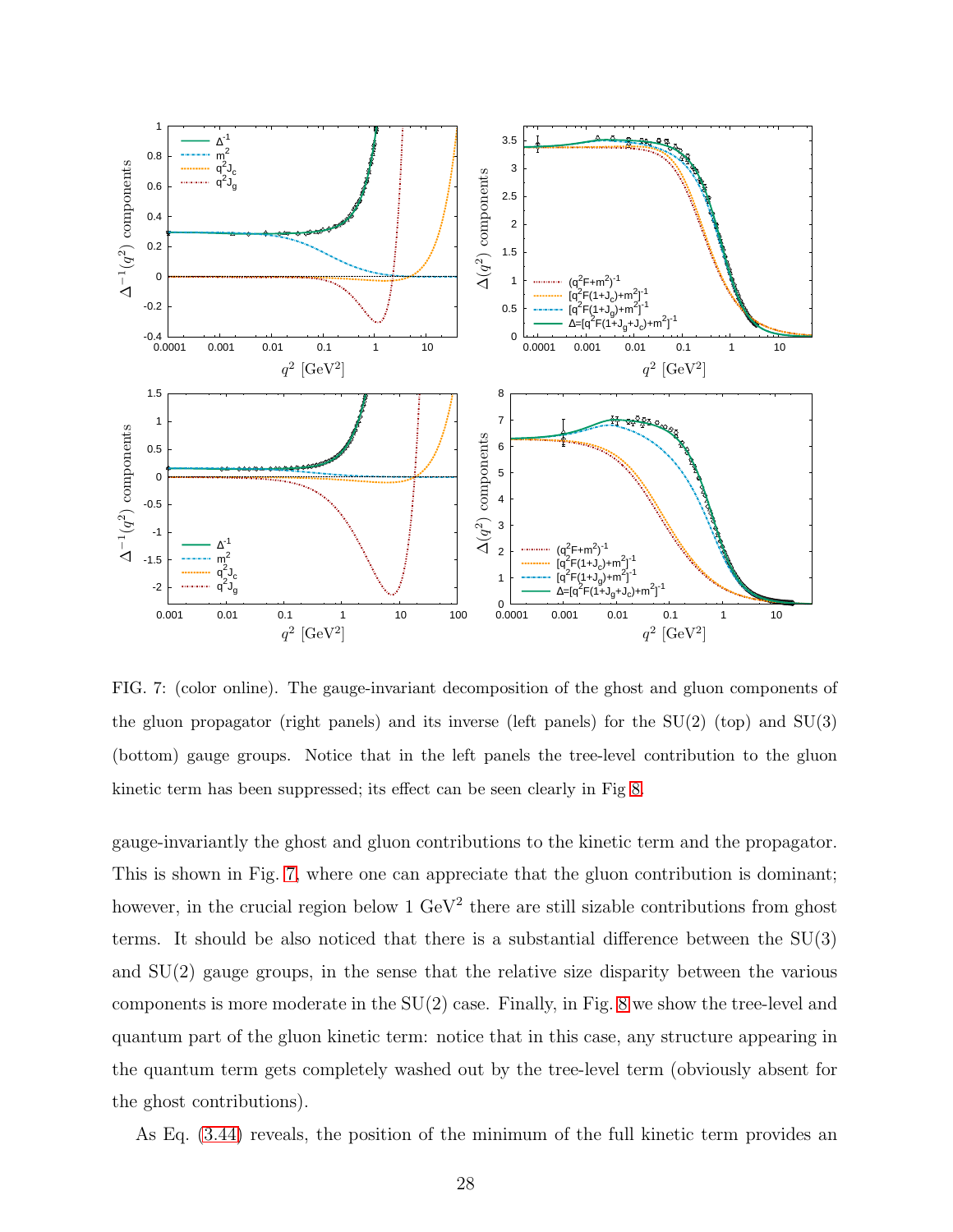

FIG. 8: (color online). Tree-level and quantum contributions to the gluon kinetic term for  $SU(2)$ (left panel) and SU(3) (right panel).

<span id="page-28-0"></span>

<span id="page-28-1"></span>FIG. 9: (color online). Prediction for the zero-crossing of the SU(2) form factor  $R(q^2,0,\pi/2)$ measured on the lattice in four dimensions. The inset shows a logarithmic plot of the same quantity.

estimate for the momentum  $q_0$  where the three-gluon projector  $R(q^2, 0, \pi/2)$  crosses zero and reverses sign. In the  $SU(2)$  case this turns out to be located quite deep in the IR, as one gets (see Fig. [9\)](#page-28-1)  $q_0 \approx 44$  MeV, while for SU(3) we obtain  $q_0 \approx 132$  MeV.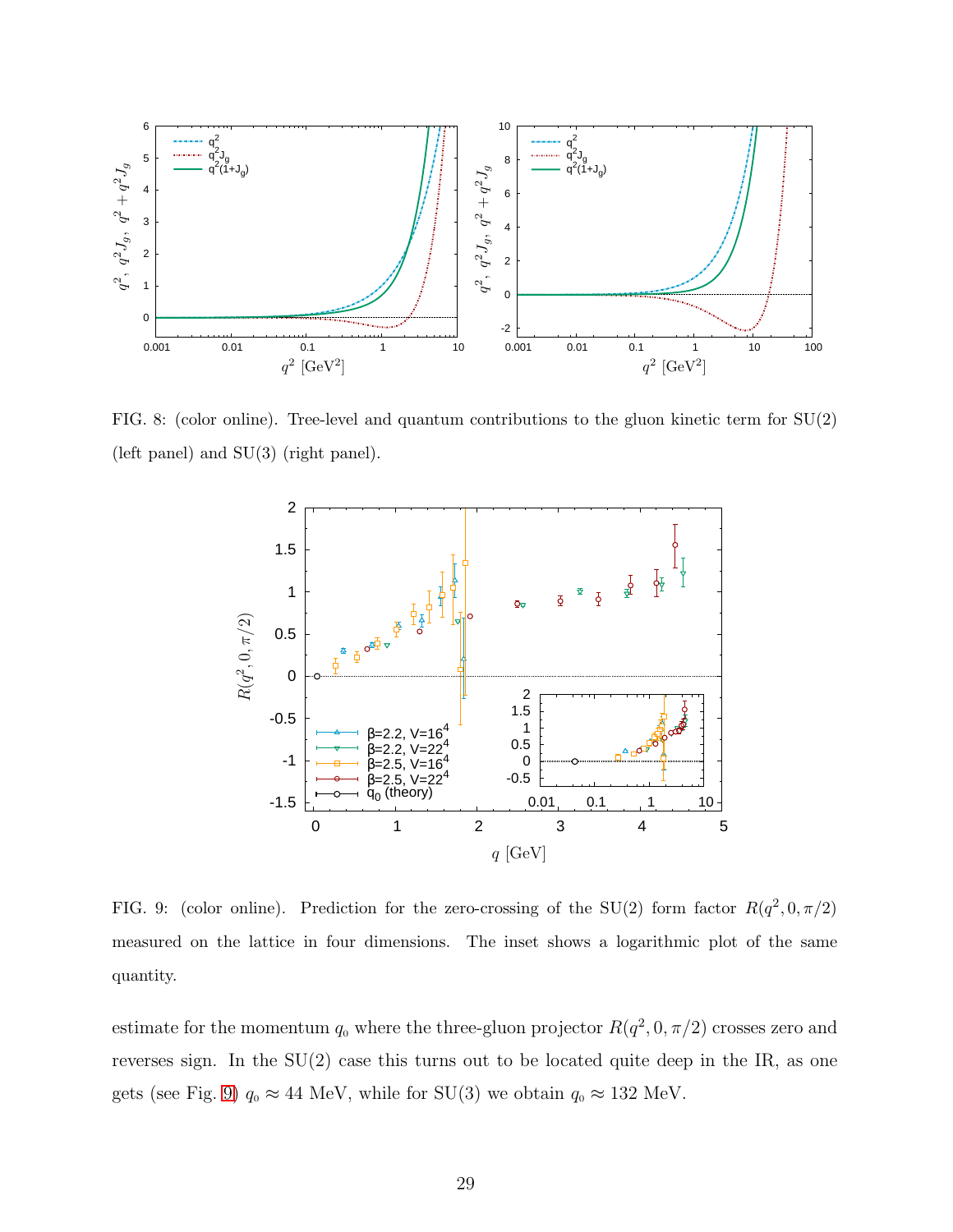

<span id="page-29-0"></span>FIG. 10: (color online). The ghost kinetic term  $q^2J_c(q^2)$  (left panel), and the propagator's full kinetic part  $\Delta^{-1}(q^2) - m^2(q^2)$  (right panel), for the SU(2) three dimensional case. The two curves in the right panel corresponds to two different runnings for the dynamical mass. Finally, the inset in the same panel shows the IR propagator fit together with the corresponding lattice data.

At this point, we can use the relation (see, e.g., [\[75](#page-42-0)])

$$
q = \frac{2}{a}\sin\frac{\pi k}{L} \times 197.3 \text{ MeV fm},\tag{3.48}
$$

with a the lattice size (in fermi), L the number of lattice sites and  $k \leq L$  an integer locating the different sites in the corresponding lattice direction, in order to convert the numbers obtained above into the lattice volumes needed to resolve them. Setting  $k = 1$ (corresponding evidently to the minimum momentum which can be reached for a given  $L$ ), and choosing the most coarse lattices used in the literature ( $a \approx 21$  fm at  $\beta = 2.5$  for the SU(2) case [\[7](#page-39-3)]), one obtains  $L \sim 130$ , which does not seem attainable with current simulations (which have  $L = 22$  at most). In the SU(3) case, assuming that simulations can be performed at  $\beta = 5.7$  with  $a \approx 0.17$  fm (that is, in the same conditions used for simulating the gluon and ghost two-point sectors in [\[3](#page-39-8)]), one obtains instead  $L \sim 60$ . Obviously, these numbers are indicative, but they seem to suggest that resolving the zero-crossing of R on the lattice in four dimensions could represent a challenging endeavor.

We next turn to the three dimensional case. In the left panel of Fig. [10](#page-29-0) we plot the ghost kinetic term, showing the expected linear divergence; the latter translates into the well-known peak structure displayed in the IR by the gluon propagator (right panel in-set) [\[2](#page-39-5)]. However, in order to repeat in  $d = 3$  the exercise of obtaining the kinetic term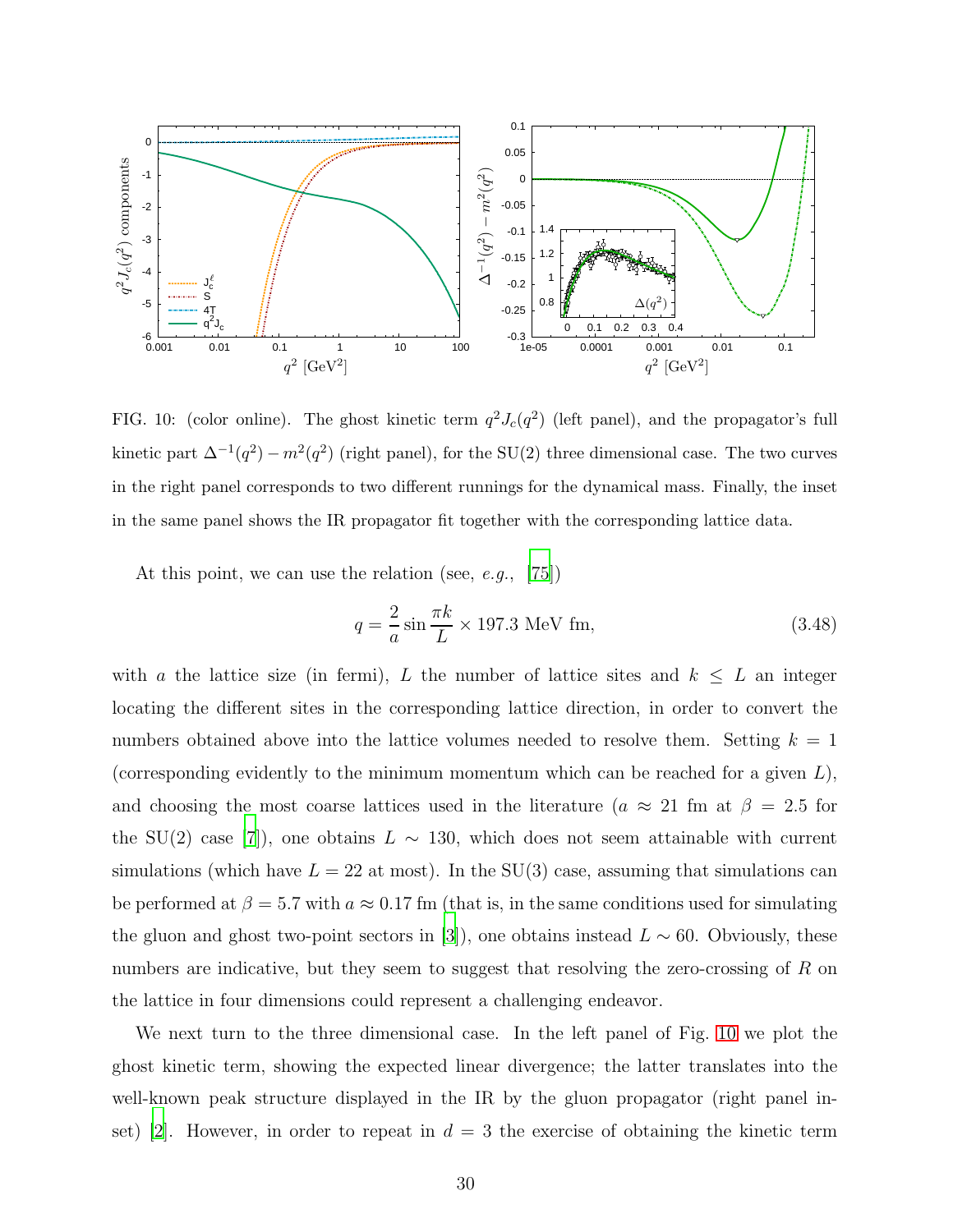

<span id="page-30-0"></span>FIG. 11: (color online). Prediction for the zero-crossing of the SU(2) form factor  $R(q^2, 0, \pi/2)$ , measured on the lattice in three dimensions. The point shown is the average of the minima of the kinetic term for the two different runnings of the dynamical mass, with the error corresponding to the semidifference of these two points.

 $q^2J(q^2)$  from Eq. [\(3.28\)](#page-21-2), an additional assumption is needed. Specifically, whereas the mass equation [\(3.23\)](#page-19-1) is valid also in  $d = 3$ , the term Y has not been computed in this case; as a consequence, no solutions for  $m^2(q^2)$  are available. We will circumvent this difficulty by simply assuming that the three-dimensional gluon mass behaves in a way similar to that of  $d = 4$ . Given the need for this additional assumption, it is natural to consider the corresponding results for  $q^2J(q^2)$  as less definite than in the  $d = 4$  case. In fact, in order to acquire a quantitative notion of how the running of the mass influences these results, we carry out the analysis twice, once for the four-dimensional  $m^2(q^2)$  obtained for  $SU(2)$ , and once for the corresponding mass in  $SU(3)$ . The results are shown in the right panel of Fig. [10.](#page-29-0) Depending on the mass solution used, the position of the minimum of the kinetic term is located between  $q_0 \approx 134$  (SU(2) mass) and  $q_0 \approx 215$  MeV (SU(3) mass); this compares relatively well with lattice simulations of  $R$  (Fig. [11\)](#page-30-0), which locate the zero-crossing at around 380 MeV.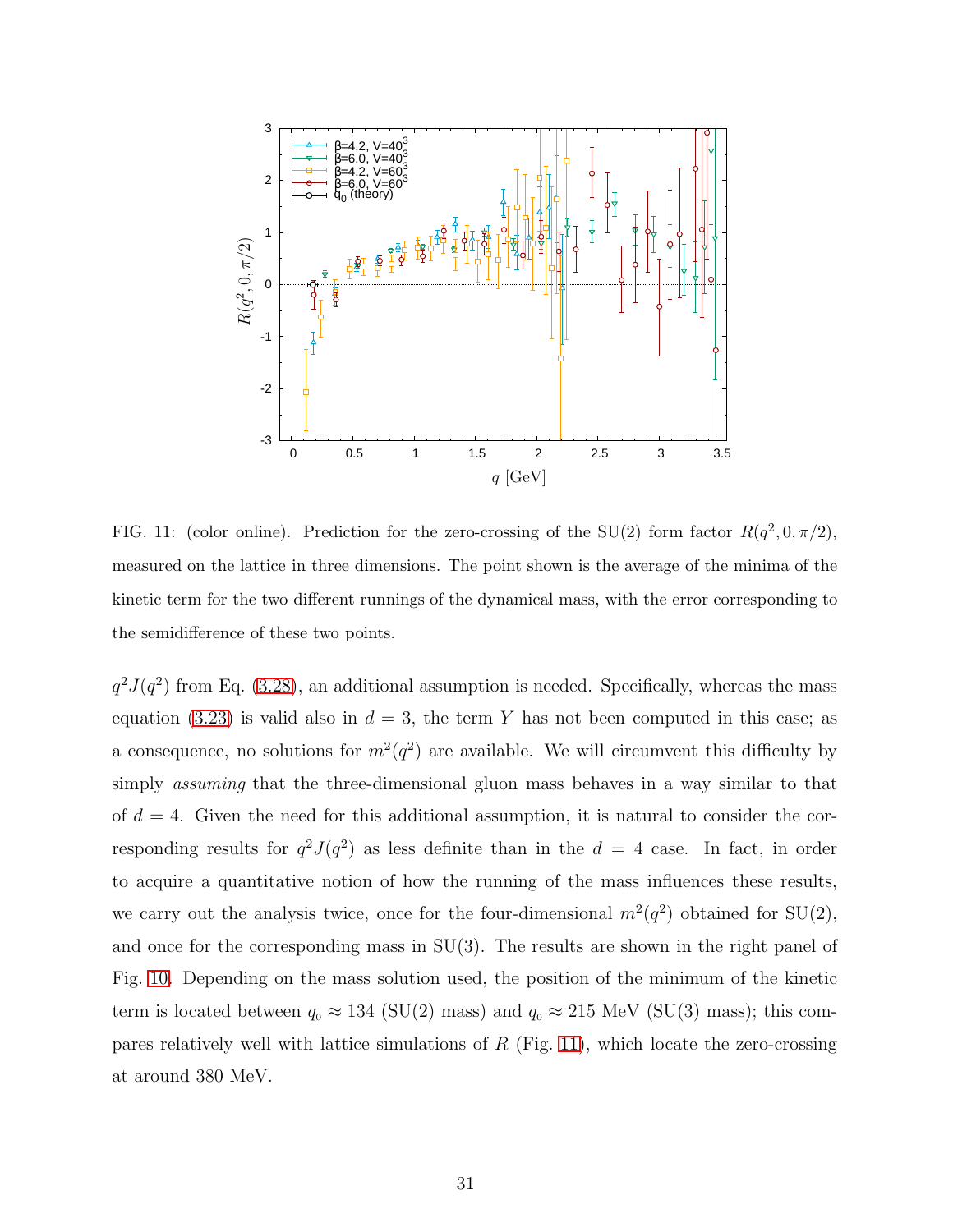## <span id="page-31-0"></span>IV. CONCLUSIONS

In this work we have presented a set of connections that link the IR behavior of the gluon two- and three-point sector in quenched QCD. Specifically, we have shown that the fact that the ghost field remains nonperturbatively massless, as opposed to the gluon which acquires a dynamically generated mass, implies unavoidably the existence of a negative IR divergence in the dimensionless co-factor  $J(q^2)$  of the kinetic part of the gluon propagator (in  $d = 4$ ,  $J \sim \ln q^2$ , and in  $d = 3$ ,  $J \sim 1/q$ ). This divergence, originating exclusively from the one-loop dressed diagrams involving a ghost loop, does not affect the finiteness of the gluon two-point function, since the full kinetic term is multiplied by a  $q^2$ . However, its presence manifests itself in at least three different ways: first, the dimensionful kinetic part  $q^2J(q^2)$  has a minimum, located at  $q_J$ ; second, the full gluon propagator  $\Delta(q^2)$  displays a maximum, at a point denoted by  $q_$ triangle; third, a (negative) divergence emerges in certain kinematic limits of the three-gluon sector, where the standard lattice projector,  $R(q^2)$ , is proportional to  $J(q^2)$ ; the point where  $R(q^2)$  vanishes is denoted by  $q_0$ .

The PT-BFM formalism turns out to be particularly suited for verifying the above picture quantitatively, mainly because it allows for a gauge-invariant separation of the ghost and gluon contributions to the gluon propagator. Consequently, one can identify the divergent ghost term in a meaningful and unambiguous way. Specifically, the fact that the special ghost-gluon vertex  $\widetilde{\Gamma}_{\mu}$  satisfies the QED-like WI of Eq. [\(3.9\)](#page-16-4), furnishes a closed all-order expression for its longitudinal part, which is not possible to obtain for the corresponding vertex of the conventional  $(R_{\xi})$  formulation. In addition, when one combines the aforementioned feature of individual transversality with the gluon mass equation and the available large-volume lattice data, one is able to separate gauge-invariantly the gluon- and ghost-loop contributions to the full kinetic term  $q^2 J(q^2)$ .

An additional interesting result in this context is the inequality between the special points  $q_J$  and  $q_\Delta$ , namely  $q_J < q_\Delta$ , which constitutes a a clear and definite prediction of this particular approach based on the gluon mass generation. Specifically, the aforementioned relation is a direct result of Eq. [\(3.22\)](#page-19-2), and in particular of the monotonically decreasing nature of the gluon mass  $m^2(q^2)$ , as obtained from the corresponding dynamical equation. This relation, in conjunction with the indirect determination of  $q^2 J_g(q^2)$  may provide valuable guidance in the effort to obtain the entire kinetic term of the gluon propagator from a complete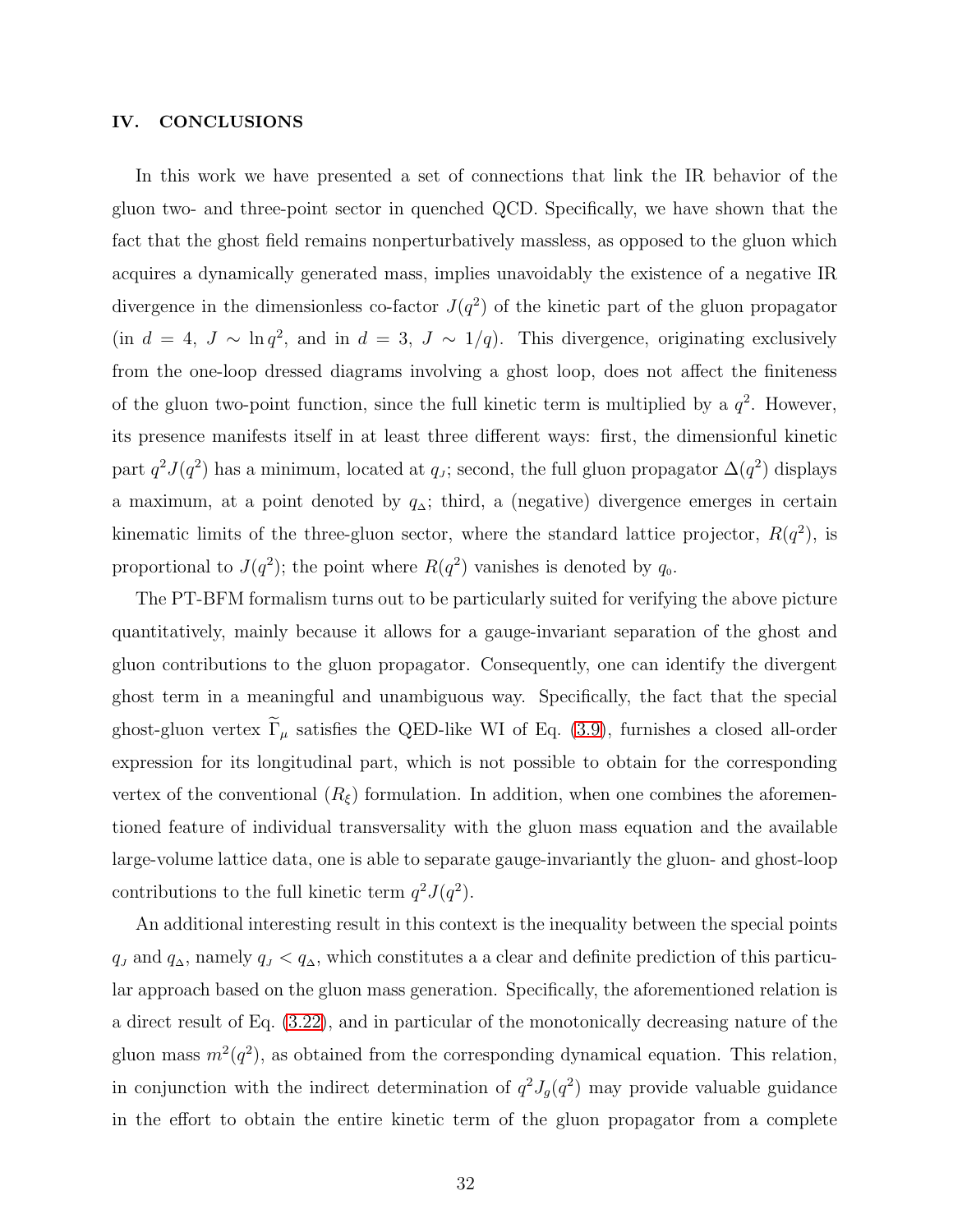

<span id="page-32-0"></span>FIG. 12: The lowest order diagrams displaying a ghost loop in the case of the three- and four-gluon sector.

treatment of the corresponding SDE.

In the study of the R-projector, we have used as reference the results obtained for the vertex with three incoming background fields  $(B^3)$ . The main reason for this choice is the simplifications obtained due to the Abelian-like WI satisfied by the  $B^3$  vertex. This property, in turn, eliminates all complications related to the ghost-gluon kernel, thus exposing the essence of the basic effect. For a very particular kinematic configuration  $R$  is expressed solely in terms of the kinetic term of the  $B<sup>2</sup>$  propagator, a fact that imposes an exact coincidence between  $\hat{q}_0$  and  $\hat{q}_J$ .

Then, the corresponding results for the conventional vertex  $(Q^3)$  have been expressed as deviations from this prototypical case. Even though no exact results may be derived due to the "contamination" from the ghost-gluon vertex, the leading IR behavior can be accurately determined. On the other hand, the location of  $q_0$  is not possible to pin down; however, it is reasonable to expect it to be relatively close to the corresponding point obtained for  $B^3$ . Actually, this value compares rather well with the lattice data in  $d=3$ ; unfortunately, a similar comparison in  $d = 4$  is practically unattainable, since the corresponding lattice simulations have not as yet firmly evidenced a sign change in R.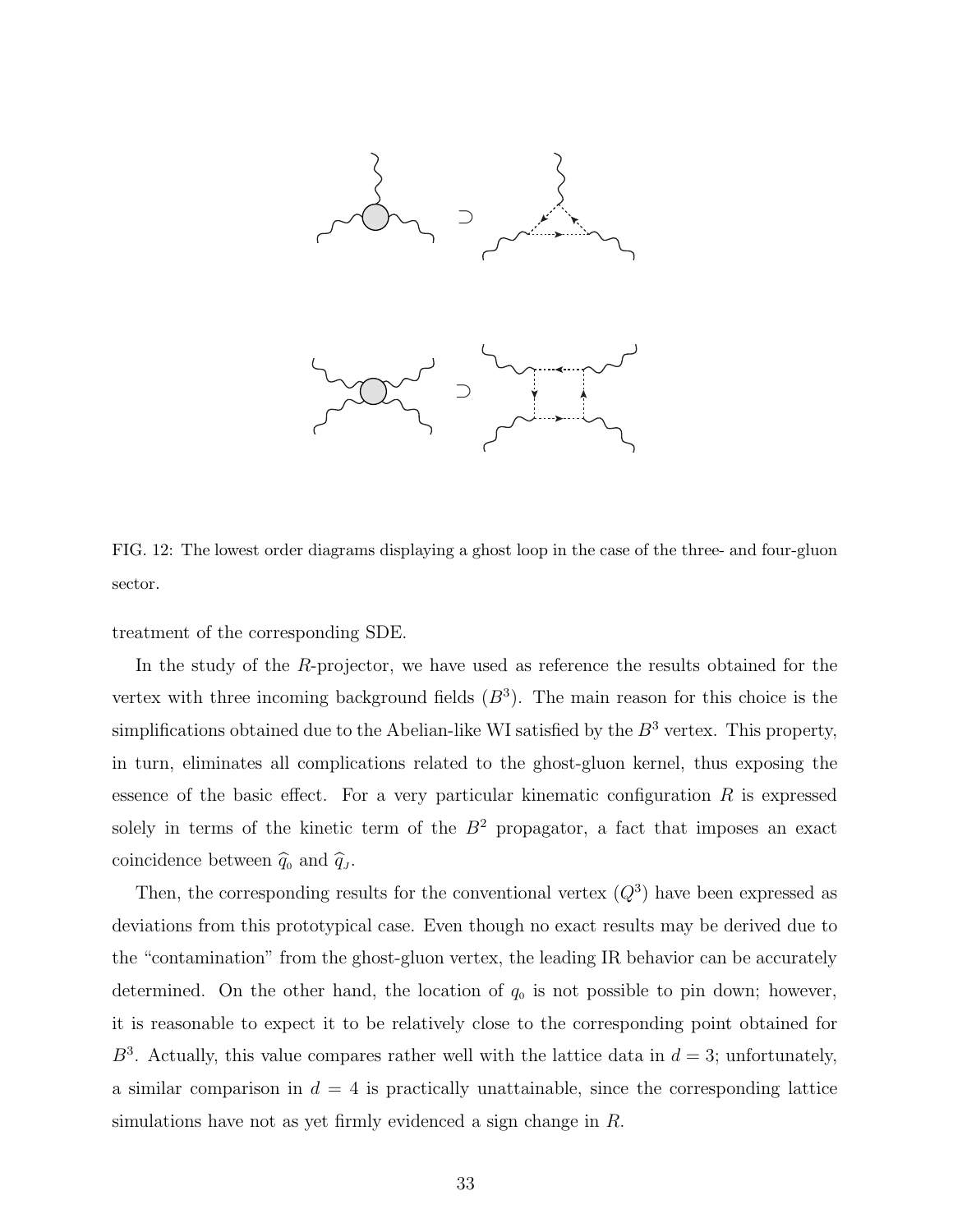In this respect, it should be noticed that, if taken at face value, our results predict that the lattice volumes required in order to observe this zero-crossing point are definitely large. This is a consequence of the fact that the divergence in J is only logarithmic in  $d = 4$ , something that pushes the zero crossing further into the IR, when compared to the  $d = 3$  case (where the divergence in  $J$  is linear). Indeed, even if one assumes a factor of 2 inaccuracy in the determination of  $q_0$ , one would still need  $L \sim 65$  (at  $\beta = 2.5$  and  $a \approx 21$  fm) for the SU(2) gauge group, and  $L \sim 30$  (at  $\beta = 5.7$  and  $a \approx 17$  fm) for SU(3). It would seem, therefore, that SU(3) lattice simulations would offer better prospects in identifying the divergence in the R-projector.

Our analysis suggests that the sort of IR divergence considered here is likely to appear in other Green's functions that contain a ghost loop at lowest order in perturbation theory (Fig. [12\)](#page-32-0). In fact, the four-gluon vertex [\[76](#page-42-1)[–78\]](#page-42-2), which constitutes one of the important missing ingredients in the various SDE studies, is a prime candidate for having such a divergence, due to the (one-loop) box-like ghost diagram. On the other hand, Green's function containing (at least) one external  $\bar{c}c$  pair, (for example, the ghost-gluon vertex) cannot have such a graph at one loop; this type of graphs appear at higher orders, and the additional loop integrations are expected to smoothen out the original divergence. It would be interesting to test the above conjectures by means of detailed calculations.

Since the origin of the effects described above is exclusively related to the presence of massless ghost loops, the act of "unquenching" not expected to modify our results in a significant way. Indeed, large-volume lattice simulations [\[5\]](#page-39-1) and the corresponding SDE analysis [\[79,](#page-42-3) [80](#page-42-4)] have explicitly shown that even when dynamical quarks are present  $(i)$  the ghost remains massless, and  $(ii)$  the gluon acquires dynamically a (heavier) mass. As a result, the machinery developed here is directly applicable to the unquenched case, with the minimal modification  $\Delta_{\mathbf{Q}}^{-1}(q^2) - m_{\mathbf{Q}}^2(q^2) = q^2(J_c + J_g + J_q)$ , where  $\Delta_{\mathbf{Q}}^{-1}(q^2)$  and  $m_{\mathbf{Q}}^2$  represent, respectively, the unquenched inverse propagator and dynamical mass, while  $q^2 J_q$  is the (IR finite) quark loop evaluated in [\[79](#page-42-3), [80](#page-42-4)].

#### Acknowledgments

The research of J. P. is supported by the Spanish MEYC under grant FPA2011-23596. The work of A. C. A is supported by the National Council for Scientific and Technological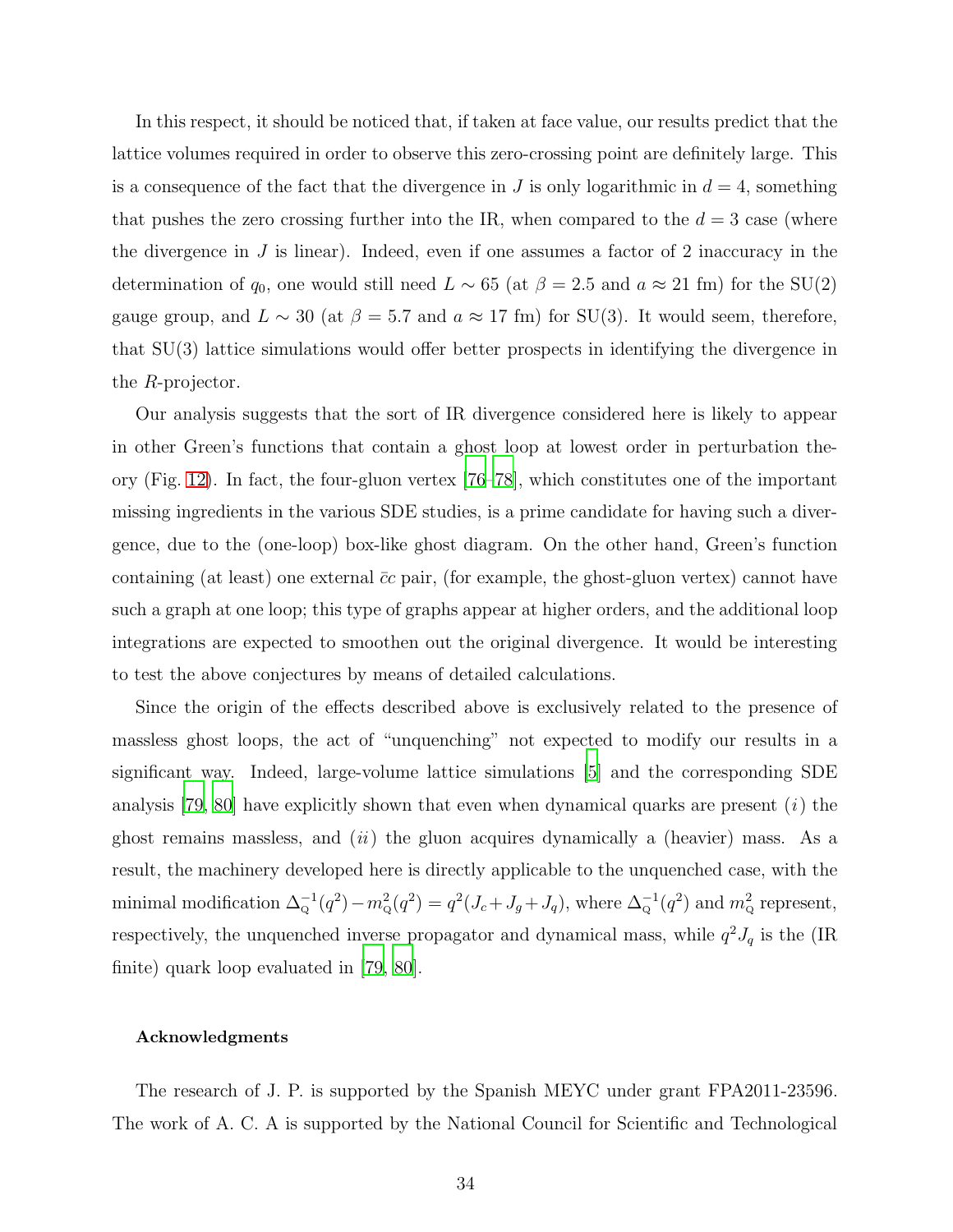Development - CNPq under the grant 306537/2012-5 and project 473260/2012-3, and by São Paulo Research Foundation - FAPESP through the project  $2012/15643$ -1.

# <span id="page-34-1"></span>Appendix A: The vertex  $B^3$  and its R-projector

The  $B<sup>3</sup>$  vertex exposes the basic divergent features of the R-projector, without the additional complications of the conventional vertex. In this Appendix we present some of the relevant technical points in this context.

At tree-level, the  $B^3$  and the conventional  $(Q^3)$  vertices coincide,

$$
\widehat{\Gamma}^{(0)}_{\alpha\mu\nu}(q,r,p) = \Gamma^{(0)}_{\alpha\mu\nu}(q,r,p) = (q-r)_{\nu}g_{\alpha\mu} + (r-p)_{\alpha}g_{\mu\nu} + (p-q)_{\mu}g_{\alpha\nu},\tag{A1}
$$

where all momenta are entering. Beyond tree-level the two vertices differ, and are related by a complicated all-order BQI; in addition, both vertices are completely Bose-symmetric.

More important in the present context is the fact that that  $\hat{\Gamma}$  satisfies Abelian WIs; one has

<span id="page-34-2"></span>
$$
q^{\alpha}\widehat{\Gamma}_{\alpha\mu\nu}(q,r,p) = p^2\widehat{J}(p^2)P_{\mu\nu}(p) - r^2\widehat{J}(r^2)P_{\mu\nu}(r),\tag{A2}
$$

with

<span id="page-34-0"></span>
$$
J(q^2) = F^2(q^2)\widehat{J}(q^2); \tag{A3}
$$

cyclic permutations of indices and momenta generate the remaining WIs.

These identities are to be contrasted with the STIs satisfied by the conventional vertex

<span id="page-34-3"></span>
$$
q^{\alpha}\Gamma_{\alpha\mu\nu}(q,r,p) = F(q^2) \left[ p^2 J(p^2) P^{\alpha}_{\nu}(p) H_{\alpha\mu}(p,q,r) - r^2 J(r^2) P^{\alpha}_{\mu}(r) H_{\alpha\nu}(r,q,p) \right], \tag{A4}
$$

(and cyclic permutations), which explicitly involve the ghost-kernel H.

The complete closed form of  $\widehat{\Gamma}$  is not known; its longitudinal part, however, may be reconstructed by 'solving' the identities [\(A2\)](#page-34-2) [\[72](#page-41-18)]. Specifically, one begins by separating the vertex into the "longitudinal" and the (totally) "transverse" parts,

$$
\widehat{\Gamma}_{\alpha\mu\nu}(q,r,p) = \widehat{\Gamma}_{\alpha\mu\nu}^{\ell}(q,r,p) + \widehat{\Gamma}_{\alpha\mu\nu}^{\ell}(q,r,p), \tag{A5}
$$

where the component  $\tilde{\Gamma}^{\ell}$  satisfies the WIs of Eq. [\(A2\)](#page-34-2) (and its permutations), whereas  $q^{\alpha}\hat{\Gamma}_{\alpha\mu\nu}^{t}=r^{\mu}\hat{\Gamma}_{\alpha\mu\nu}^{t}=p^{\nu}\hat{\Gamma}_{\alpha\mu\nu}^{t}=0.$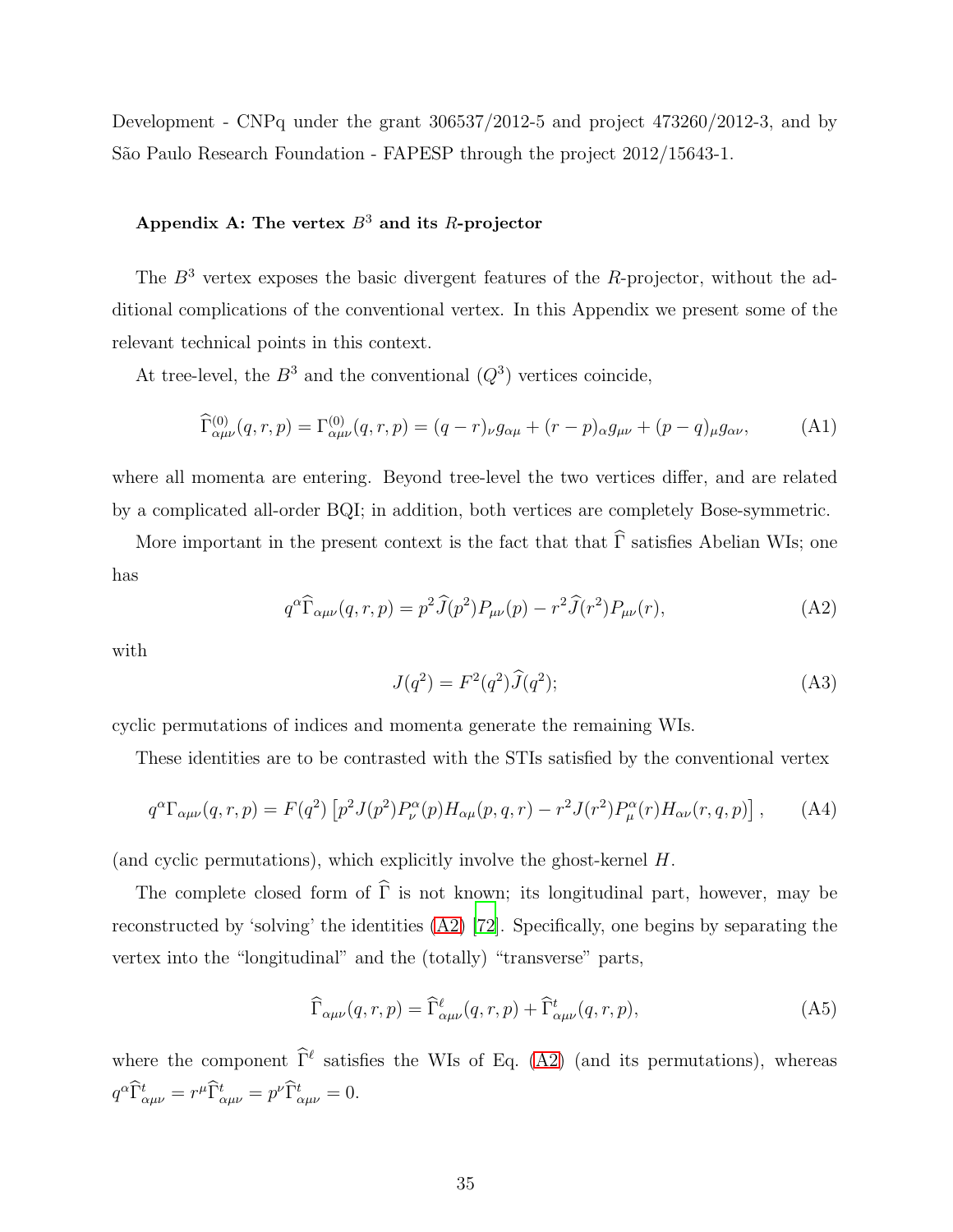The longitudinal part is then decomposed into 10 form factors,  $X_i$ , according to

$$
\widehat{\Gamma}^{\ell}_{\alpha\mu\nu}(q,r,p) = \sum_{i=1}^{10} \widehat{X}_i(q,r,p) \ell^{i}_{\alpha\mu\nu},
$$
\n(A6)

with the explicit form of the tensors  $\ell^i$  given by [\[62](#page-41-7)]

$$
\ell^1_{\alpha\mu\nu} = (q - r)_{\nu} g_{\alpha\mu}; \qquad \ell^2_{\alpha\mu\nu} = -p_{\nu} g_{\alpha\mu}; \qquad \ell^3_{\alpha\mu\nu} = (q - r)_{\nu} [q_{\mu} r_{\alpha} - (q \cdot r) g_{\alpha\mu}], \tag{A7}
$$

with  $\ell_{\alpha\mu\nu}^{i+3}$  given by cyclic permutations of momenta and indices and  $\ell_{\alpha\mu\nu}^{10} = q_{\nu}r_{\alpha}p_{\mu} + q_{\mu}r_{\nu}p_{\alpha}$ .

The WIs of [\(A2\)](#page-34-2) give rise to an algebraic system for the  $X_i$ , whose solution reads [\[62\]](#page-41-7)

$$
\widehat{X}_1 = \frac{1}{2} [\widehat{J}(q^2) + \widehat{J}(r^2)]; \qquad \widehat{X}_2 = \frac{1}{2} [\widehat{J}(q^2) - \widehat{J}(r^2)]; \qquad \widehat{X}_3 = \frac{\widehat{J}(q^2) - \widehat{J}(r^2)}{q^2 - r^2}, \qquad (A8)
$$

with  $\widehat{X}_{i+3}$  obtained from  $\widehat{X}_i$  as before, and with  $\widehat{X}_{10} = 0$ .

We thus see that the longitudinal form factors constituting  $\hat{\Gamma}^{\ell}$  involve *only* the quantity  $\widehat{J}$ ; instead, as seen in Eqs. [\(3.33\)](#page-22-2) and [\(3.34\)](#page-22-5), the corresponding expressions for the form factors of the conventional vertex, contain, in addition, the ghost dressing function  $F$  and the various form-factors comprising the gluon-ghost kernel H.

Finally, the (undetermined) transverse part of the vertex is described by 4 remaining form factors  $Y_i$ ,

$$
\widehat{\Gamma}^{t}_{\alpha\mu\nu}(q,r,p) = \sum_{i=1}^{4} \widehat{Y}_i(q,r,p) t^{i}_{\alpha\mu\nu},
$$
\n(A9)

with the completely transverse tensors  $t^i$  given by

$$
t^1_{\alpha\mu\nu} = [(q \cdot r)g_{\alpha\mu} - q_{\mu}r_{\alpha}][(r \cdot p)q_{\nu} - (q \cdot p)r_{\nu}], \qquad (A10)
$$

 $t^2_{\alpha\mu\nu}$  and  $t^3_{\alpha\mu\nu}$  obtained from this expression by cyclic permutations, and, finally,

$$
t_{\alpha\mu\nu}^4 = g_{\mu\nu}[(p \cdot q)r_{\alpha} - (r \cdot q)p_{\alpha}] + g_{\alpha\mu}[(r \cdot p)q_{\nu} - (q \cdot p)r_{\nu}] + g_{\alpha\nu}[(r \cdot q)p_{\mu} - (r \cdot p)q_{\mu}]
$$
  
+  $p_{\alpha}q_{\mu}r_{\nu} - r_{\alpha}p_{\mu}q_{\nu}.$  (A11)

Using these decompositions, it is straightforward to evaluate the R-projector defined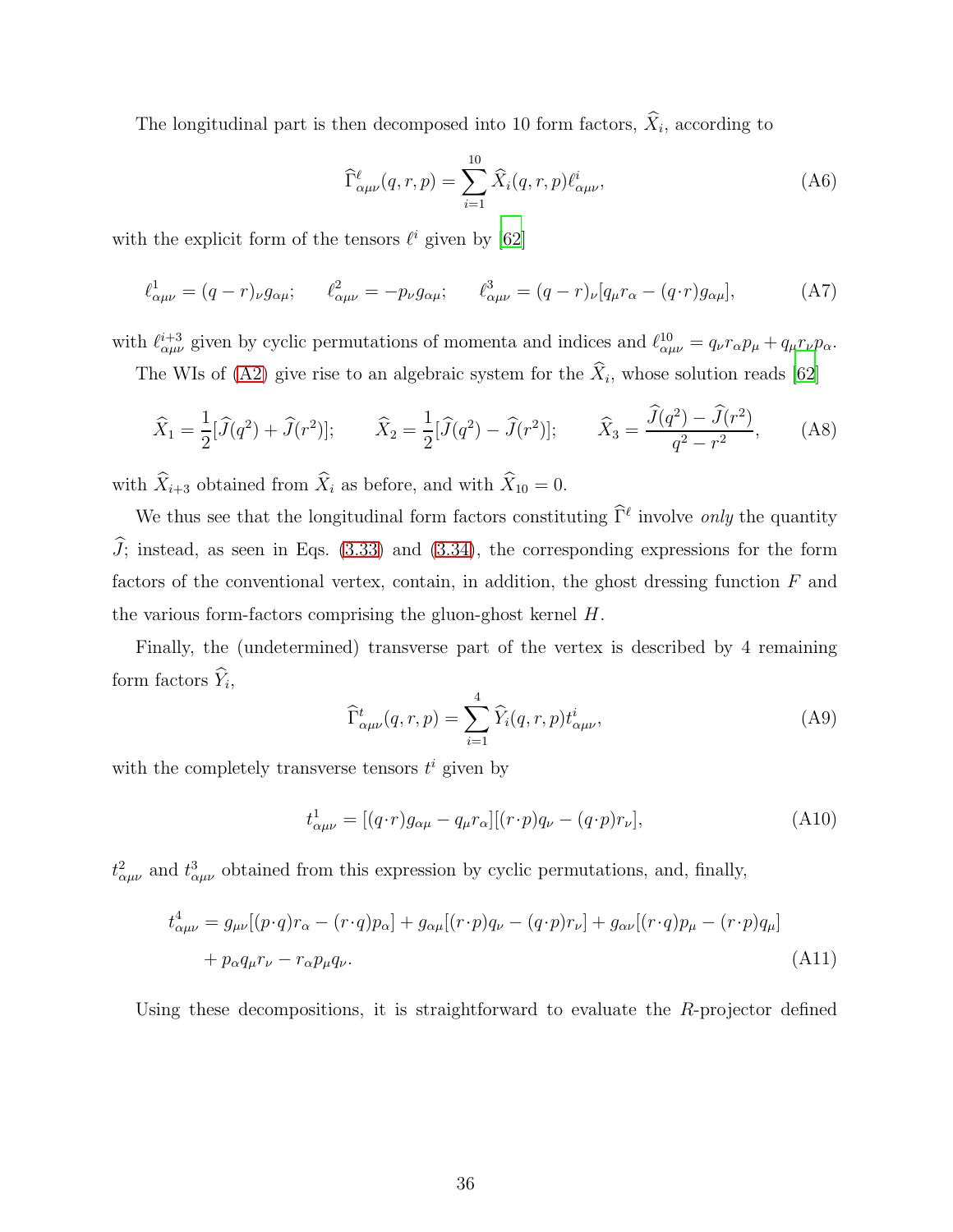in Eq.  $(3.30)$ . In particular, one obtains  $(in d \text{ dimensions})^{10}$  [\[71](#page-41-17)]

$$
\mathcal{N}^{\ell}(q,r,p) = 4 \frac{r^2 p^2 - (r \cdot p)^2}{q^2 r^2 p^2} \left\{ \left[ (d-1)q^2 r^2 - (q \cdot p)(p \cdot r) \right] \hat{A}_1 + \left[ (d-1) r^2 p^2 - (p \cdot q)(q \cdot r) \right] \hat{A}_2 \right.\n+ \left[ (d-1)q^2 p^2 - (q \cdot r)(r \cdot p) \right] \hat{A}_3 + \left[ (q \cdot r)(r \cdot p)(p \cdot q) - q^2 r^2 p^2 \right] \hat{A}_4 \right\},\n\mathcal{N}^{\ell}(q,r,p) = 2[r^2 p^2 - (r \cdot p)^2] \left\{ \left[ (d-1)(q \cdot r) - p^2 \right] \hat{Y}_1 + \left[ (d-1)(r \cdot p) - q^2 \right] \hat{Y}_2 \right.\n+ \left[ (d-1)(q \cdot p) - r^2 \right] \hat{Y}_3 + 3(d-2) \hat{Y}_4 \right\},\n(A12)
$$

and

$$
\mathcal{D}(q,r,p) = 4\frac{r^2p^2 - (r \cdot p)^2}{q^2r^2p^2} [(d-1)(q^2r^2 + q^2p^2 + r^2p^2) + (r \cdot p)^2 - r^2p^2],\tag{A13}
$$

where we have defined  $\mathcal{N} = \mathcal{N}^{\ell} + \mathcal{N}^{t}$ , while the combinations  $\hat{A}_i$  are given by

$$
\widehat{A}_1 = \widehat{X}_1 - (q \cdot r) \widehat{X}_3; \n\widehat{A}_2 = \widehat{X}_4 - (r \cdot p) \widehat{X}_6; \n\widehat{A}_3 = \widehat{X}_7 - (p \cdot q) \widehat{X}_9; \n\widehat{A}_4 = -\widehat{X}_3 - \widehat{X}_6 - \widehat{X}_9.
$$
\n(A14)

We next consider three particular kinematic configurations of the  $\widehat{R}$ -projector, which are typically simulated on the lattice [\[6,](#page-39-2) [7](#page-39-3)]. Interestingly enough, as we will see, they all display the same exact divergent behavior in the IR.

## a. Orthogonal configuration with one momentum vanishing

In this case we take  $\varphi = \pi/2$  and  $r \to 0$ ; as in the latter limit  $\mathcal{N}^t$  vanishes, we obtain the simple result [\[71\]](#page-41-17)

<span id="page-36-0"></span>
$$
\widehat{R}(q^2, 0, \pi/2) = [q^2 \widehat{J}(q^2)]'. \tag{A15}
$$

The above result is exact, and valid for any  $q^2$ ; in particular, using Eqs. [\(A3\)](#page-34-0) and [\(3.19\)](#page-18-2), we find the leading IR behavior to be

<span id="page-36-1"></span>
$$
\widehat{R}(q^2, 0, \pi/2) = C_d F^{-1}(0) \int_k \frac{F(k)}{k^2 (k+q)^2}.
$$
\n(A16)

If at this point we set  $F = 1$ , and carry out the resulting (effectively one-loop) integral, we recover Eq. [\(2.22\)](#page-10-1).

<sup>&</sup>lt;sup>10</sup> Notice that the following expressions are general, and apply also to the conventional vertex case, with the obvious replacements  $X_i \to X_i$ , where the  $X_i$  are now determined by the STIs [\(A4\)](#page-34-3).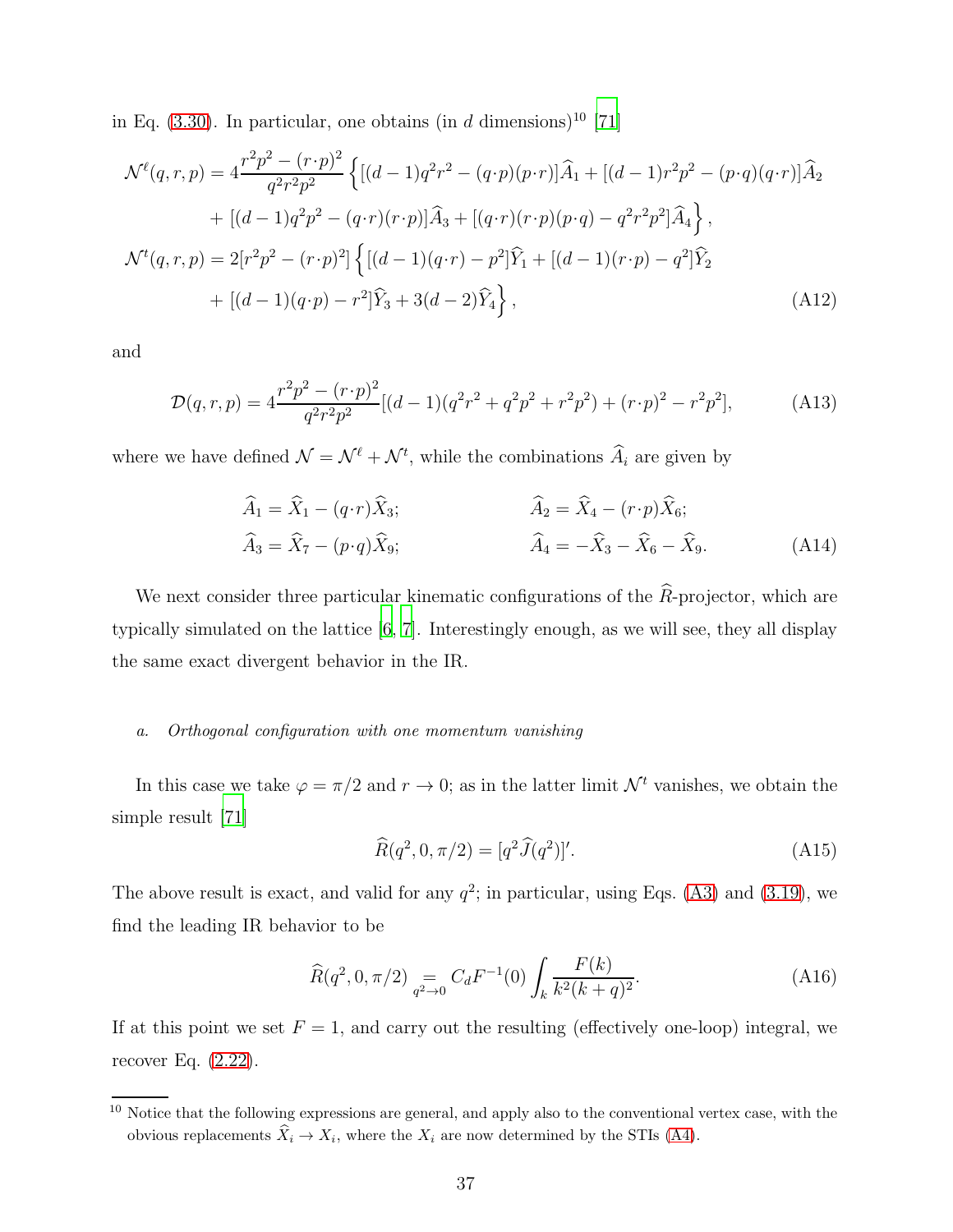It is interesting to observe that in this case, since Eq. [\(A15\)](#page-36-0) is exact,  $\widehat{R}^{s\ell}$  vanishes identically, so that the condition Eq. [\(3.47\)](#page-24-0) simplifies to

$$
\widehat{R}(\widehat{q}_{\Delta}^{2}) = -[\widehat{m}^{2}(\widehat{q}_{\Delta}^{2})]'. \tag{A17}
$$

This means that for the equality  $\hat{q}_{\Delta} = \hat{q}_{0}$  to hold, the mass  $\hat{m}^{2}(q^{2}) = F^{-2}(q^{2})m^{2}(q^{2})$  should not be monotonic; while a preliminary study shows that this is indeed what happens, this issue needs to be thoroughly investigated.

Note, finally, that the ratio between Eq. [\(3.46\)](#page-23-3) and Eq. [\(A16\)](#page-36-1) is finite, and given by

$$
\frac{R(0)}{\widehat{R}(0)} = F^3(0),\tag{A18}
$$

as was first derived in [\[71\]](#page-41-17), following different considerations.

# b. Orthogonal configuration with equal momenta

In this case one has

$$
q^2 = r^2;
$$
  $q \cdot r = 0;$   $p^2 = 2q^2;$   $q \cdot p = r \cdot p = -q^2;$   $\varphi = \pi/2.$  (A19)

Clearly, in this configuration, the transverse part of the vertex survives,

$$
\frac{\mathcal{N}^t(q^2, q^2, \pi/2)}{\mathcal{D}(q^2, q^2, \pi/2)} = \frac{q^2}{5d - 6} \left[ 2q^2 \widehat{Y}_1 + dq^2 (\widehat{Y}_2 + \widehat{Y}_3) - 3(d - 2)\widehat{Y}_4 \right],\tag{A20}
$$

where  $\hat{Y}_i = \hat{Y}_i(q^2, q^2, \pi/2)$ . However, if we assume that the form-factors  $\hat{Y}_i$  do not contain poles in  $q^2$ , it is clear that this term vanishes in the IR. Then, from  $\mathcal{N}^{\ell}$  we obtain

$$
\widehat{R}(q^2, q^2, \pi/2) = \frac{1}{5d - 6} \left[ 2q^2 \widehat{J}'(q^2) - (d + 4) \widehat{J}(q^2) + 2(3d - 1) \widehat{J}(2q^2) \right] + \cdots, \tag{A21}
$$

where the omitted terms are subleading in the IR. This result may be easily rearranged to read

$$
\widehat{R}(q^2, q^2, \pi/2) = \widehat{J}(q^2) + \frac{1}{5d - 6} \left\{ 2q^2 \widehat{J}'(q^2) + 2(3d - 1) \left[ \widehat{J}(2q^2) - \widehat{J}(q^2) \right] \right\},\tag{A22}
$$

where the first term is leading, and coincides with that of Eq. [\(A16\)](#page-36-1), while the second is subleading.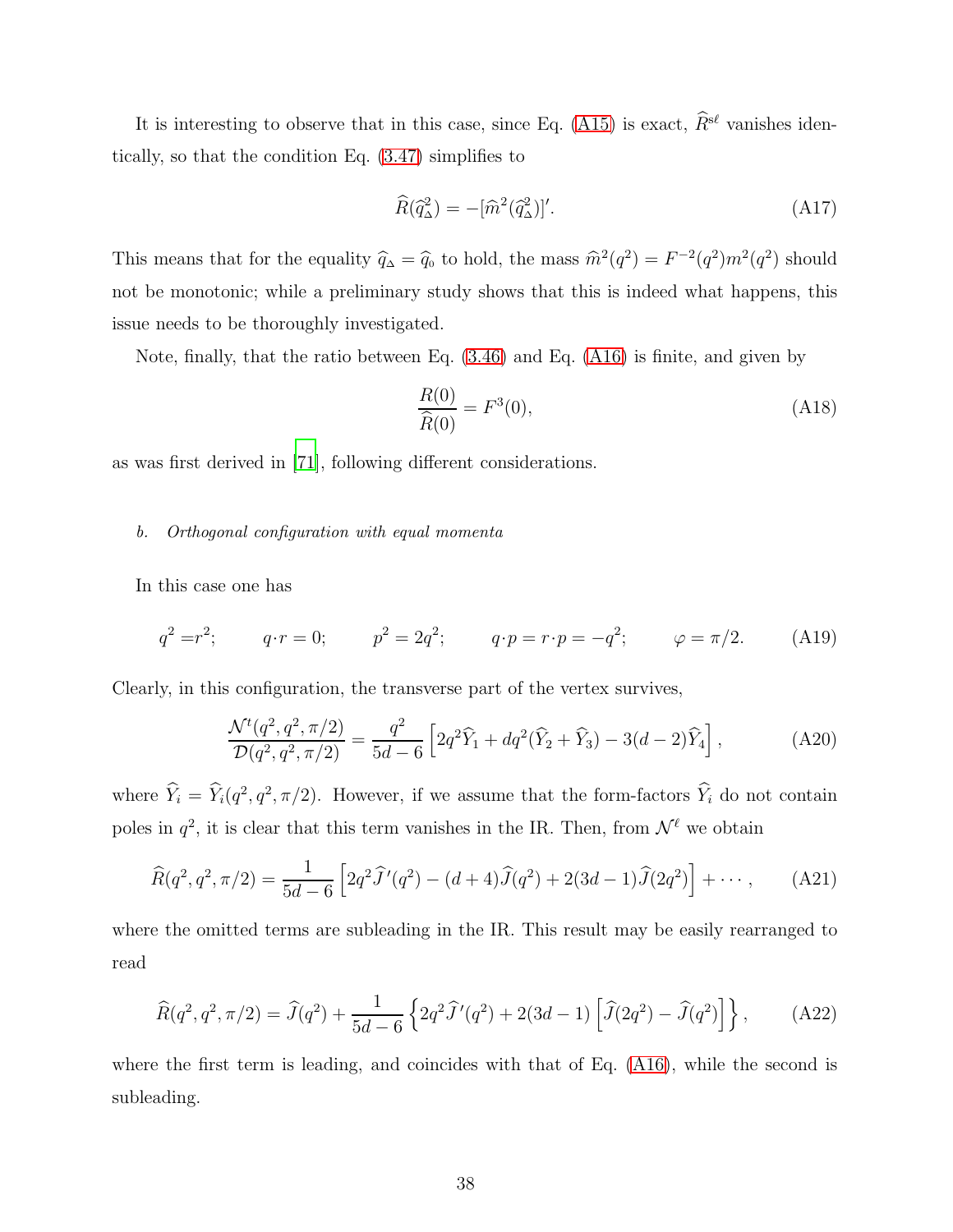#### c. All momenta equal

Setting

$$
q^2 = r^2 = p^2;
$$
  $q \cdot r = q \cdot p = p \cdot r = -\frac{q^2}{2};$   $\varphi = 2\pi/3,$  (A23)

we find for the transverse part

$$
\frac{\mathcal{N}^t(q^2, q^2, 2\pi/3)}{\mathcal{D}(q^2, q^2, 2\pi/3)} = \frac{q^2}{12d - 15} \left[ (d+1)q^2(\hat{Y}_1 + \hat{Y}_2 + \hat{Y}_3) - 6(d-2)\hat{Y}_4 \right],\tag{A24}
$$

where  $\hat{Y}_i = \hat{Y}_i(q^2, q^2, 2\pi/3)$ . Again, this term may be neglected under the same assumptions stated above. Then, one finds

$$
\widehat{R}(q^2, q^2, 2\pi/3) = \widehat{J}(q^2) + \frac{2(d-1)}{4d-5}q^2 \widehat{J}'(q^2),
$$
\n(A25)

thus obtaining exactly the same leading IR behavior as in the previous two cases.

# <span id="page-38-0"></span>Appendix B: The transverse part of the vertex  $\widetilde{\Gamma}_{\mu}$

The contribution of the transverse part of  $\Gamma_{\mu}$  to  $J_c(q^2)$ , to be denoted by  $J_c^t(q^2)$ , is given, up to irrelevant constants and the finite ghost dressing function  $F(q)$ , by

$$
q^{2}J_{c}^{t}(q^{2}) \sim \int_{k} k^{\mu}D(k)D(k+q)\left\{(k\cdot q)(k+q)_{\mu} - [(k+q)\cdot q)\right\}k_{\mu}\} \mathcal{A}(k,k+q)
$$

$$
\sim \int_{k} D(k)D(k+q)\mathcal{A}(k,k+q)\left[(k\cdot q)^{2} - q^{2}k^{2}\right]. \tag{B1}
$$

So, after passing to spherical coordinates, and using that  $(k \cdot q)^2 = q^2 k^2 \cos^2 \theta$ , we obtain

$$
J_c^t(q^2) \sim \int_k D(k)D(k+q)\mathcal{A}(k,k+q)k^2\sin^2\theta.
$$
 (B2)

Now, at  $q = 0$ , we have (setting  $k^2 = y$ )

$$
J_c^t(0) \sim \int_k D^2(y) \mathcal{A}(y) y \sin^2 \theta,
$$
 (B3)

with

<span id="page-38-1"></span>
$$
\int_{k} = \frac{1}{(2\pi)^{d}} \frac{\pi^{\frac{d-1}{2}}}{\Gamma(\frac{d-1}{2})} \int_{0}^{\pi} d\theta \sin^{d-2} \theta \int_{0}^{\infty} dy \, y^{\frac{d}{2}-1}.
$$
\n(B4)

The integration over the angle  $\theta$  furnishes an additional irrelevant constant, and so, after using Eq. [\(2.2\)](#page-3-3),

$$
J_c^t(0) \sim \int_0^\infty dy \, y^{\frac{d}{2}-2} F^2(y) \mathcal{A}(y). \tag{B5}
$$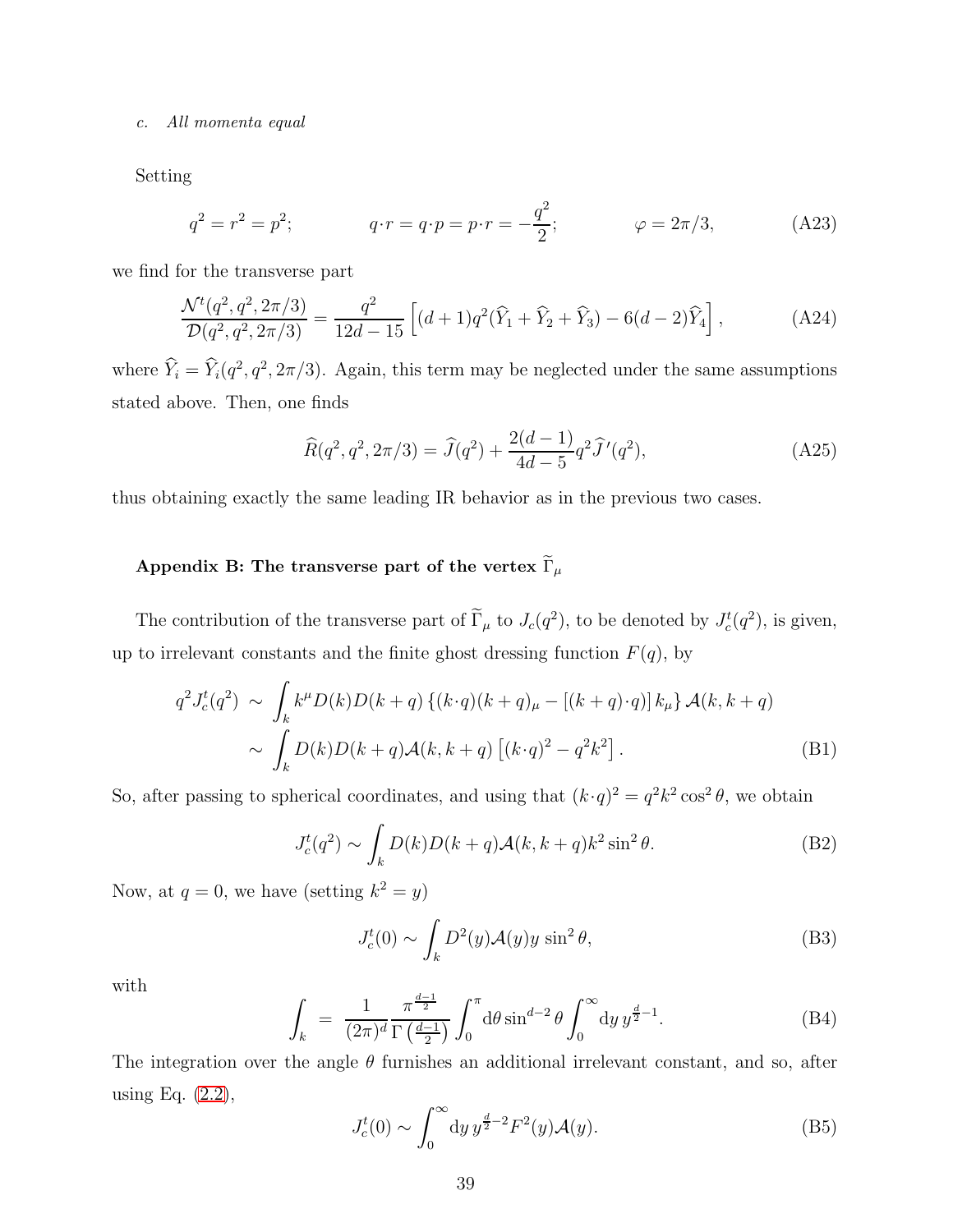Thus, if we assume that, in the deep IR,  $\mathcal{A}(y) \sim y^a$ , then the lower limit of this integral is finite provided that  $a > 1 - d/2$  (remember that  $F(y)$  saturates to a constant in the IR). Thus, for  $d = 4$ , one gets a finite (and, therefore, subleading) contribution to  $J_c(q^2)$ , provided that  $A(y)$  diverges weaker than a simple pole. In  $d = 3$ , the corresponding limiting case is a square root of a pole.

The above conditions appear relatively easy to satisfy, especially since the diagrammatic representation of  $\widetilde{\Gamma}_{\mu}$  does not include a ghost-loop at lowest order, according to the discussion presented in Section [IV.](#page-31-0)

- <span id="page-39-0"></span>[1] A. Cucchieri and T. Mendes, PoS LAT2007, 297 (2007), 0710.0412.
- <span id="page-39-5"></span>[2] A. Cucchieri and T. Mendes, PoS QCD-TNT09, 026 (2009), 1001.2584.
- <span id="page-39-8"></span>[3] I. Bogolubsky, E. Ilgenfritz, M. Muller-Preussker, and A. Sternbeck, Phys.Lett. B676, 69 (2009), 0901.0736.
- [4] O. Oliveira and P. Silva, PoS LAT2009, 226 (2009), 0910.2897.
- <span id="page-39-1"></span>[5] A. Ayala, A. Bashir, D. Binosi, M. Cristoforetti, and J. Rodriguez-Quintero, Phys.Rev. D86, 074512 (2012), 1208.0795.
- <span id="page-39-2"></span>[6] A. Cucchieri, A. Maas, and T. Mendes, Phys.Rev. D74, 014503 (2006), hep-lat/0605011.
- <span id="page-39-3"></span>[7] A. Cucchieri, A. Maas, and T. Mendes, Phys.Rev. D77, 094510 (2008), 0803.1798.
- <span id="page-39-4"></span>[8] P. Boucaud et al., JHEP 06, 099 (2008), 0803.2161.
- [9] A. Aguilar, D. Binosi, and J. Papavassiliou, Phys.Rev. D78, 025010 (2008), 0802.1870.
- [10] C. S. Fischer, A. Maas, and J. M. Pawlowski, Annals Phys. 324, 2408 (2009), 0810.1987.
- [11] J. Rodriguez-Quintero, JHEP 1101, 105 (2011), 1005.4598.
- [12] M. Pennington and D. Wilson, Phys.Rev. D84, 119901 (2011), 1109.2117.
- [13] D. R. Campagnari and H. Reinhardt, Phys.Rev. D82, 105021 (2010), 1009.4599.
- <span id="page-39-6"></span>[14] R. Alkofer and L. von Smekal, Phys. Rept. 353, 281 (2001), hep-ph/0007355.
- [15] P. Maris and C. D. Roberts, Int.J.Mod.Phys. E12, 297 (2003), nucl-th/0301049.
- [16] A. C. Aguilar and A. A. Natale, JHEP 08, 057 (2004), hep-ph/0408254.
- <span id="page-39-7"></span>[17] C. S. Fischer, J. Phys. G32, R253 (2006), hep-ph/0605173.
- [18] K.-I. Kondo, Phys. Rev. D74, 125003 (2006), hep-th/0609166.
- [19] J. Braun, H. Gies, and J. M. Pawlowski, Phys.Lett. B684, 262 (2010), 0708.2413.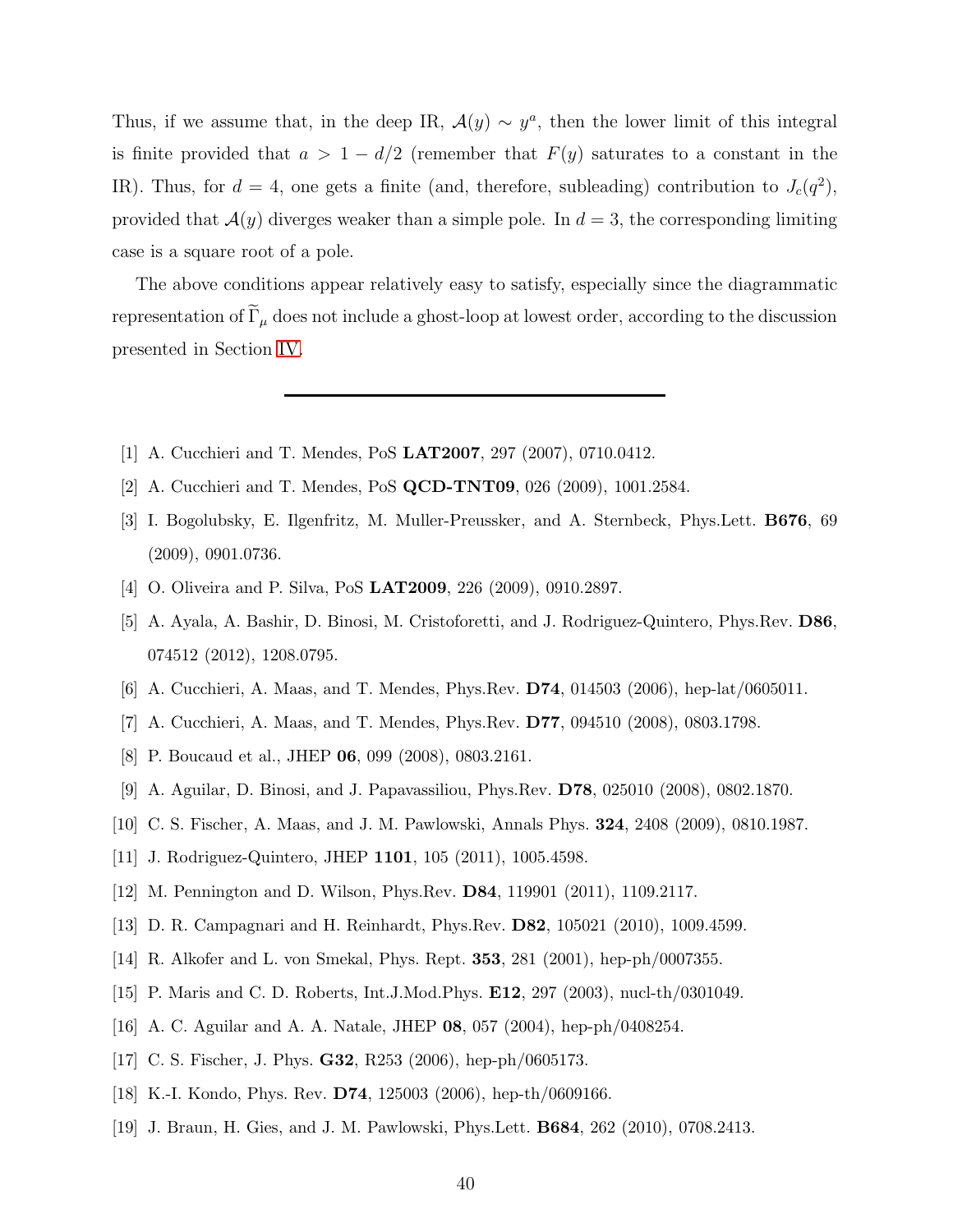- <span id="page-40-14"></span><span id="page-40-13"></span>[20] D. Binosi and J. Papavassiliou, Phys.Rev. D77, 061702 (2008), 0712.2707.
- [21] D. Binosi and J. Papavassiliou, JHEP 0811, 063 (2008), 0805.3994.
- [22] K.-I. Kondo, Phys.Rev. **D84**, 061702 (2011), 1103.3829.
- [23] A. P. Szczepaniak and E. S. Swanson, Phys.Rev. D65, 025012 (2002), hep-ph/0107078.
- [24] A. P. Szczepaniak, Phys.Rev. D69, 074031 (2004), hep-ph/0306030.
- [25] D. Epple, H. Reinhardt, W. Schleifenbaum, and A. Szczepaniak, Phys.Rev. D77, 085007 (2008), 0712.3694.
- [26] A. P. Szczepaniak and H. H. Matevosyan, Phys.Rev. D81, 094007 (2010), 1003.1901.
- <span id="page-40-0"></span>[27] P. Watson and H. Reinhardt, Phys.Rev. D82, 125010 (2010), 1007.2583.
- <span id="page-40-1"></span>[28] P. Watson and H. Reinhardt, Phys.Rev. D85, 025014 (2012), 1111.6078.
- [29] J. M. Cornwall, Phys. Rev. D26, 1453 (1982).
- [30] C. W. Bernard, Nucl. Phys. **B219**, 341 (1983).
- <span id="page-40-2"></span>[31] J. F. Donoghue, Phys. Rev. D29, 2559 (1984).
- <span id="page-40-3"></span>[32] O. Philipsen, Nucl. Phys. **B628**, 167 (2002), hep-lat/0112047.
- <span id="page-40-4"></span>[33] A. Aguilar, D. Binosi, and J. Papavassiliou, Phys.Rev. D84, 085026 (2011), 1107.3968.
- <span id="page-40-5"></span>[34] D. Binosi, D. Ibanez, and J. Papavassiliou, Phys.Rev. D86, 085033 (2012), 1208.1451.
- [35] M. Q. Huber and L. von Smekal, **JHEP04**, 149 (2013), 1211.6092.
- <span id="page-40-6"></span>[36] M. Pelaez, M. Tissier, and N. Wschebor (2013), 1310.2594.
- <span id="page-40-7"></span>[37] A. Aguilar, D. Binosi, and J. Papavassiliou, Phys.Rev. D81, 125025 (2010), 1004.2011.
- <span id="page-40-8"></span>[38] W. Schleifenbaum, M. Leder, and H. Reinhardt, Phys.Rev. D73, 125019 (2006), hepth/0605115.
- <span id="page-40-9"></span>[39] M. Q. Huber, R. Alkofer, C. S. Fischer, and K. Schwenzer, Phys.Lett. B659, 434 (2008), 0705.3809.
- <span id="page-40-10"></span>[40] J. M. Cornwall and J. Papavassiliou, Phys. Rev. **D40**, 3474 (1989).
- [41] D. Binosi and J. Papavassiliou, Phys. Rev. D66, 111901(R) (2002), hep-ph/0208189.
- [42] D. Binosi and J. Papavassiliou, J.Phys.G G30, 203 (2004), hep-ph/0301096.
- <span id="page-40-11"></span>[43] D. Binosi and J. Papavassiliou, Phys.Rept. 479, 1 (2009), 0909.2536.
- <span id="page-40-12"></span>[44] L. F. Abbott, Nucl. Phys. **B185**, 189 (1981).
- <span id="page-40-15"></span>[45] A. C. Aguilar and J. Papavassiliou, JHEP 12, 012 (2006), hep-ph/0610040.
- <span id="page-40-16"></span>[46] P. A. Grassi, T. Hurth, and M. Steinhauser, Annals Phys. 288, 197 (2001), hep-ph/9907426.
- <span id="page-40-17"></span>[47] D. Binosi and J. Papavassiliou, Phys.Rev. D66, 025024 (2002), hep-ph/0204128.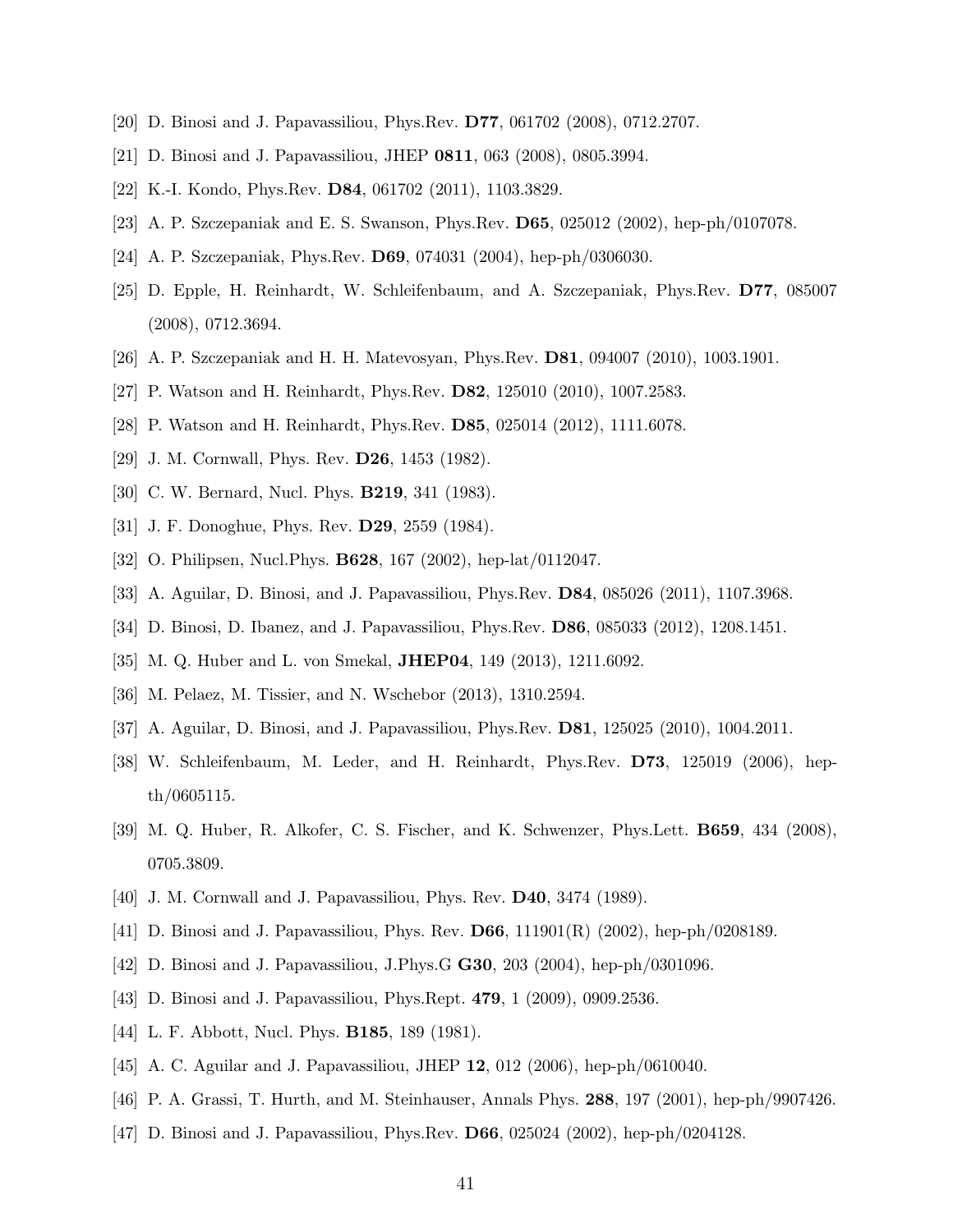- <span id="page-41-0"></span>[48] A. Aguilar, D. Binosi, and J. Papavassiliou, JHEP 0911, 066 (2009), 0907.0153.
- [49] P. A. Grassi, T. Hurth, and A. Quadri, Phys. Rev. D70, 105014 (2004), hep-th/0405104.
- [50] A. Aguilar, D. Binosi, J. Papavassiliou, and J. Rodriguez-Quintero, Phys.Rev. D80, 085018 (2009), 0906.2633.
- <span id="page-41-2"></span><span id="page-41-1"></span>[51] A. Aguilar, D. Binosi, and J. Papavassiliou, JHEP 1007, 002 (2010), 1004.1105.
- <span id="page-41-3"></span>[52] P. Pascual and R. Tarrach, Lect. Notes Phys. 194, 1 (1984).
- [53] G. Alexanian and V. P. Nair, Phys. Lett. B352, 435 (1995), hep-ph/9504256.
- [54] W. Buchmuller and O. Philipsen, Phys. Lett. B397, 112 (1997), hep-ph/9612286.
- <span id="page-41-4"></span>[55] F. Eberlein, Phys.Lett. B439, 130 (1998), hep-ph/9804460.
- <span id="page-41-9"></span>[56] D. Karabali, C.-j. Kim, and V. Nair, Phys.Lett. B434, 103 (1998), hep-th/9804132.
- [57] J. M. C. J. Papavassiliou and D. Binosi, The Pinch Technique and Its Applications to Non-Abelian Gauge Theories (Cambridge University Press, 2011).
- <span id="page-41-5"></span>[58] F. Karsch, T. Neuhaus, A. Patkos, and J. Rank, Nucl.Phys. B474, 217 (1996), heplat/9603004.
- [59] A. Cucchieri, F. Karsch, and P. Petreczky, Phys.Rev. D64, 036001 (2001), hep-lat/0103009.
- <span id="page-41-6"></span>[60] U. M. Heller, F. Karsch, and J. Rank, Phys.Rev. D57, 1438 (1998), hep-lat/9710033.
- [61] A. Nakamura, T. Saito, and S. Sakai, Phys.Rev. D69, 014506 (2004), hep-lat/0311024.
- <span id="page-41-7"></span>[62] M. Binger and S. J. Brodsky, Phys. Rev. D74, 054016 (2006), hep-ph/0602199.
- <span id="page-41-8"></span>[63] N. Ahmadiniaz and C. Schubert, Nucl.Phys. B869, 417 (2013), 1210.2331.
- <span id="page-41-11"></span><span id="page-41-10"></span>[64] A. Cucchieri, T. Mendes, and A. R. Taurines, Phys.Rev. D67, 091502 (2003), hep-lat/0302022.
- [65] C. D. Roberts and A. G. Williams, Prog. Part. Nucl. Phys. 33, 477 (1994), hep-ph/9403224.
- <span id="page-41-12"></span>[66] D. C. Curtis and M. R. Pennington, Phys. Rev. D42, 4165 (1990).
- <span id="page-41-13"></span>[67] A. Kizilersu and M. Pennington, Phys.Rev. D79, 125020 (2009), 0904.3483.
- <span id="page-41-14"></span>[68] A. C. Aguilar and J. Papavassiliou, Phys.Rev. D81, 034003 (2010), 0910.4142.
- <span id="page-41-15"></span>[69] P. Boucaud, F. de Soto, J. Leroy, A. Le Yaouanc, J. Micheli, et al., Phys.Rev. D74, 034505 (2006), hep-lat/0504017.
- <span id="page-41-16"></span>[70] B. Holdom (2013), 1308.6828.
- <span id="page-41-17"></span>[71] D. Binosi, D. Ibanez, and J. Papavassiliou, Phys.Rev. D87, 125026 (2013), 1304.2594.
- <span id="page-41-18"></span>[72] J. S. Ball and T.-W. Chiu, Phys. Rev. D22, 2550 (1980).
- <span id="page-41-19"></span>[73] D. Binosi and J. Papavassiliou, JHEP 1103, 121 (2011), 1102.5662.
- <span id="page-41-20"></span>[74] D. Ibañez and J. Papavassiliou, Phys.Rev. **D87**, 034008 (2013), 1211.5314.